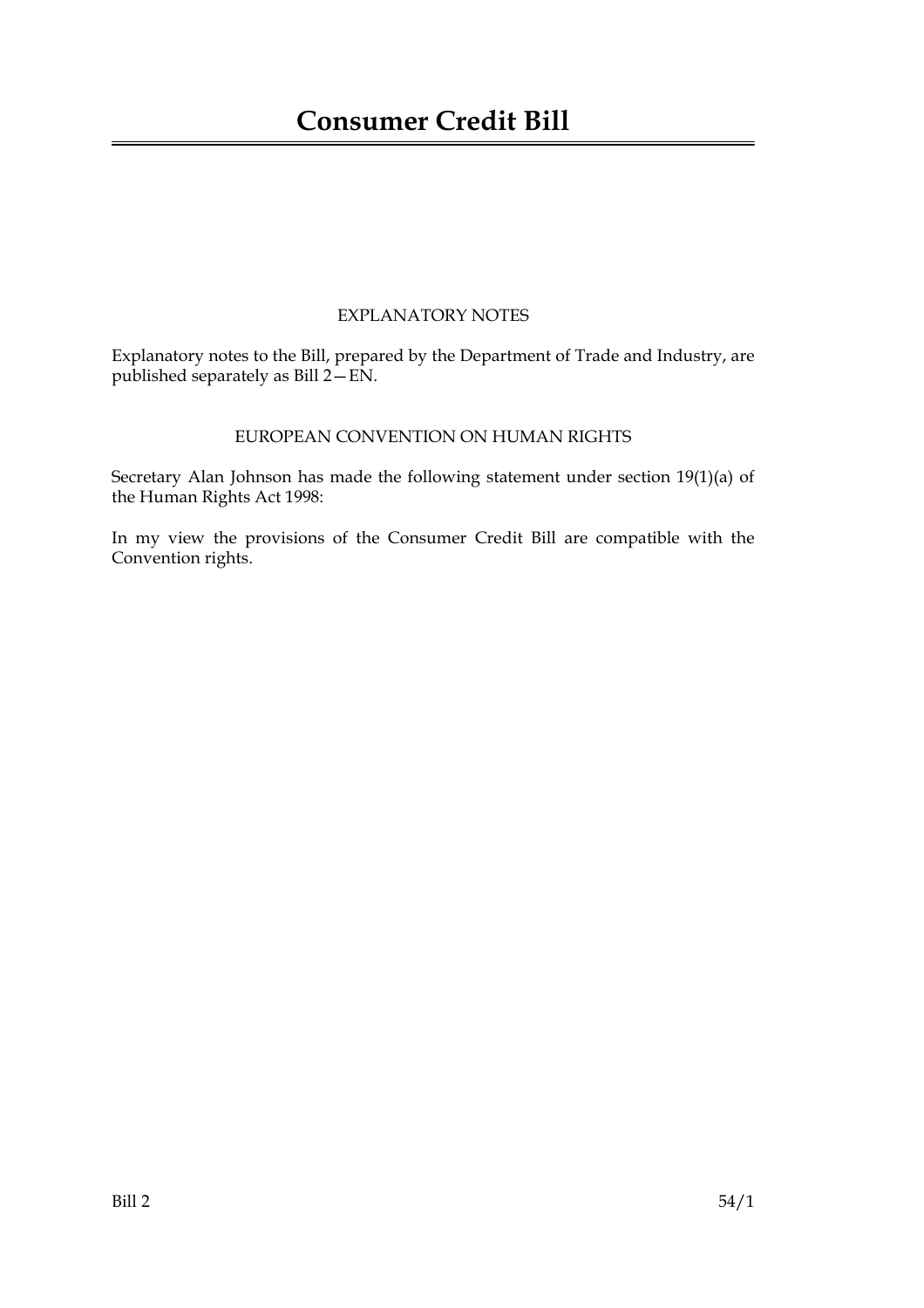# **Consumer Credit Bill**

# **CONTENTS**

*Agreements regulated under the 1974 Act etc.*

- 1 Definition of "individual"
- 2 Removal of financial limits etc.
- 3 Exemption relating to high net worth debtors and hirers
- 4 Exemption relating to businesses
- 5 Consequential amendments relating to ss. 1 to 4

### *Statements to be provided in relation to regulated credit agreements*

- 6 Statements to be provided in relation to fixed-sum credit agreements
- Further provision relating to statements

# *Default under regulated agreements*

- 8 OFT to prepare information sheets on arrears and default
- 9 Notice of sums in arrears under fixed-sum credit agreements etc.
- 10 Notice of sums in arrears under running-account credit agreements
- 11 Failure to give notice of sums in arrears
- 12 Notice of default sums
- 13 Interest on default sums
- 14 Default notices
- 15 Enforceability of regulated agreements
- 16 Time orders
- 17 Interest payable on judgment debts etc.
- 18 Definition of "default sum"

# *Unfair relationships*

- 19 Unfair relationships between creditors and debtors
- 20 Powers of court in relation to unfair relationships
- 21 Interpretation of ss. 140A and 140B of the 1974 Act
- 22 Further provision relating to unfair relationships

#### *Businesses requiring a licence and consequences of not being licensed*

- 23 Definitions of "consumer credit business" and "consumer hire business"
- 24 Debt administration etc.
- 25 Credit information services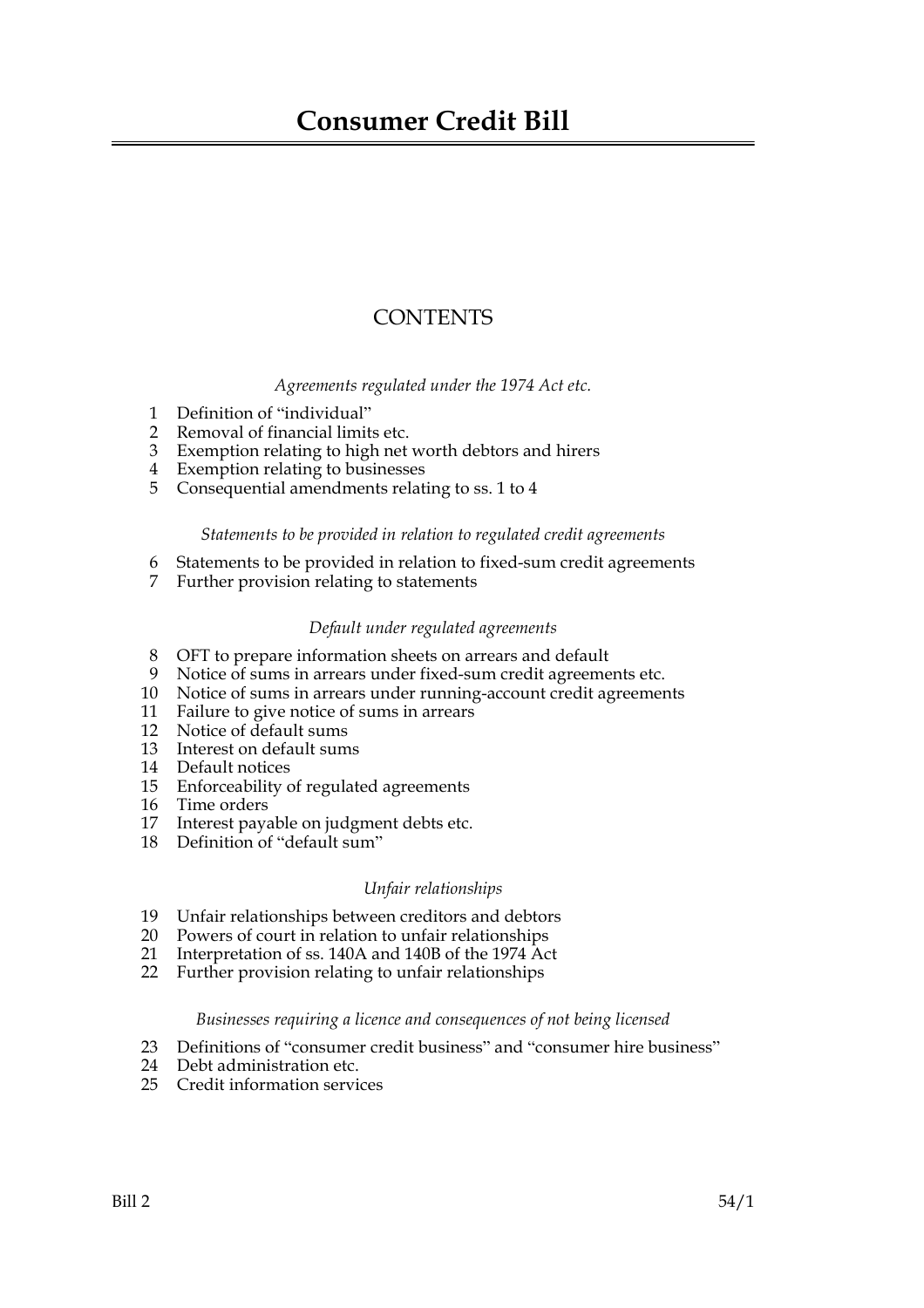#### 26 Enforcement of agreements by unlicensed trader etc.

#### *Applications for licences and fitness to hold a licence etc.*

- 27 Charge on applicants for licences etc.
- 28 Applications for standard licences
- 29 Issue of standard licences
- 30 Guidance on fitness test
- 31 Variation of standard licences etc.
- 32 Winding-up of standard licensee's business
- 33 Consequential amendments relating to ss. 27 to 32

#### *Duration of licences and charges*

- 34 Definite and indefinite licences
- 35 Charges for indefinite licences
- 36 Extension of period to pay charge for indefinite licence
- Failure to pay charge for indefinite licence

#### *Further powers of OFT to regulate conduct of licensees etc.*

- 38 Power of OFT to impose requirements on licensees
- 39 Power of OFT to impose requirements on supervisory bodies
- 40 Supplementary provision relating to requirements
- 41 Procedure in relation to requirements
- 42 Guidance on requirements
- 43 Consequential amendments relating to requirements

#### *Powers and duties in relation to information*

- 44 Provision of information etc. by applicants
- 
- 45 Duties to notify changes in information etc.<br>46 Power of OFT to require information generation 46 Power of OFT to require information generally<br>47 Power of OFT to require access to premises
- Power of OFT to require access to premises
- 48 Entry to premises under warrant
- 49 Failure to comply with information requirement
- 50 Officers of enforcement authorities other than OFT
- 51 Consequential amendments relating to information

#### *Civil penalties*

- 52 Power of OFT to impose civil penalties
- 53 Further provision relating to civil penalties
- 54 Statement of policy in relation to civil penalties

#### *Appeals*

- 55 The Consumer Credit Appeals Tribunal
- 56 Appeals to the Consumer Credit Appeals Tribunal
- 57 Appeals from the Consumer Credit Appeals Tribunal
- 58 Consequential amendments relating to appeals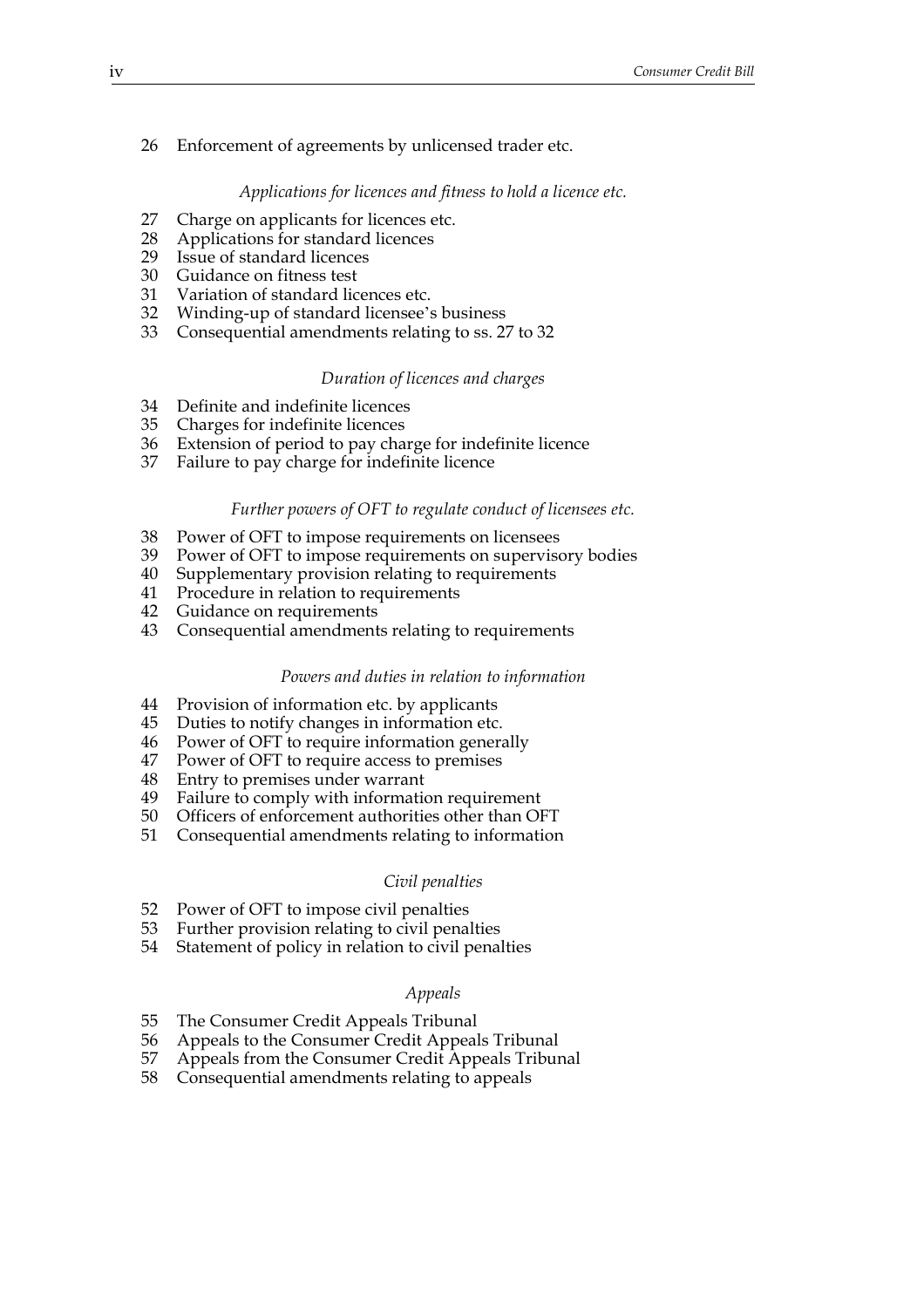# *Ombudsman scheme*

- 59 Financial services ombudsman scheme to apply to consumer credit licensees
- 60 Funding of ombudsman scheme
- 61 Consequential amendments relating to ombudsman scheme

### *Miscellaneous*

- 62 Monitoring of businesses by OFT
- 63 Disapplication of s.101 of the 1974 Act
- 64 Determinations etc. by OFT
- 65 Sums received by OFT

#### *Final provisions*

- 66 Financial provision
- 67 Interpretation
- 68 Consequential amendments
- 69 Transitional provision and savings
- **Repeals**
- 71 Short title, commencement and extent
	- Schedule 1 Schedule A1 to the 1974 Act
	- Schedule 2 Part 3A of Schedule 17 to the 2000 Act
	- Schedule 3 Transitional Provision and Savings
	- Schedule 4 Repeals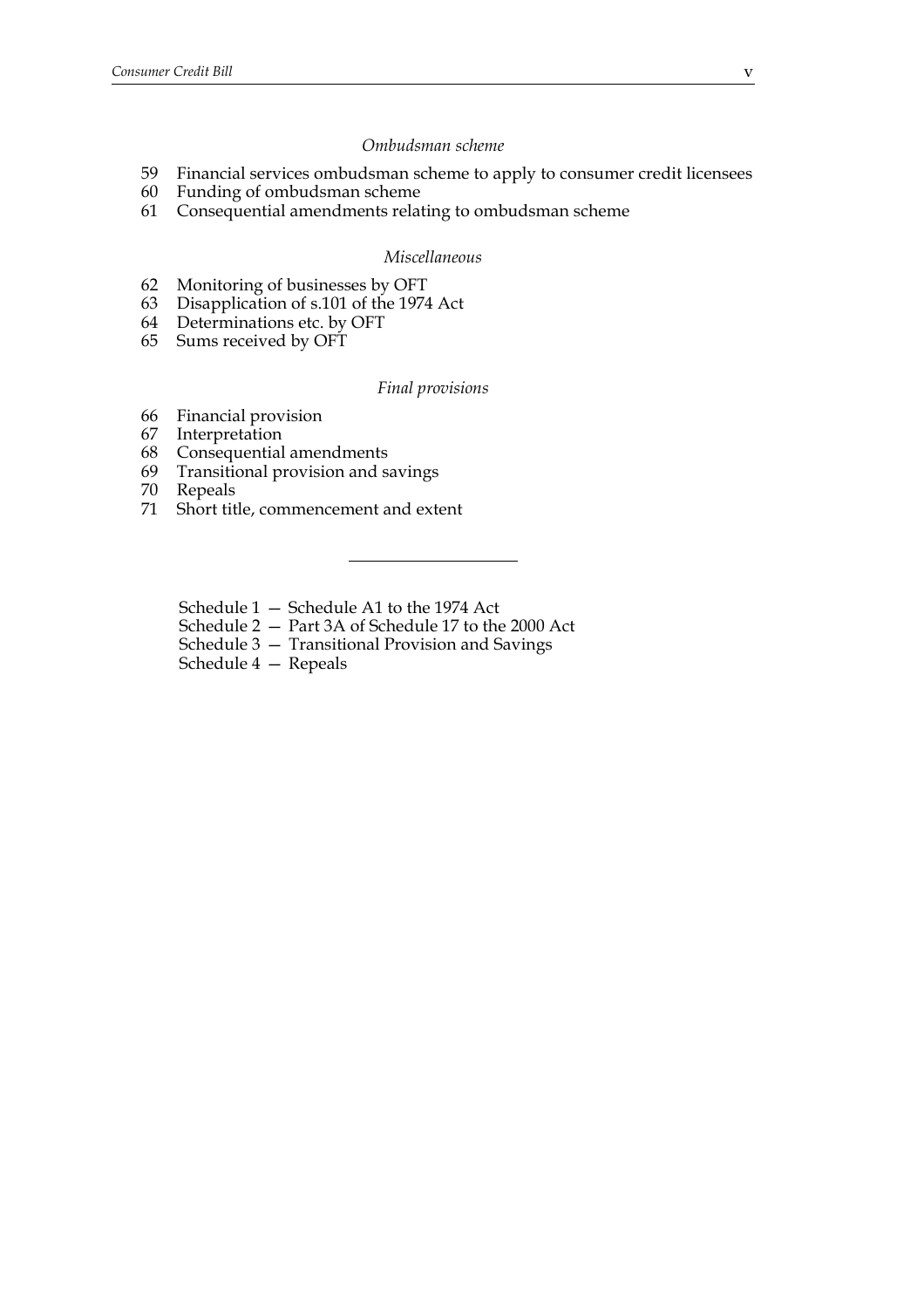# A **BILL** TO

Amend the Consumer Credit Act 1974; to extend the ombudsman scheme under the Financial Services and Markets Act 2000 to cover licensees under the Consumer Credit Act 1974; and for connected purposes.

E IT ENACTED by the Queen's most Excellent Majesty, by and with the advice and consent of the Lords Spiritual and Temporal, and Commons, in this present **B** E IT ENACTED by the Queen's most Excellent Majesty, by and with consent of the Lords Spiritual and Temporal, and Commons, Parliament assembled, and by the authority of the same, as follows:  $-$ 

*Agreements regulated under the 1974 Act etc.*

# **1 Definition of "individual"**

In section 189(1) of the 1974 Act (definitions) for the definition of "individual" substitute—

"'individual' includes—

- (a) a partnership consisting of two or three persons not all of whom are bodies corporate; and
- (b) an unincorporated body of persons which does not consist entirely of bodies corporate and is not a partnership;".

*10*

*5*

# **2 Removal of financial limits etc.**

- (1) In section 8 of the 1974 Act (which defines consumer credit agreements)—
	- (a) in subsection (1) for "personal" substitute "consumer";
	- (b) subsection (2) shall cease to have effect.
- (2) In section 15(1) of that Act (which defines consumer hire agreements) paragraph (c) and the "and" immediately preceding it shall cease to have effect. *15*
- (3) In section 43(3) of that Act (financial and other limits relating to regulation of advertisements) paragraph (a) and the "or" immediately after it shall cease to have effect.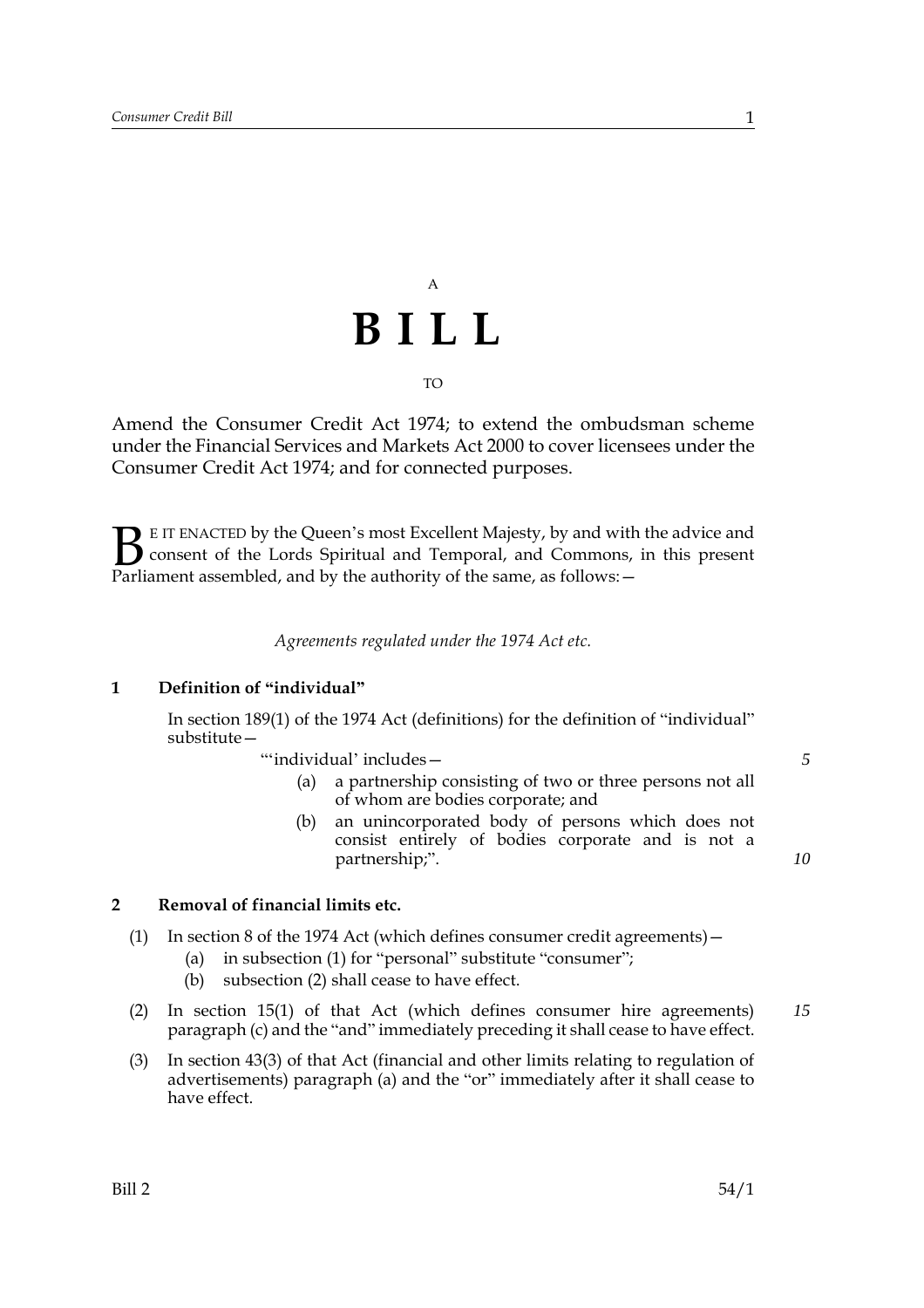# **3 Exemption relating to high net worth debtors and hirers**

After section 16 of the 1974 Act insert—

# **"16A Exemption relating to high net worth debtors and hirers**

- (1) The Secretary of State may by order provide that this Act shall not regulate a consumer credit agreement or a consumer hire agreement where—
	- (a) the debtor or hirer is a natural person;
	- (b) the agreement includes a declaration made by him to the effect that he agrees to forgo the protection and remedies that would be available to him under this Act if the agreement were a regulated agreement; *10*
	- (c) a statement of high net worth has been made in relation to him; and
	- (d) that statement is current in relation to the agreement and a copy of it was provided to the creditor or owner before the agreement was made. *15*
- (2) For the purposes of this section a statement of high net worth is a statement to the effect that, in the opinion of the person making it, the natural person in relation to whom it is made—
	- (a) received during the previous financial year income of a specified description totalling an amount of not less than the specified amount; or *20*
	- (b) had throughout that year net assets of a specified description with a total value of not less than the specified value.

# (3) Such a statement—

- (a) may not be made by the person in relation to whom it is made;
- (b) must be made by a person of a specified description; and
- (c) is current in relation to an agreement if it was made during the period of one year ending with the day on which the agreement is made.
- (4) An order under this section may make provision about—
	- (a) how amounts of income and values of net assets are to be determined for the purposes of subsection (2)(a) and (b);
	- (b) the form, content and signing of  $-$ 
		- (i) statements of high net worth;
		- (ii) declarations for the purposes of subsection  $(1)(b)$ .
- (5) Where an agreement has two or more debtors or hirers, for the purposes of paragraph (c) of subsection (1) a separate statement of high net worth must have been made in relation to each of them; and paragraph (d) of that subsection shall have effect accordingly.
- (6) In this section—
	- 'previous financial year' means, in relation to a statement of high net worth, the financial year immediately preceding the financial year during which the statement is made;

'specified' means specified in an order under this section.

(7) In subsection (6) 'financial year' means a period of one year ending with 31st March.

*25*

*5*

*30*

*35*

*40*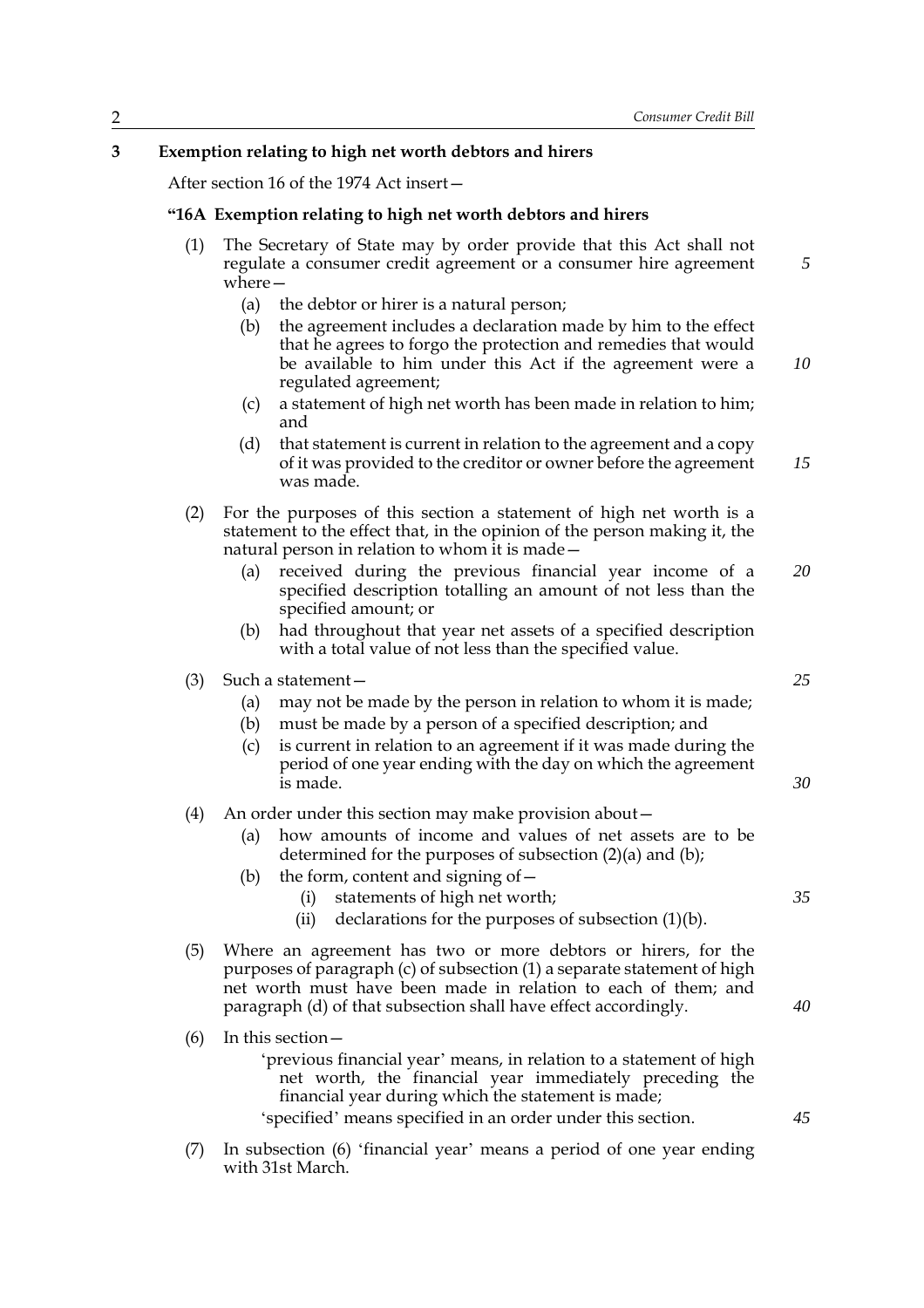(8) Nothing in this section affects the application of sections 140A to 140C."

## **4 Exemption relating to businesses**

Before section 17 of the 1974 Act insert—

# **"16B Exemption relating to businesses**

- (1) This Act does not regulate—
	- (a) a consumer credit agreement by which the creditor provides the debtor with credit exceeding £25,000, or
	- (b) a consumer hire agreement that requires the hirer to make payments exceeding £25,000,

if the agreement is entered into by the debtor or hirer wholly or predominantly for the purposes of a business carried on, or intended to be carried on, by him. *10*

- (2) If an agreement includes a declaration made by the debtor or hirer to the effect that the agreement is entered into by him wholly or predominantly for the purposes of a business carried on, or intended to be carried on, by him, the agreement shall be presumed to have been entered into by him wholly or predominantly for such purposes. *15*
- (3) But that presumption does not apply if, when the agreement is entered into—
	- (a) the creditor or owner, or
	- (b) any person who has acted on his behalf in connection with the entering into of the agreement,

knows, or has reasonable cause to suspect, that the agreement is not entered into by the debtor or hirer wholly or predominantly for the purposes of a business carried on, or intended to be carried on, by him.

- (4) The Secretary of State may by order make provision about the form, content and signing of declarations for the purposes of subsection (2).
- (5) Where an agreement has two or more creditors or owners, in subsection (3) references to the creditor or owner are references to any one or more of them.
- (6) Nothing in this section affects the application of sections 140A to 140C."

#### **5 Consequential amendments relating to ss. 1 to 4**

- (1) In section 8(3) of the 1974 Act (which defines regulated consumer credit agreements) after "16" insert ", 16A or 16B".
- (2) In section 10 of that Act (running-account credit and fixed-sum credit)—
	- (a) in subsection (1) for "personal" wherever occurring substitute "consumer";
	- (b) in subsection  $(3)$ 
		- (i) for "section 8(2)" substitute "paragraph (a) of section  $16B(1)$ ";
		- (ii) for "subsection" substitute "paragraph".
- (3) In section 17(2) of that Act (small agreements) for "8(2)" substitute "16B(1)(a)".
- (4) In section 145(4) of that Act (types of hire businesses relevant to credit

*20*

*5*

*30*

*35*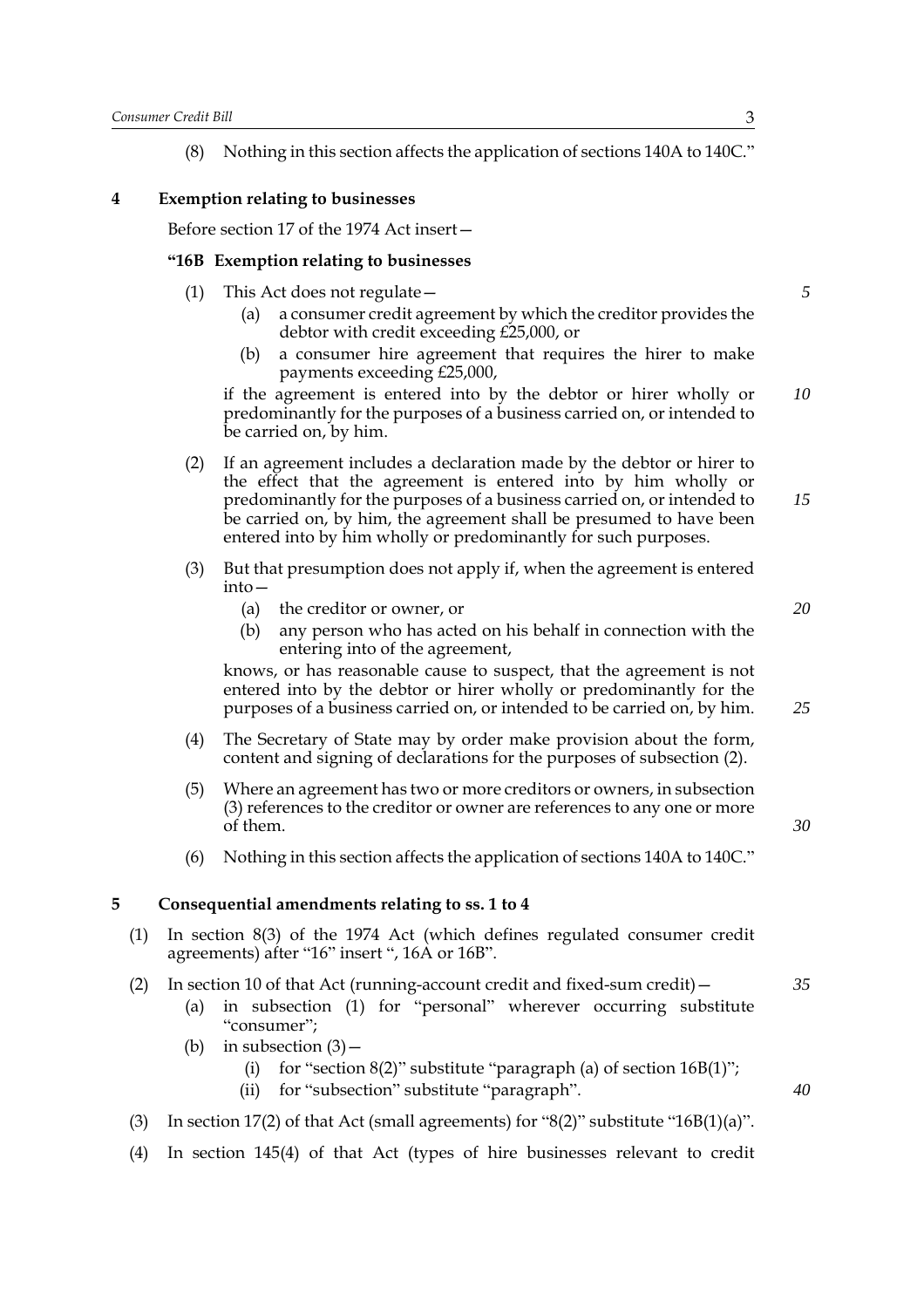brokerage) after paragraph (a) insert—

- "(aa) a business which comprises or relates to consumer hire agreements being, otherwise than by virtue of section 16(6), exempt agreements;".
- (5) In subsection (1) of section 158 of that Act (duty of credit reference agency to disclose filed information) for paragraph (a) substitute—
	- "(a) a request in writing to that effect from a consumer,".
- (6) After subsection (4) of that section insert—
	- "(4A) In this section 'consumer' means—
		- (a) a partnership consisting of two or three persons not all of whom are bodies corporate; or *10*
		- (b) an unincorporated body of persons which does not consist entirely of bodies corporate and is not a partnership."
- (7) In section 181(1) and (2) of that Act (power to alter monetary limits etc.) for "8(2), 15(1)(c)" substitute "16B(1)".
- (8) In subsection (5) of section 185 of that Act (agreement with more than one debtor or hirer $)$  –
	- (a) in paragraph (b) for "a body corporate" substitute "not an individual";
	- (b) for "the body corporate or bodies corporate" substitute "each person within paragraph (b)".
- (9) In subsection (6) of that section after "a body corporate" insert "within paragraph (b) of that subsection".
- (10) In section 189(1) of that Act (definitions) in the definition of "exempt agreement" after "16" insert ", 16A or 16B".

*Statements to be provided in relation to regulated credit agreements*

#### **6 Statements to be provided in relation to fixed-sum credit agreements**

After section 77 of the 1974 Act insert—

#### **"77A Statements to be provided in relation to fixed-sum credit agreements**

- (1) The creditor under a regulated agreement for fixed-sum credit—
	- (a) shall, within the period of one year beginning with the day after the day on which the agreement is made, give the debtor a statement under this section; and
	- (b) after the giving of that statement, shall give the debtor further statements under this section at intervals of not more than one year.
- (2) Regulations may make provision about the form and content of statements under this section.
- (3) The debtor shall have no liability to pay any sum in connection with the preparation or the giving to him of a statement under this section.
- (4) The creditor is not required to give the debtor any statement under this section once the following conditions are satisfied— *40*

*15*

*5*

*20*

*25*

*30*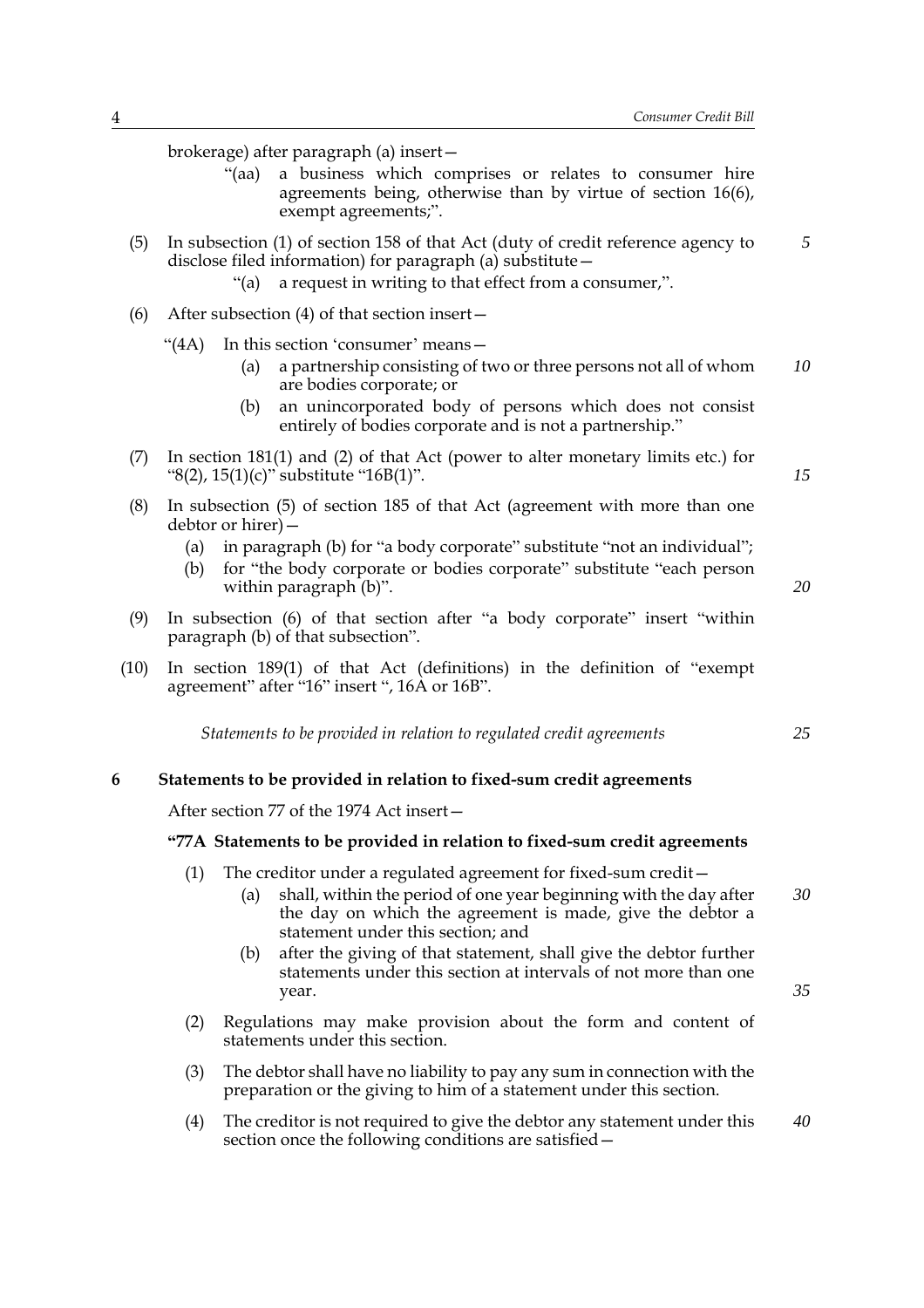- (a) that there is no sum payable under the agreement by the debtor; and
- (b) that there is no sum which will or may become so payable.
- (5) Subsection (6) applies if at a time before the conditions mentioned in subsection (4) are satisfied the creditor fails to give the debtor—
	- (a) a statement under this section within the period mentioned in subsection (1)(a); or
	- (b) such a statement within the period of one year beginning with the day after the day on which such a statement was last given to him.
- (6) Where this subsection applies in relation to a failure to give a statement under this section to the debtor—
	- (a) the creditor shall not be entitled to enforce the agreement during the period of non-compliance;
	- (b) the debtor shall have no liability to pay any sum of interest to the extent calculated by reference to the period of noncompliance or to any part of it; and *15*
	- (c) the debtor shall have no liability to pay any default sum which (apart from this paragraph)—
		- (i) would have become payable during the period of noncompliance; or *20*
		- (ii) would have become payable after the end of that period in connection with a breach of the agreement which occurs during that period (whether or not the breach continues after the end of that period).
- (7) In this section 'the period of non-compliance' means, in relation to a failure to give a statement under this section to the debtor, the period which—
	- (a) begins immediately after the end of the period mentioned in paragraph (a) or (as the case may be) paragraph (b) of subsection (5); and *30*
	- (b) ends at the end of the day on which the statement is given to the debtor or on which the conditions mentioned in subsection (4) are satisfied, whichever is earlier.
- (8) This section does not apply in relation to a non-commercial agreement or to a small agreement." *35*

#### **7 Further provision relating to statements**

- (1) In section 78 of the 1974 Act (duty to give information to debtor under runningaccount credit agreement) after subsection (4) insert—
	- "(4A) Regulations may require a statement under subsection (4) to contain also information in the prescribed terms about the consequences of the debtor— *40*
		- (a) failing to make payments as required by the agreement; or
		- (b) only making payments of a prescribed description in prescribed circumstances."
- (2) In subsection (7) of that section for "(4) and (5)" substitute "(4) to (5)".

*5*

*10*

*25*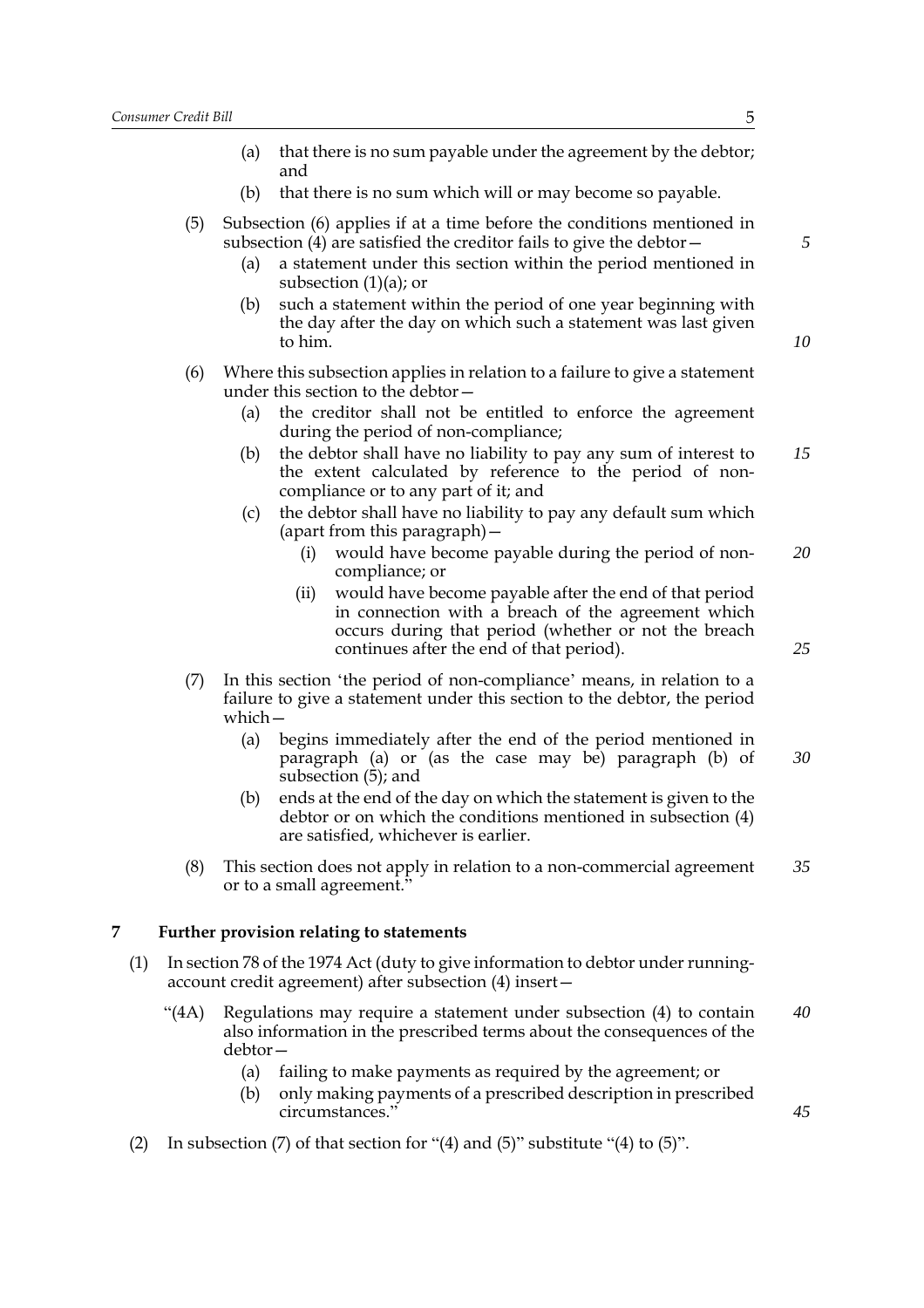- (3) In section 185 of that Act (agreement with more than one debtor or hirer) for subsection (2) substitute— "(2) Notwithstanding subsection (1)(a), where credit is provided under an agreement to two or more debtors jointly, in performing his duties in the case of fixed-sum credit, under section 77A, or (b) in the case of running-account credit, under section 78(4), the creditor need not give statements to any debtor who has signed and given to him a notice (a 'dispensing notice') authorising him not to comply in his case with section 77A or (as the case may be) 78(4). (2A) A dispensing notice given by a debtor is operative from when it is given to the creditor until it is revoked by a further notice given to the creditor by the debtor. *5 10*
	- (2B) But subsection (2) does not apply if (apart from this subsection) dispensing notices would be operative in relation to all of the debtors to whom the credit is provided.
	- (2C) Any dispensing notices operative in relation to an agreement shall cease to have effect if any of the debtors dies.
	- (2D) A dispensing notice which is operative in relation to an agreement shall be operative also in relation to any subsequent agreement which, in relation to the earlier agreement, is a modifying agreement."

*Default under regulated agreements*

#### **8 OFT to prepare information sheets on arrears and default**

At the beginning of Part 7 of the 1974 Act insert—

#### *"Information sheets*

#### **86A OFT to prepare information sheets on arrears and default**

- (1) The OFT shall prepare, and give general notice of, an arrears information sheet and a default information sheet.
- (2) The arrears information sheet shall include information to help debtors and hirers who receive notices under section 86B or 86C.
- (3) The default information sheet shall include information to help debtors and hirers who receive default notices. *30*
- (4) Regulations may make provision about the information to be included in an information sheet.
- (5) An information sheet takes effect for the purposes of this Part at the end of the period of three months beginning with the day on which general notice of it is given. *35*
- (6) If the OFT revises an information sheet after general notice of it has been given, it shall give general notice of the information sheet as revised.

*20*

*25*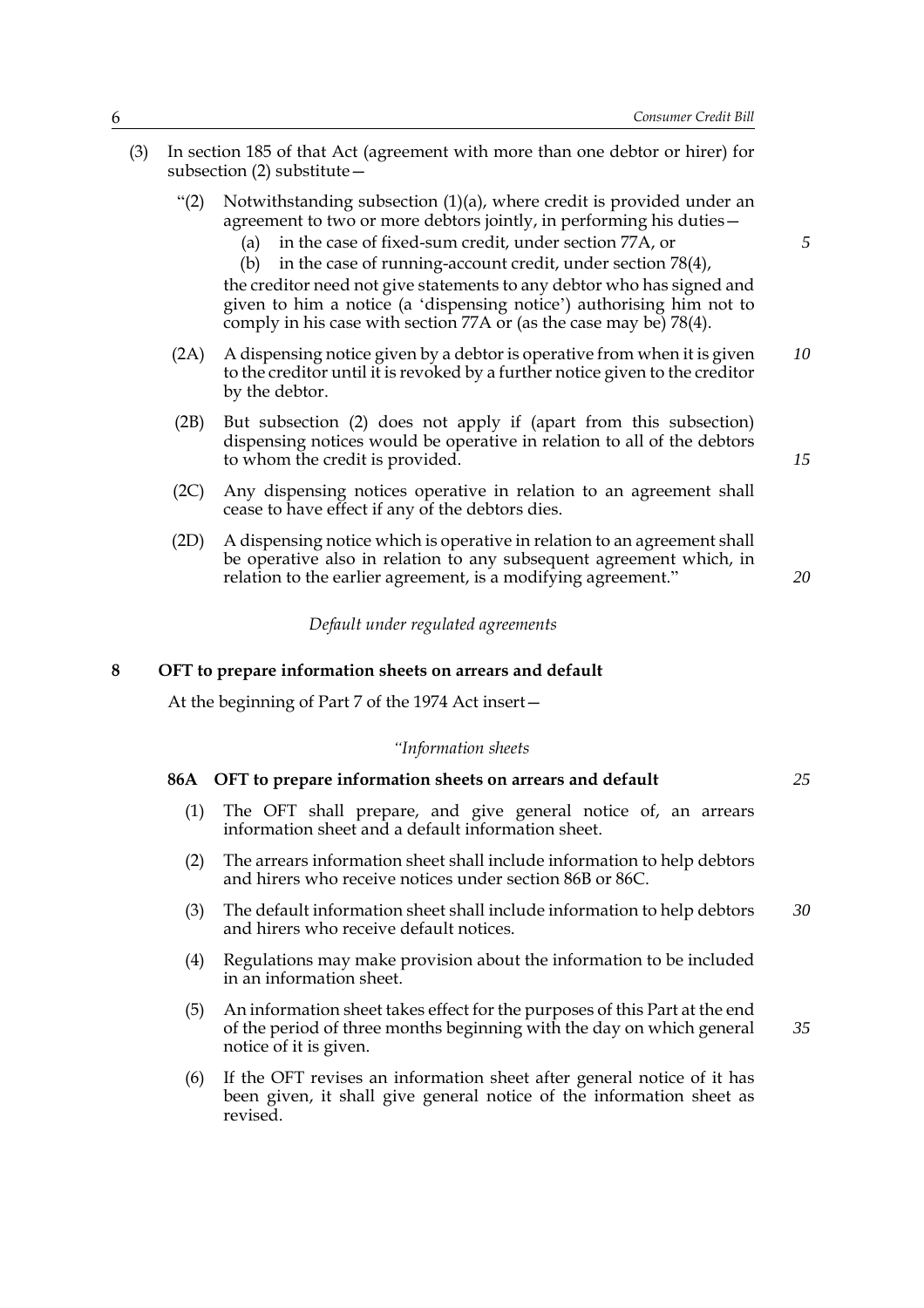(7) A revised information sheet takes effect for the purposes of this Part at the end of the period of three months beginning with the day on which general notice of it is given."

#### **9 Notice of sums in arrears under fixed-sum credit agreements etc.**

After section 86A of the 1974 Act (inserted by section 8 of this Act) insert—

#### *"Sums in arrears and default sums*

### **86B Notice of sums in arrears under fixed-sum credit agreements etc.**

- (1) This section applies where at any time the following conditions are satisfied—
	- (a) that the debtor or hirer under an applicable agreement is required to have made at least two payments under the agreement before that time; *10*
	- (b) that the total sum paid under the agreement by him is less than the total sum which he is required to have paid before that time;
	- (c) that the amount of the shortfall is no less than the sum of the last two payments which he is required to have made before that time; *15*
	- (d) that the creditor or owner is not already under a duty to give him notices under this section in relation to the agreement; and
	- (e) if a judgment has been given in relation to the agreement before that time, that there is no sum still to be paid under the judgment by the debtor or hirer. *20*
- (2) The creditor or owner—
	- (a) shall, within the period of 14 days beginning with the day on which the conditions mentioned in subsection (1) are satisfied, give the debtor or hirer a notice under this section; and *25*
	- (b) after the giving of that notice, shall give him further notices under this section at intervals of not more than six months.
- (3) The duty of the creditor or owner to give the debtor or hirer notices under this section shall cease when either of the conditions mentioned in subsection (4) is satisfied; but if either of those conditions is satisfied before the notice required by subsection (2)(a) is given, the duty shall not cease until that notice is given. *30*
- (4) The conditions referred to in subsection  $(3)$  are  $-$ 
	- (a) that the debtor or hirer ceases to be in arrears;
	- (b) that a judgment is given in relation to the agreement under which a sum is required to be paid by the debtor or hirer.
- (5) For the purposes of subsection (4)(a) the debtor or hirer ceases to be in arrears when—
	- (a) no sum, which he has ever failed to pay under the agreement when required, is still owing; *40*
	- (b) no default sum, which has ever become payable under the agreement in connection with his failure to pay any sum under the agreement when required, is still owing;

*5*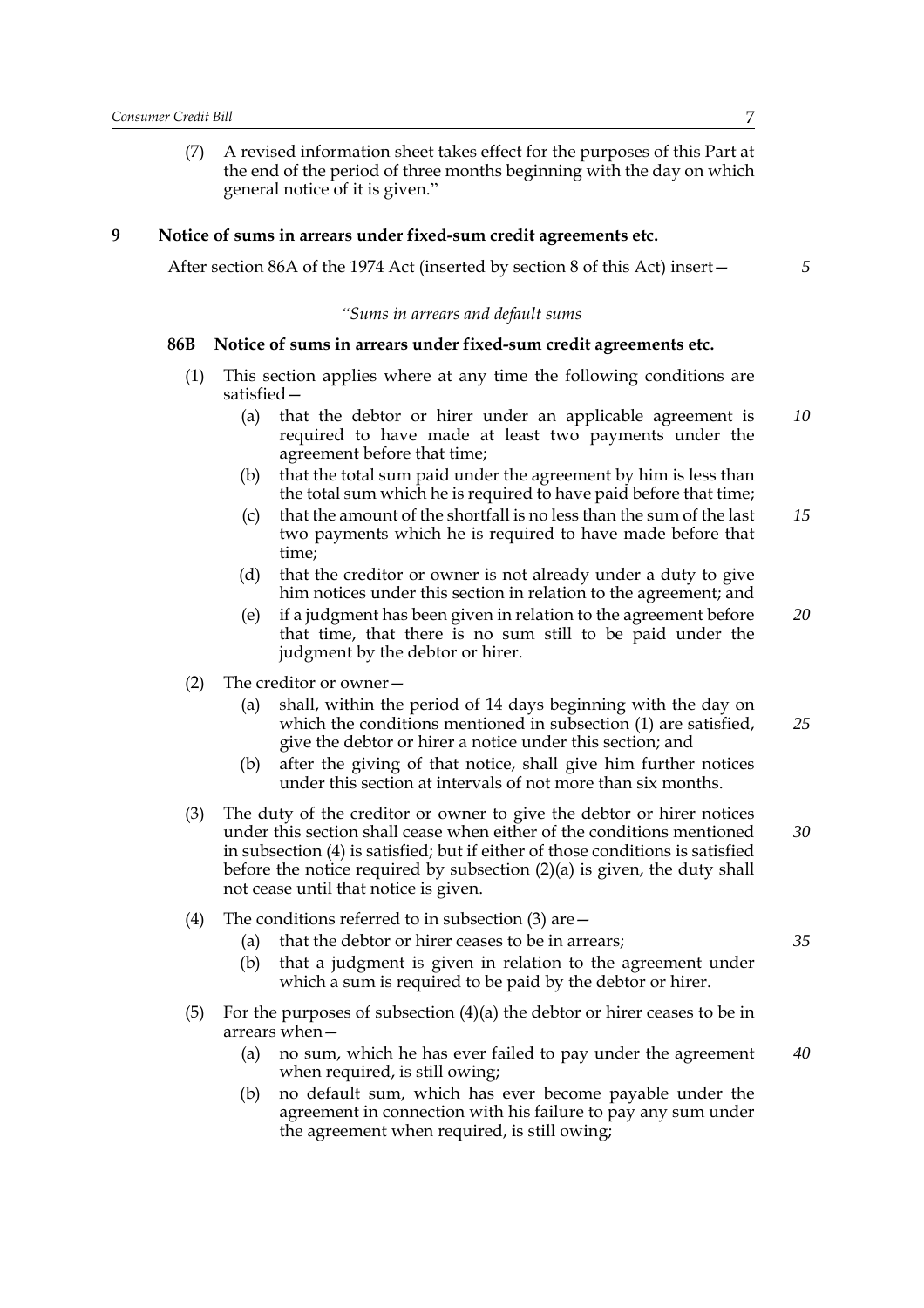- (c) no sum of interest, which has ever become payable under the agreement in connection with such a default sum, is still owing; and
- (d) no other sum of interest, which has ever become payable under the agreement in connection with his failure to pay any sum under the agreement when required, is still owing.
- (6) A notice under this section shall include a copy of the current arrears information sheet under section 86A.
- (7) The debtor or hirer shall have no liability to pay any sum in connection with the preparation or the giving to him of a notice under this section. *10*
- (8) Regulations may make provision about the form and content of notices under this section.
- (9) In the case of an applicable agreement under which the debtor or hirer must make all payments he is required to make at intervals of one week or less, this section shall have effect as if in subsection (1)(a) and (c) for 'two' there were substituted 'four'. *15*
- (10) In this section 'applicable agreement' means an agreement which—
	- (a) is a regulated agreement for fixed-sum credit or a regulated consumer hire agreement; and
	- (b) is neither a non-commercial agreement nor a small agreement." *20*

# **10 Notice of sums in arrears under running-account credit agreements**

After section 86B of the 1974 Act (inserted by section 9 of this Act) insert—

#### **"86C Notice of sums in arrears under running-account credit agreements**

- (1) This section applies where at any time the following conditions are satisfied—
	- (a) that the debtor under an applicable agreement is required to have made at least two payments under the agreement before that time;
	- (b) that the last two payments which he is required to have made before that time have not been made;
	- (c) that the creditor has not already been required to give a notice under this section in relation to either of those payments; and
	- (d) if a judgment has been given in relation to the agreement before that time, that there is no sum still to be paid under the judgment by the debtor.
- (2) The creditor shall, no later than the end of the period within which he is next required to give a statement under section 78(4) in relation to the agreement, give the debtor a notice under this section.
- (3) The notice shall include a copy of the current arrears information sheet under section 86A.
- (4) The notice may be incorporated in a statement or other notice which the creditor gives the debtor in relation to the agreement by virtue of another provision of this Act.

*30*

*25*

*5*

*40*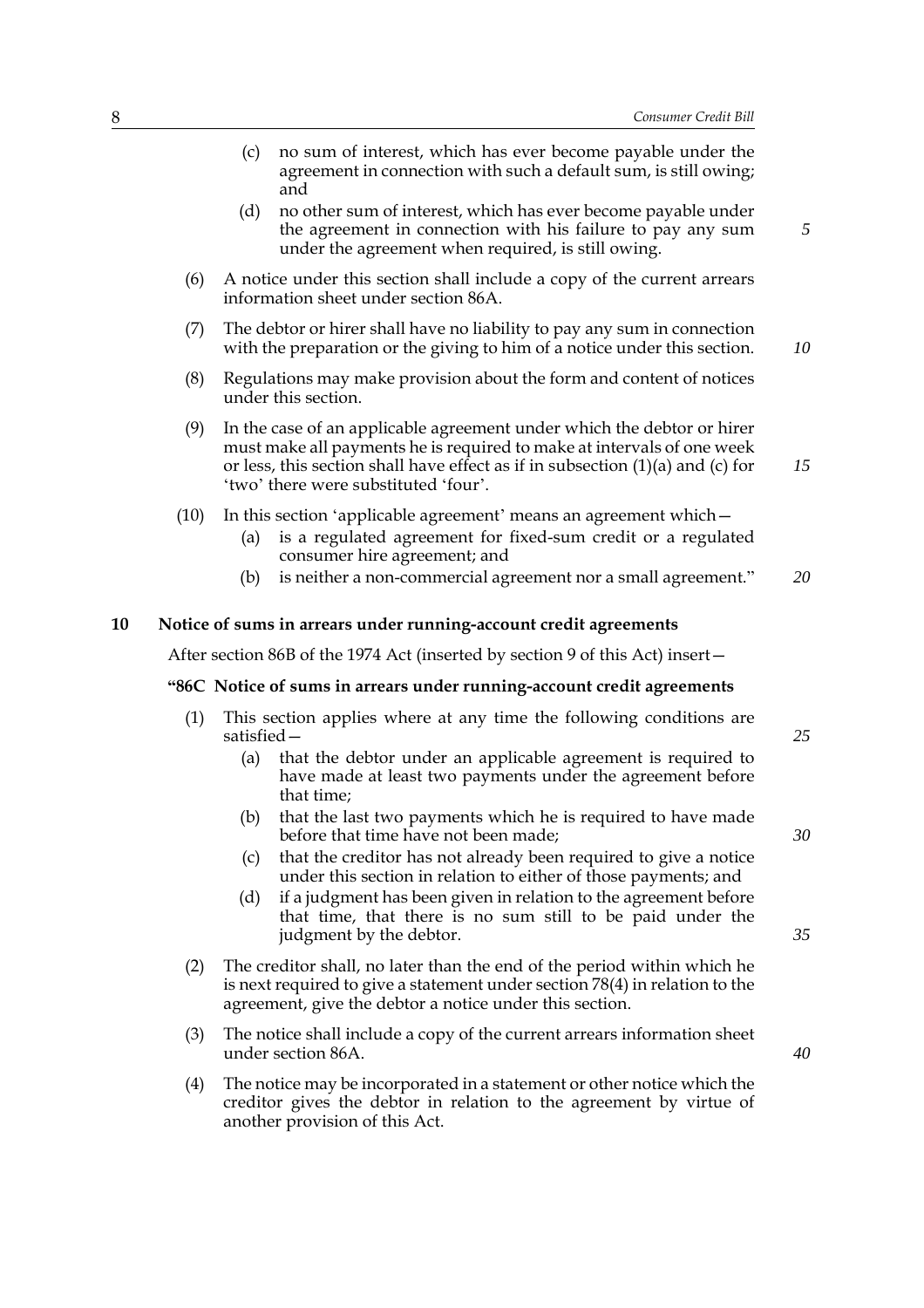- (5) The debtor shall have no liability to pay any sum in connection with the preparation or the giving to him of the notice.
- (6) Regulations may make provision about the form and content of notices under this section.
- (7) In this section 'applicable agreement' means an agreement which—
	- (a) is a regulated agreement for running-account credit; and
	- (b) is neither a non-commercial agreement nor a small agreement."

### **11 Failure to give notice of sums in arrears**

After section 86C of the 1974 Act (inserted by section 10 of this Act) insert—

#### **"86D Failure to give notice of sums in arrears**

- (1) This section applies where the creditor or owner under an agreement is under a duty to give the debtor or hirer notices under section 86B but fails to give him such a notice—
	- (a) within the period mentioned in subsection  $(2)(a)$  of that section; or
	- (b) within the period of six months beginning with the day after the day on which such a notice was last given to him.
- (2) This section also applies where the creditor under an agreement is under a duty to give the debtor a notice under section 86C but fails to do so before the end of the period mentioned in subsection (2) of that section.
- (3) The creditor or owner shall not be entitled to enforce the agreement during the period of non-compliance.
- (4) The debtor or hirer shall have no liability to pay—
	- (a) any sum of interest to the extent calculated by reference to the period of non-compliance or to any part of it; or *25*
	- (b) any default sum which (apart from this paragraph)—
		- (i) would have become payable during the period of noncompliance; or
		- (ii) would have become payable after the end of that period in connection with a breach of the agreement which occurs during that period (whether or not the breach continues after the end of that period). *30*
- (5) In this section 'the period of non-compliance' means, in relation to a failure to give a notice under section 86B or 86C to the debtor or hirer, the period which—
	- (a) begins immediately after the end of the period mentioned in (as the case may be) subsection  $(1)(a)$  or  $(b)$  or  $(2)$ ; and
	- (b) ends at the end of the day mentioned in subsection (6).
- (6) That day is  $-$ 
	- (a) in the case of a failure to give a notice under section 86B as mentioned in subsection  $(1)(a)$  of this section, the day on which the notice is given to the debtor or hirer;

*10*

*5*

*15*

*20*

*35*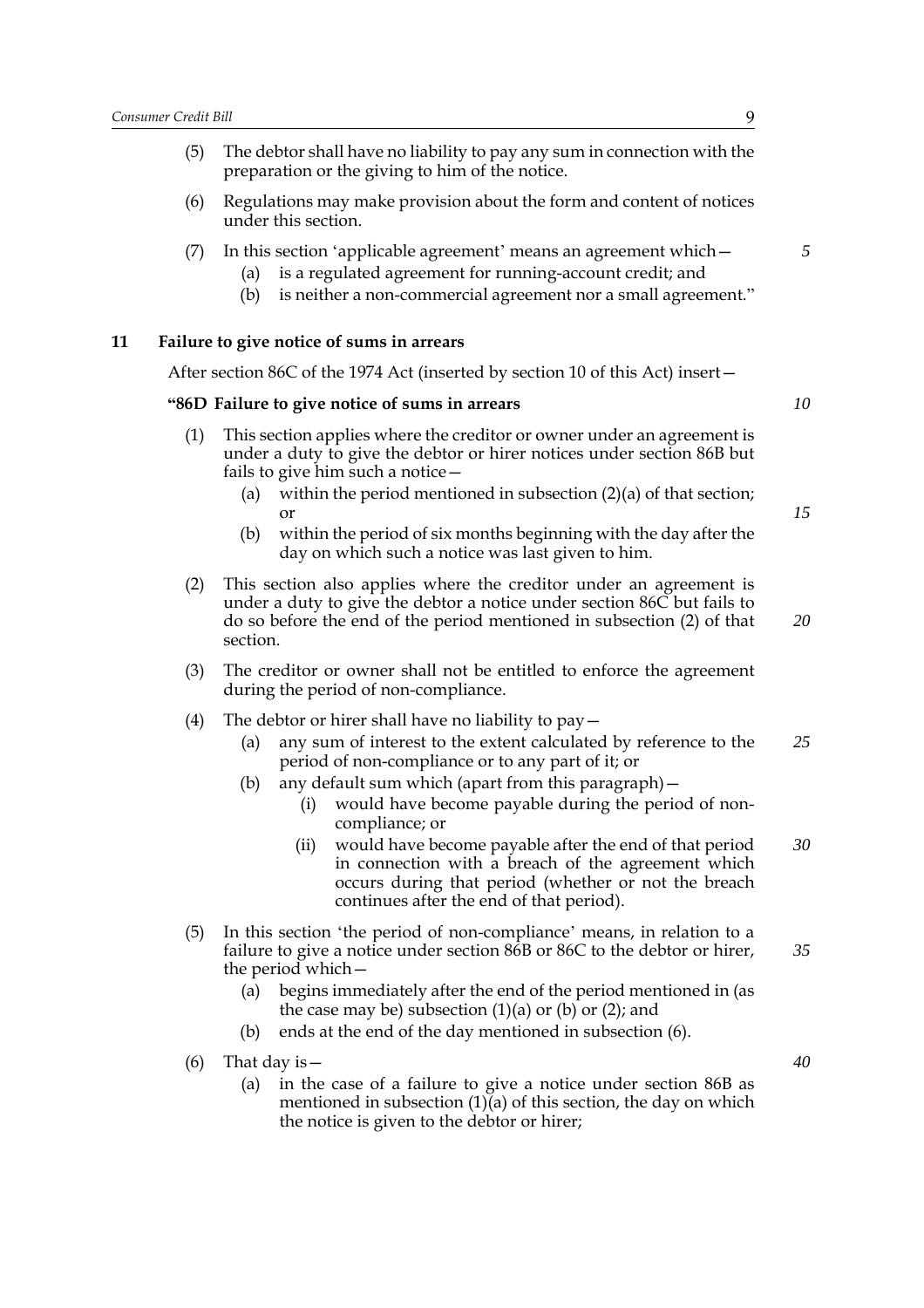- (b) in the case of a failure to give a notice under that section as mentioned in subsection  $(1)(b)$  of this section, the earlier of the following—
	- (i) the day on which the notice is given to the debtor or hirer;
	- (ii) the day on which the condition mentioned in subsection (4)(a) of that section is satisfied;
- (c) in the case of a failure to give a notice under section 86C, the day on which the notice is given to the debtor."

# **12 Notice of default sums**

After section 86D of the 1974 Act (inserted by section 11 of this Act) insert—

# **"86E Notice of default sums**

- (1) This section applies where a default sum becomes payable under a regulated agreement by the debtor or hirer.
- (2) The creditor or owner shall, within the prescribed period after the default sum becomes payable, give the debtor or hirer a notice under this section. *15*
- (3) The notice under this section may be incorporated in a statement or other notice which the creditor or owner gives the debtor or hirer in relation to the agreement by virtue of another provision of this Act.
- (4) The debtor or hirer shall have no liability to pay interest in connection with the default sum to the extent that the interest is calculated by reference to a period occurring before the 29th day after the day on which the debtor or hirer is given the notice under this section.
- (5) If the creditor or owner fails to give the debtor or hirer the notice under this section within the period mentioned in subsection (2), he shall not be entitled to enforce the agreement until the notice is given to the debtor or hirer. *25*
- (6) The debtor or hirer shall have no liability to pay any sum in connection with the preparation or the giving to him of the notice under this section. *30*
- (7) Regulations may—
	- (a) provide that this section does not apply in relation to a default sum which is less than a prescribed amount;
	- (b) make provision about the form and content of notices under this section. *35*
- (8) This section does not apply in relation to a non-commercial agreement or to a small agreement."

#### **13 Interest on default sums**

After section 86E of the 1974 Act (inserted by section 12 of this Act) insert—

# **"86F Interest on default sums**

(1) This section applies where a default sum becomes payable under a regulated agreement by the debtor or hirer.

*10*

*5*

*20*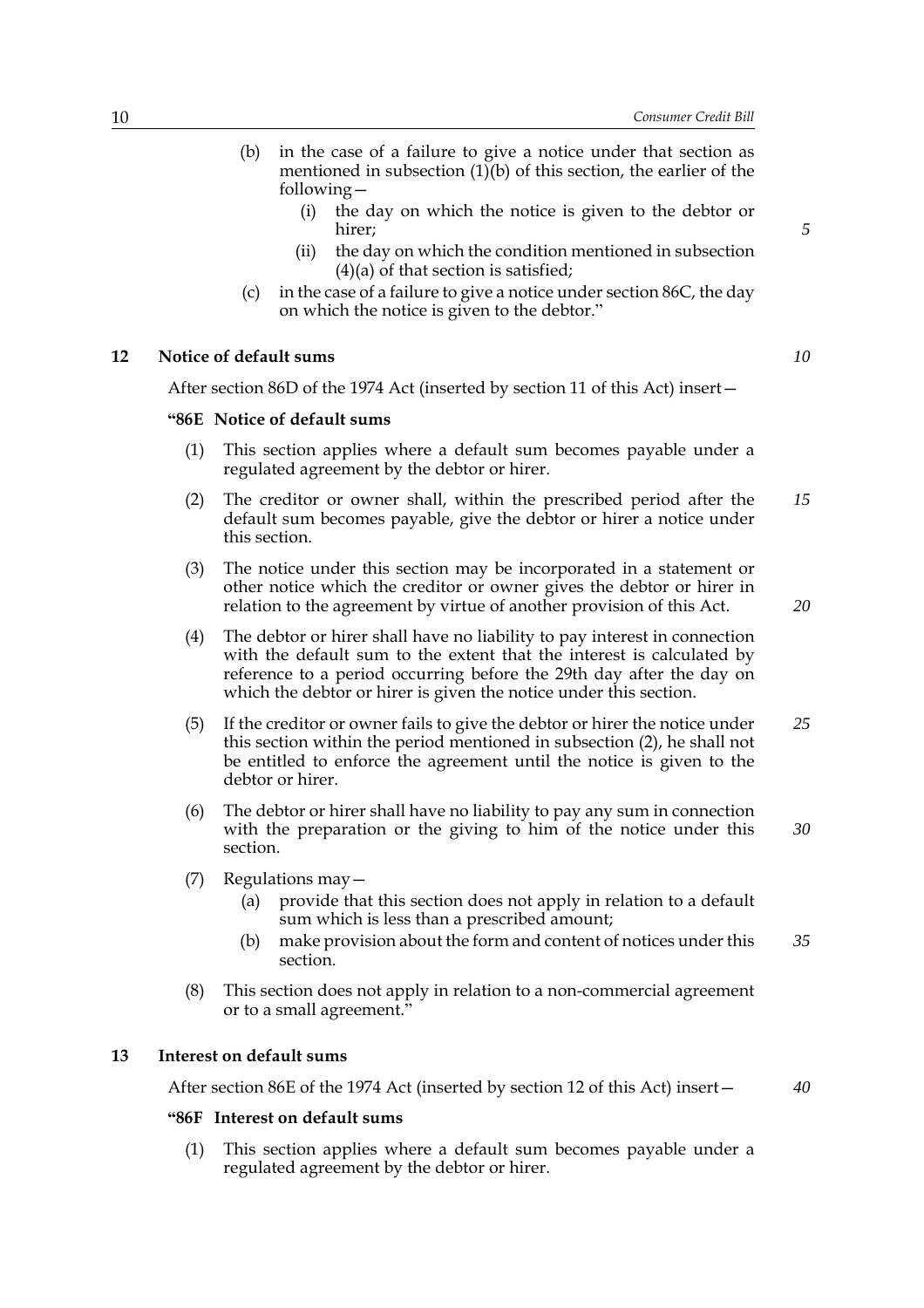(2) The debtor or hirer shall only be liable to pay interest in connection with the default sum if the interest is simple interest."

# **14 Default notices**

- (1) In subsections (2) and (3) of section 88 of the 1974 Act (contents and effect of default notice) for "seven" wherever occurring substitute "14".
- (2) In subsection (4) of that section after "it" insert "and any other prescribed matters relating to the agreement".
- (3) After that subsection insert—
	- "(4A) The default notice must also include a copy of the current default information sheet under section 86A."

*10*

*20*

*5*

# **15 Enforceability of regulated agreements**

In section 127 of the 1974 Act (enforcement orders in cases of infringement) subsections (3) to (5) shall cease to have effect.

# **16 Time orders**

- (1) In subsection (1) of section 129 of the 1974 Act (time orders) before paragraph (c) insert— *15*
	- "(ba) on an application made by a debtor or hirer under this paragraph after he has been given a notice under section 86B or 86C; or".
- (2) After that section insert—

# **"129A Debtor or hirer to give notice of intent etc. to creditor or owner**

- (1) A debtor or hirer may make an application under section 129(1)(ba) in relation to a regulated agreement only if—
	- (a) following his being given the notice under section 86B or 86C, he gave a notice within subsection (2) to the creditor or owner; and *25*
	- (b) a period of at least 14 days has elapsed after the day on which he gave that notice to the creditor or owner.
- (2) A notice is within this subsection if it  $-$ 
	- (a) indicates that the debtor or hirer intends to make the application; *30*
	- (b) indicates that he wants to make a proposal to the creditor or owner in relation to his making of payments under the agreement; and
	- (c) gives details of that proposal."
- (3) In section 143(b) of that Act (provision which may be made by rules of court in Northern Ireland) after "129 $(1)(b)$ " insert "or  $(ba)$ ".
- (4) In section 32(1) of the Sheriff Courts (Scotland) Act 1971 (c. 58) (regulation of civil procedure in sheriff court) after paragraph (l) insert—
	- " $(m)$  permitting the debtor or hirer in proceedings for  $-$

*40*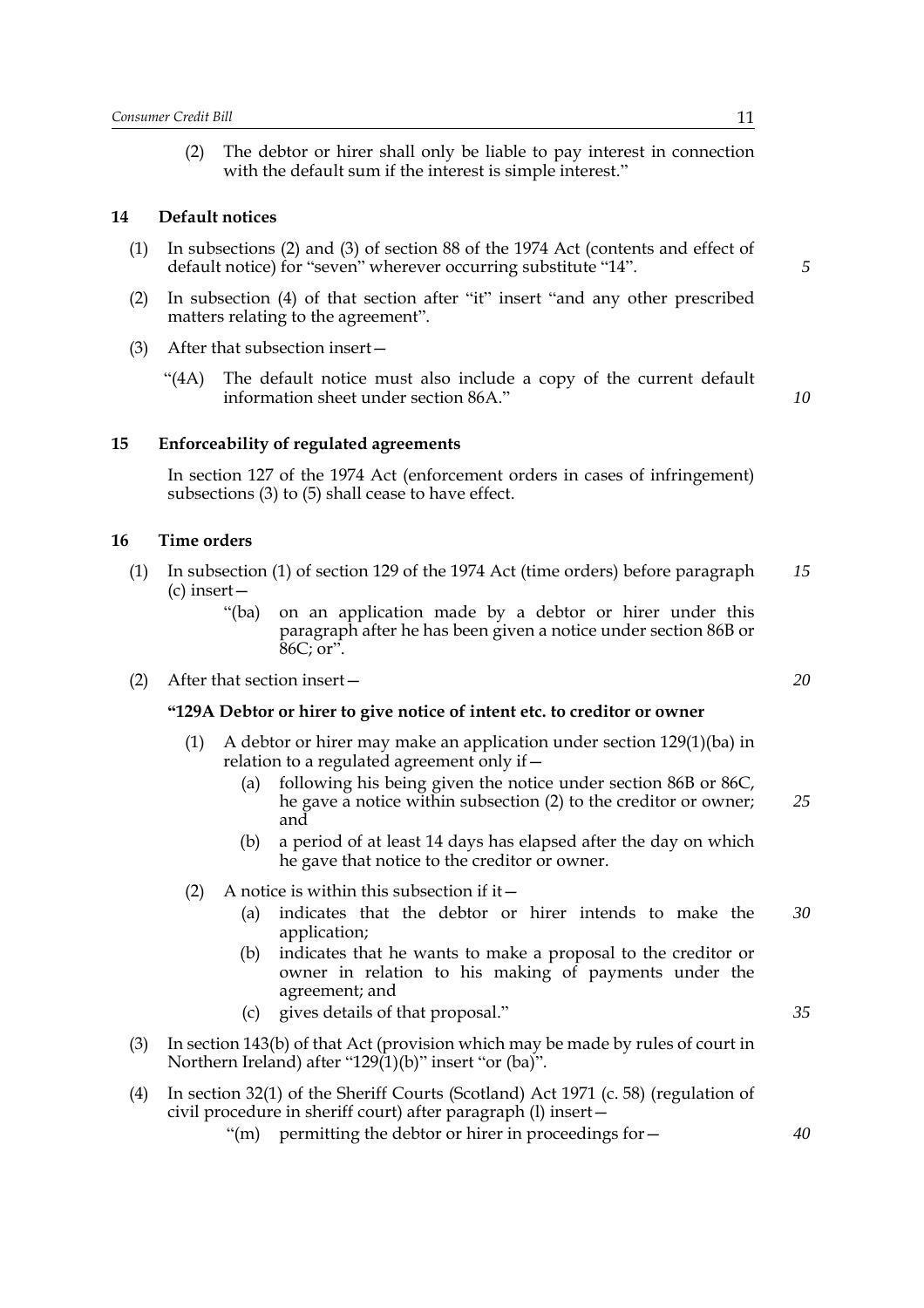- (i) a time order under section 129 of the Consumer Credit Act 1974 (time orders), or
- (ii) variation or revocation, under section 130(6) of that Act (variation and revocation of time orders), of a time order made under section 129,

to be represented by a person who is neither an advocate nor a solicitor."

- (5) In section 32(2B) of the Solicitors (Scotland) Act 1980 (c. 46) (offence for unqualified persons to prepare certain documents)—
	- (a) after "represent" insert " $-(a)$ ";
	- (b) after "cause" insert—
		- "(b) a debtor or hirer in proceedings for—
			- (i) a time order under section 129 of the Consumer Credit Act 1974 (time orders); or
			- (ii) variation or revocation, under section 130(6) of that Act (variation and revocation of time orders), of a time order made under section 129". *15*

#### **17 Interest payable on judgment debts etc.**

After section 130 of the 1974 Act insert—

$$
"Interest
$$

# **130A Interest payable on judgment debts etc.**

- (1) If the creditor or owner under a regulated agreement wants to be able to recover from the debtor or hirer post-judgment interest in connection with a sum that is required to be paid under a judgment given in relation to the agreement (the 'judgment sum'), he—
	- (a) after the giving of that judgment, shall give the debtor or hirer a notice under this section (the 'first required notice'); and
	- (b) after the giving of the first required notice, shall give the debtor or hirer further notices under this section at intervals of not more than six months.
- (2) The debtor or hirer shall have no liability to pay post-judgment interest in connection with the judgment sum to the extent that the interest is calculated by reference to a period occurring before the day on which he is given the first required notice.
- (3) If the creditor or owner fails to give the debtor or hirer a notice under this section within the period of six months beginning with the day after the day on which such a notice was last given to the debtor or hirer, the debtor or hirer shall have no liability to pay post-judgment interest in connection with the judgment sum to the extent that the interest is calculated by reference to the whole or to a part of the period which— *35 40*
	- (a) begins immediately after the end of that period of six months; and
	- (b) ends at the end of the day on which the notice is given to the debtor or hirer.

*10*

*5*

*20*

*25*

*30*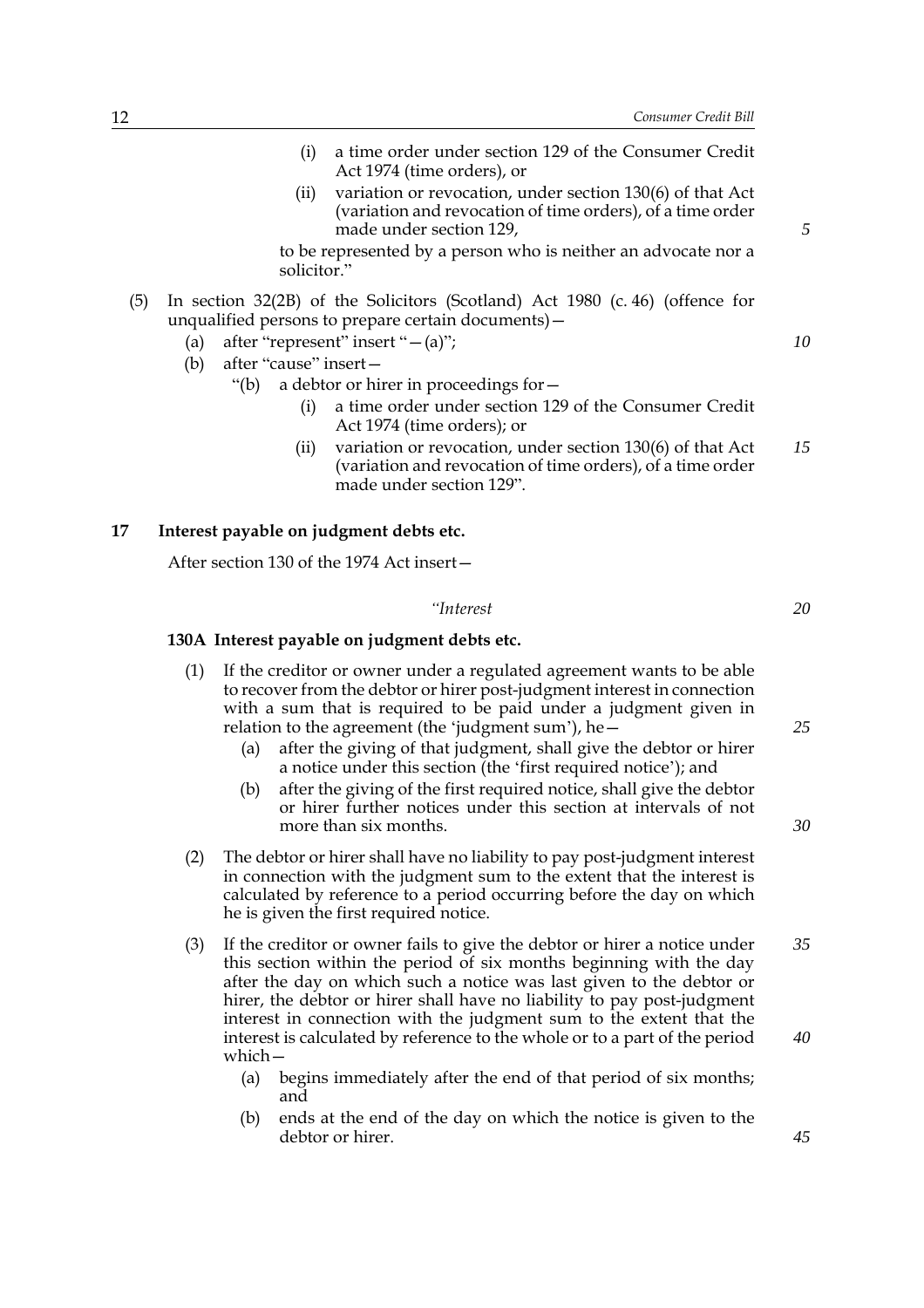- (4) The debtor or hirer shall have no liability to pay any sum in connection with the preparation or the giving to him of a notice under this section. (5) A notice under this section may be incorporated in a statement or other notice which the creditor or owner gives the debtor or hirer in relation to the agreement by virtue of another provision of this Act. (6) Regulations may make provision about the form and content of notices under this section.
- (7) This section does not apply in relation to post-judgment interest which is required to be paid by virtue of any of the following—
	- (a) section 4 of the Administration of Justice (Scotland) Act 1972; *10*
	- (b) Article 127 of the Judgments Enforcement (Northern Ireland) Order 1981;
	- (c) section 74 of the County Courts Act 1984.
- (8) This section does not apply in relation to a non-commercial agreement or to a small agreement.
- (9) In this section 'post-judgment interest' means interest to the extent calculated by reference to a period occurring after the giving of the judgment under which the judgment sum is required to be paid."

### **18 Definition of "default sum"**

(1) After section 187 of the 1974 Act insert—

#### **"187A Definition of 'default sum'**

- (1) In this Act 'default sum' means, in relation to the debtor or hirer under a regulated agreement, a sum (other than a sum of interest) which is payable by him under the agreement in connection with a breach of the agreement by him.
- (2) But a sum is not a default sum in relation to the debtor or hirer simply because, as a consequence of his breach of the agreement, he is required to pay it earlier than he would otherwise have had to."
- (2) In section 189(1) of that Act (definitions) after the definition of "default notice" insert—

"'default sum' has the meaning given by section 187A;".

#### *Unfair relationships*

#### **19 Unfair relationships between creditors and debtors**

After section 140 of the 1974 Act insert—

## *"Unfair relationships*

#### *35*

# **140A Unfair relationships between creditors and debtors**

(1) The court may make an order under section 140B in connection with a credit agreement if it determines that the relationship between the creditor and the debtor arising out of the agreement (or the agreement

*20*

*15*

*5*

*25*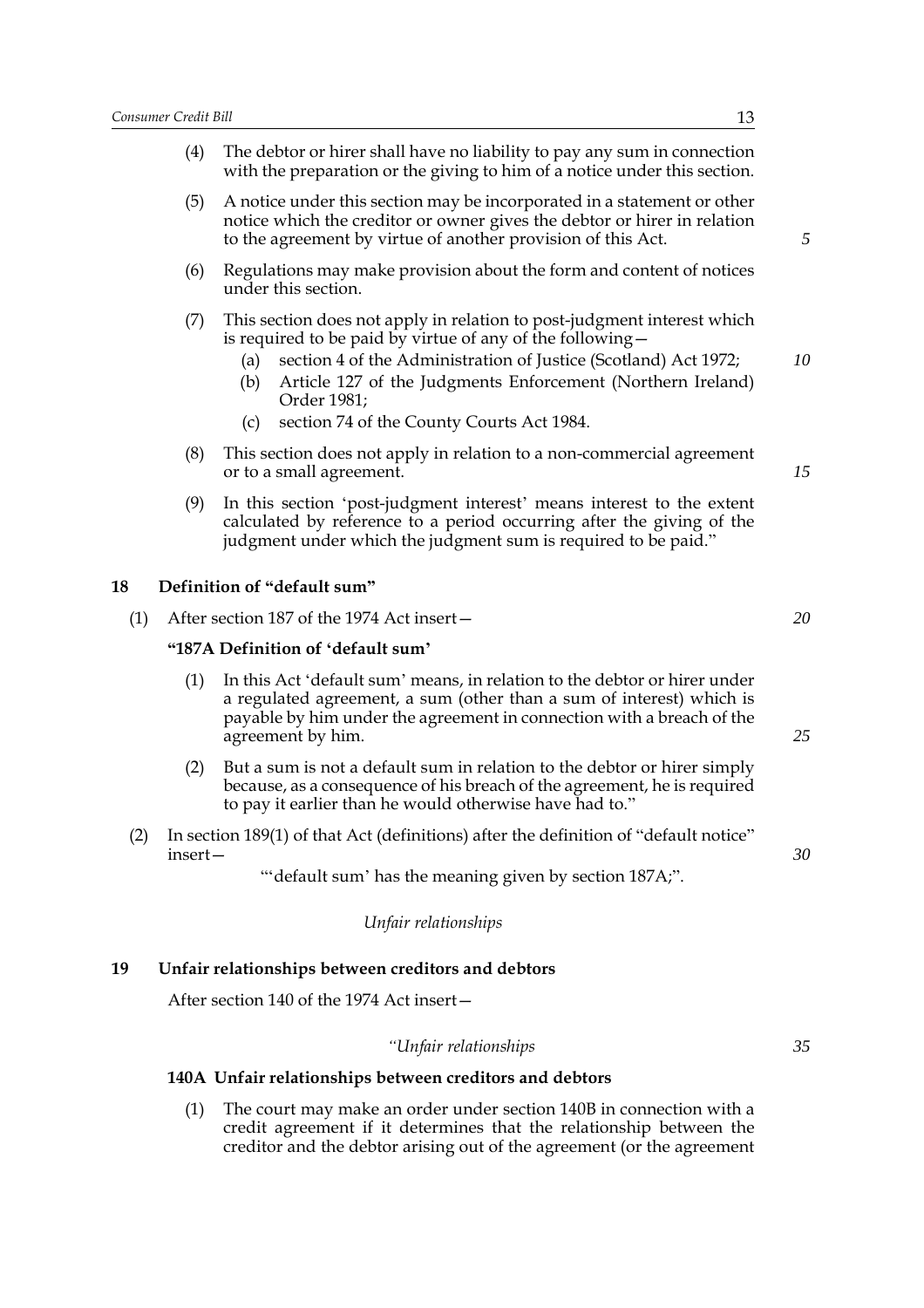taken with any related agreement) is unfair to the debtor because of one or more of the following—

- (a) any of the terms of the agreement or of any related agreement;
- (b) the way in which the creditor has exercised or enforced any of his rights under the agreement or any related agreement;
- (c) any other thing done (or not done) by, or on behalf of, the creditor (either before or after the making of the agreement or any related agreement).
- (2) In deciding whether to make a determination under this section the court shall have regard to all matters it thinks relevant (including matters relating to the creditor and matters relating to the debtor). *10*
- (3) For the purposes of this section the court shall (except to the extent that it is not appropriate to do so) treat anything done (or not done) by, or on behalf of, or in relation to, an associate or a former associate of the creditor as if done (or not done) by, or on behalf of, or in relation to, the creditor.
- (4) A determination may be made under this section in relation to a relationship notwithstanding that the relationship may have ended.
- (5) An order under section 140B shall not be made in connection with a credit agreement which is an exempt agreement by virtue of section 16(6C)." *20*

#### **20 Powers of court in relation to unfair relationships**

After section 140A of the 1974 Act (inserted by section 19 of this Act) insert—

#### **"140B Powers of court in relation to unfair relationships**

- (1) An order under this section in connection with a credit agreement may do one or more of the following— *25*
	- (a) require the creditor, or any associate or former associate of his, to repay (in whole or in part) any sum paid by the debtor or by a surety by virtue of the agreement or any related agreement (whether paid to the creditor, the associate or the former associate or to any other person);
	- (b) require the creditor, or any associate or former associate of his, to do or not to do (or to cease doing) anything specified in the order in connection with the agreement or any related agreement;
	- (c) reduce or discharge any sum payable by the debtor or by a surety by virtue of the agreement or any related agreement;
	- (d) direct the return to a surety of any property provided by him for the purposes of a security;
	- (e) otherwise set aside (in whole or in part) any duty imposed on the debtor or on a surety by virtue of the agreement or any related agreement; *40*
	- (f) alter the terms of the agreement or of any related agreement;
	- (g) direct accounts to be taken, or (in Scotland) an accounting to be made, between any persons.
- (2) An order under this section may be made in connection with a credit agreement only—

*5*

*15*

*35*

*45*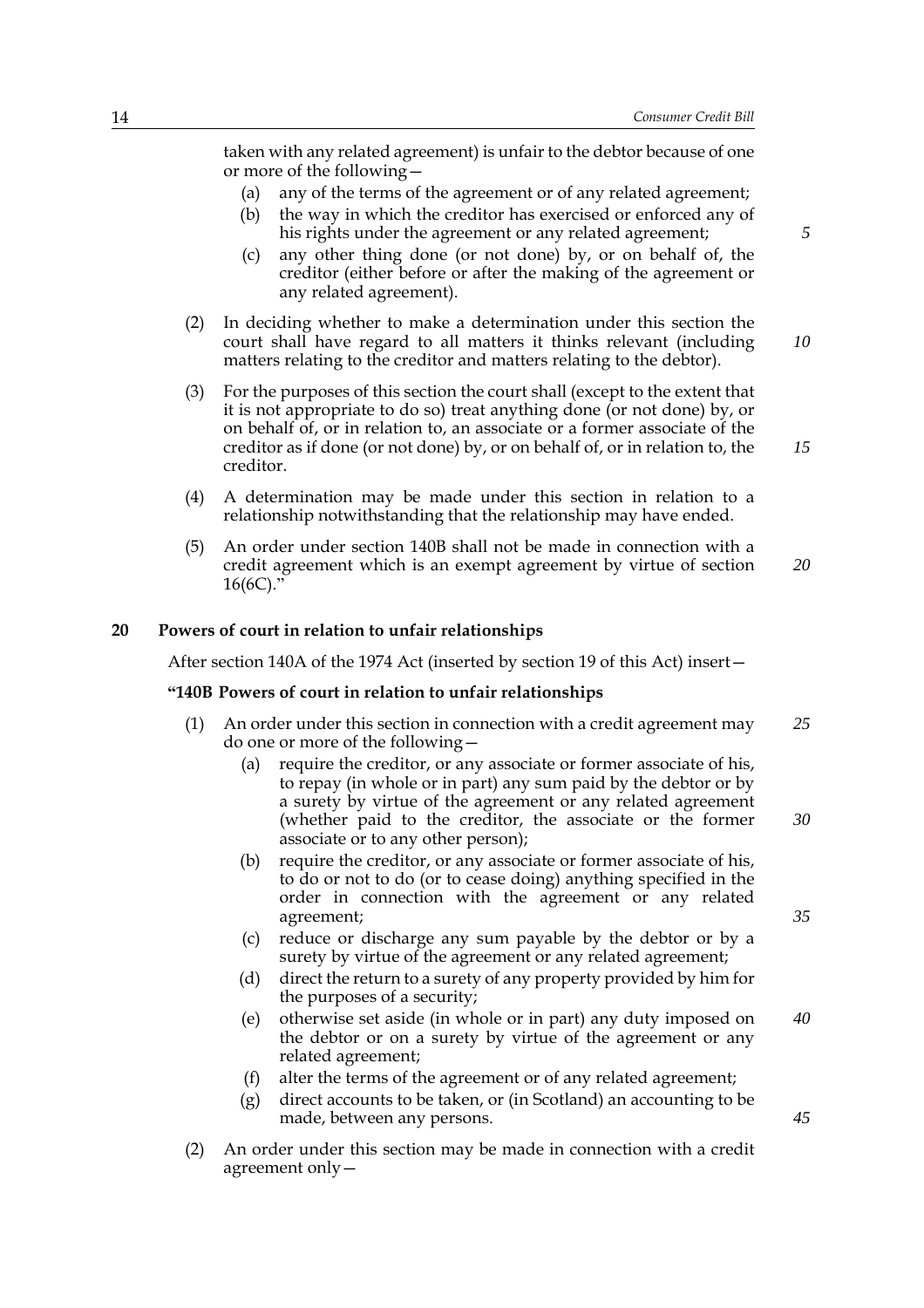- (a) on an application made by the debtor or by a surety;
- (b) at the instance of the debtor or a surety in any proceedings in any court to which the debtor and the creditor are parties, being proceedings to enforce the agreement or any related agreement; or
- (c) at the instance of the debtor or a surety in any other proceedings in any court where the amount paid or payable under the agreement or any related agreement is relevant.
- (3) An order under this section may be made notwithstanding that its effect is to place on the creditor, or any associate or former associate of his, a burden in respect of an advantage enjoyed by another person. *10*
- (4) An order under this section shall not alter the effect of any judgment.
- (5) An application under subsection  $(2)(a)$  may only be made
	- (a) in England and Wales, to the county court;
	- (b) in Scotland, to the sheriff court;
	- (c) in Northern Ireland, to the High Court (subject to subsection (7)).
- (6) In Scotland such an application may be made in the sheriff court for the district in which the debtor or surety resides or carries on business.
- (7) In Northern Ireland such an application may be made to the county court if the credit agreement is an agreement under which the creditor provides the debtor with— *20*
	- (a) fixed-sum credit not exceeding £15,000; or
	- (b) running-account credit on which the credit limit does not exceed £15,000.
- (8) For the purposes of subsection  $(7)$ 
	- (a) the definitions of 'running-account credit' and 'fixed-sum credit' in subsection (1) of section 10 apply (with any appropriate changes) in relation to a credit agreement which is not a consumer credit agreement as if it were a consumer credit agreement; and *30*
	- (b) subsection (3) of that section applies (with any appropriate changes) for the purpose of determining whether runningaccount credit is to be taken as not exceeding the sum mentioned in paragraph (b) of subsection (7).
- (9) Without prejudice to any provision which may be made by rules of court made in relation to county courts in Northern Ireland, such rules may provide that an application made by virtue of subsection (7) may be made in the county court for the division in which the debtor or surety resides or carries on business.
- (10) A party to any proceedings mentioned in subsection (2) shall be entitled, in accordance with rules of court, to have any person who might be the subject of an order under this section made a party to the proceedings.
- (11) If, in any such proceedings, the debtor or a surety alleges that the relationship between the creditor and the debtor is unfair to the debtor, it is for the creditor to prove to the contrary." *45*

*5*

*15*

*25*

*35*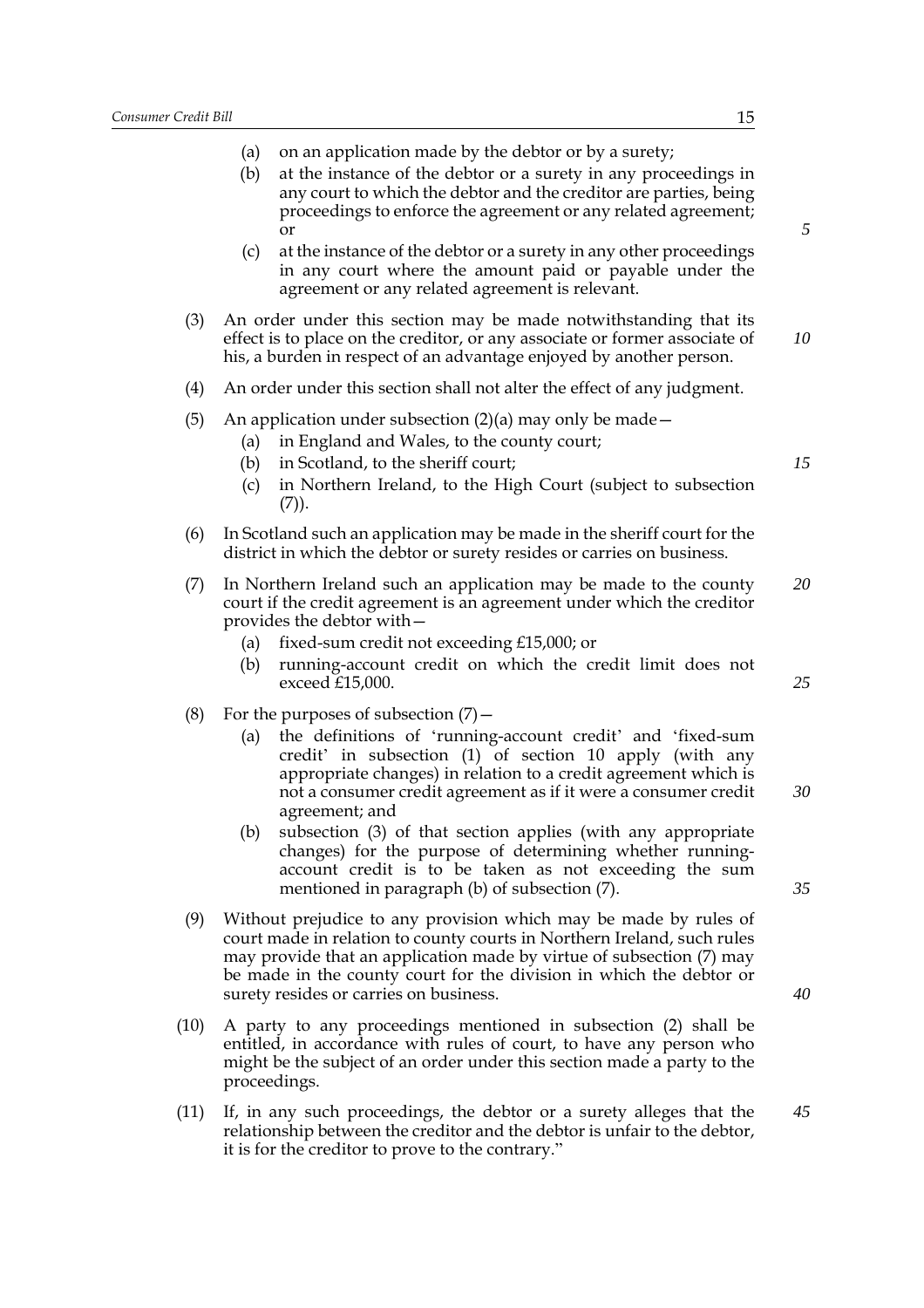#### **21 Interpretation of ss. 140A and 140B of the 1974 Act**

After section 140B of the 1974 Act (inserted by section 20 of this Act) insert—

# **"140C Interpretation of ss. 140A and 140B**

- (1) In this section and in sections 140A and 140B 'credit agreement' means any agreement between an individual (the 'debtor') and any other person (the 'creditor') by which the creditor provides the debtor with credit of any amount.
- (2) References in this section and in sections 140A and 140B to the creditor or to the debtor under a credit agreement include—
	- (a) references to the person to whom his rights and duties under the agreement have passed by assignment or operation of law; *10*
	- (b) where two or more persons are the creditor or the debtor, references to any one or more of those persons.
- (3) The definition of 'court' in section 189(1) does not apply for the purposes of sections 140A and 140B.
- (4) References in sections 140A and 140B to an agreement related to a credit agreement (the 'main agreement') are references to—
	- (a) a credit agreement consolidated by the main agreement;
	- (b) a linked transaction in relation to the main agreement or to a credit agreement within paragraph (a);
	- (c) a security provided in relation to the main agreement, to a credit agreement within paragraph (a) or to a linked transaction within paragraph (b).
- (5) In the case of a credit agreement which is not a regulated consumer credit agreement, for the purposes of subsection (4) a transaction shall be treated as being a linked transaction in relation to that agreement if it would have been such a transaction had that agreement been a regulated consumer credit agreement. *25*
- (6) For the purposes of this section and section 140B the definitions of 'security' and 'surety' in section 189(1) apply (with any appropriate changes) in relation to— *30*
	- (a) a credit agreement which is not a consumer credit agreement as if it were a consumer credit agreement; and
	- (b) a transaction which is a linked transaction by virtue of subsection (5).
- (7) For the purposes of this section a credit agreement (the 'earlier agreement') is consolidated by another credit agreement (the 'later agreement') if—
	- (a) the later agreement is entered into by the debtor (in whole or in part) for purposes connected with debts owed by virtue of the earlier agreement; and *40*
	- (b) at any time prior to the later agreement being entered into the parties to the earlier agreement included—
		- (i) the debtor under the later agreement; and
		- (ii) the creditor under the later agreement or an associate or a former associate of his. *45*

*5*

*15*

*20*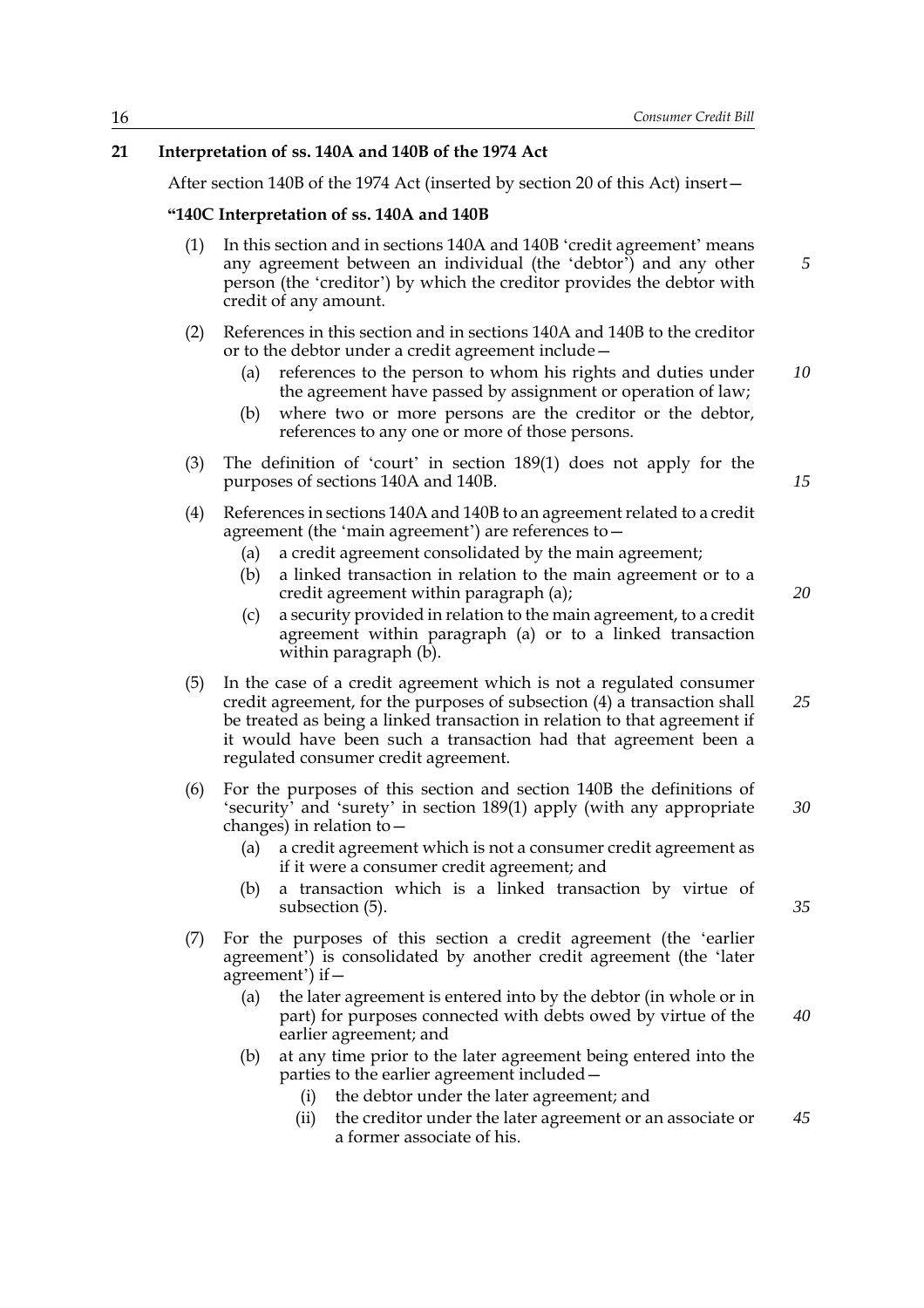(8) Further, if the later agreement is itself consolidated by another credit agreement (whether by virtue of this subsection or subsection (7)), then the earlier agreement is consolidated by that other agreement as well."

#### **22 Further provision relating to unfair relationships**

(1) After section 140C of the 1974 Act (inserted by section 21 of this Act) insert—

# **"140D Advice and information**

The advice and information published by the OFT under section 229 of the Enterprise Act 2002 shall indicate how the OFT expects sections 140A to 140C of this Act to interact with Part 8 of that Act."

(2) In section 16 of that Act (exempt agreements) before subsection (8) insert—

"(7A) Nothing in this section affects the application of sections 140A to 140C."

- (3) Sections 137 to 140 of that Act (extortionate credit bargains) shall cease to have effect.
- (4) In section 181 of that Act (power to alter monetary limits etc.)  $-$ 
	- (a) in subsection (1) before "155(1)" insert "140B(7),";
	- (b) in subsection (2) before "shall" insert "or 140B(7)".

*Businesses requiring a licence and consequences of not being licensed*

#### **23 Definitions of "consumer credit business" and "consumer hire business"**

In section 189(1) of the 1974 Act (definitions)— (a) for the definition of "consumer credit business" substitute  $-$ "'consumer credit business' means any business being carried on by a person so far as it comprises or relates to— (a) the provision of credit by him, or (b) otherwise his being a creditor, under regulated consumer credit agreements;" (b) for the definition of "consumer hire business" substitute— "'consumer hire business' means any business being carried on by a person so far as it comprises or relates to— (a) the bailment or (in Scotland) the hiring of goods by him, or *20 25 30*

(b) otherwise his being an owner,

under regulated consumer hire agreements;".

# **24 Debt administration etc.**

- (1) In subsection (1) of section 145 of the 1974 Act (types of ancillary credit business) for the "or" after paragraph (d) substitute— "(da) debt administration,".
- (2) After subsection (7) of that section insert—
	- "(7A) Subject to section 146(7), debt administration is the taking of steps  $-$ *40*

*5*

*10*

*15*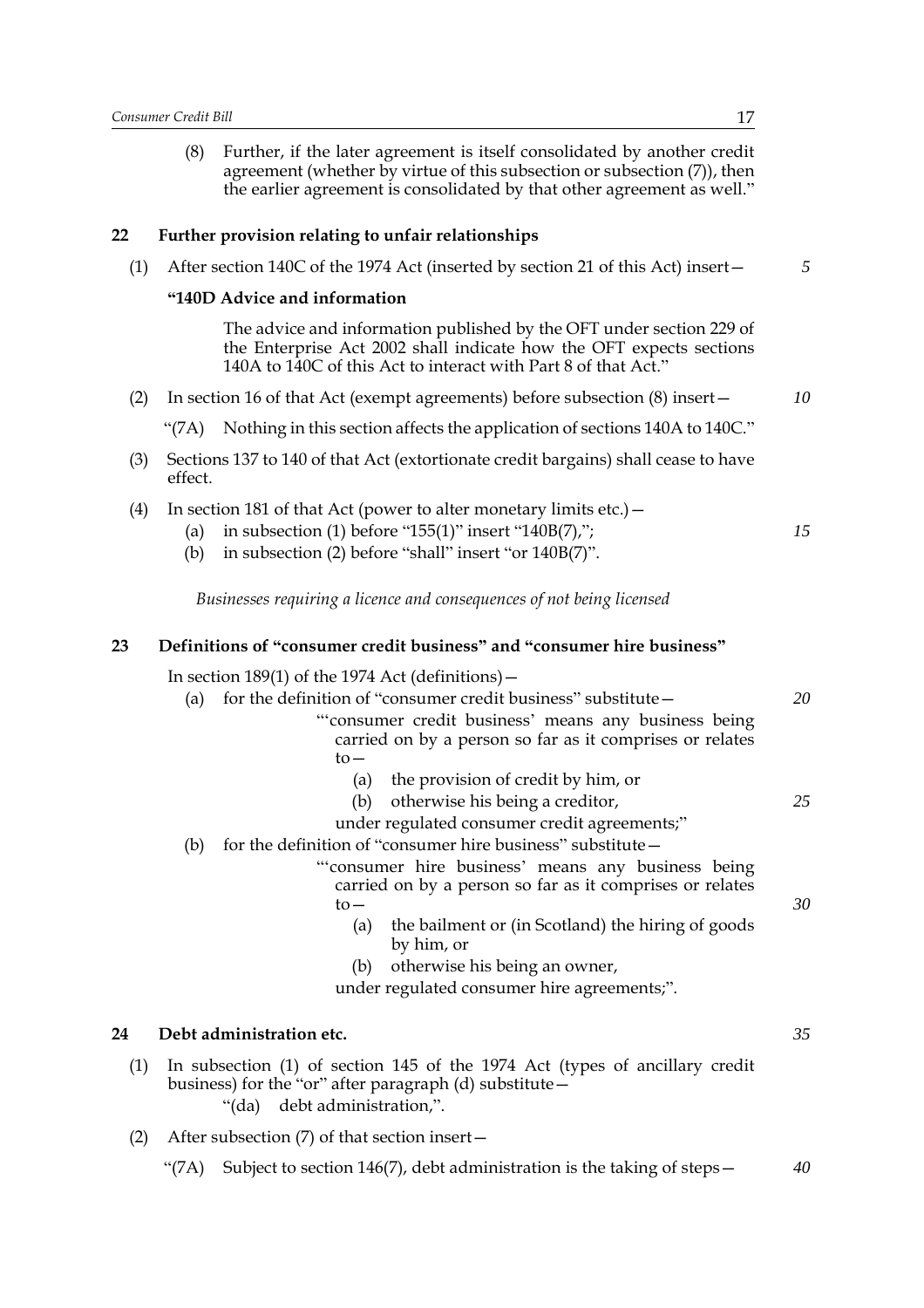- (a) to perform duties under a consumer credit agreement or a consumer hire agreement on behalf of the creditor or owner, or (b) to exercise or to enforce rights under such an agreement on behalf of the creditor or owner, so far as the taking of such steps is not debt-collecting." (3) In subsection (6) of section 146 of that Act (persons who are to be treated as not carrying on types of ancillary credit businesses)— (a) after "an agreement if" insert "any of the following conditions is satisfied"; (b) for paragraphs (a) and (b) substitute— "(aa) that he is the creditor or owner under the agreement, or"; (c) at the beginning of each of paragraphs (c) to (e) insert "that". (4) After that subsection insert— "(7) It is not debt administration for a person to take steps to perform duties, or to exercise or enforce rights, under an agreement on behalf of the creditor or owner if any of the conditions mentioned in subsection (6)(aa) to (e) is satisfied in relation to that person." (5) In subsection (3) of section 177 of that Act (saving for registered charges) and in the subsection (3) applied by virtue of subsection (5) of that section for "a business of debt-collecting" substitute "a consumer credit business, a consumer hire business or a business of debt-collecting or debt administration". (6) In section 189(1) of that Act (definitions) after the definition of "debt-adjusting" ""debt administration' has the meaning given by section  $145(7A)$ ;". **25 Credit information services** (1) In subsection (1) of section 145 of the 1974 Act (types of ancillary credit business) before paragraph (e) insert— "(db) the provision of credit information services, or". *5 10 15 20 25 30*
	- (2) Before subsection (8) of that section insert—

insert—

- "(7B) A person provides credit information services if—
	- (a) he takes any steps mentioned in subsection (7C) on behalf of an individual; or
	- (b) he gives advice to an individual in relation to the taking of any such steps.
- (7C) Those steps are steps taken with a view—
	- (a) to ascertaining whether a credit information agency (other than that person himself if he is one) holds information relevant to the financial standing of an individual;
	- (b) to ascertaining the contents of such information held by such an agency;

*40*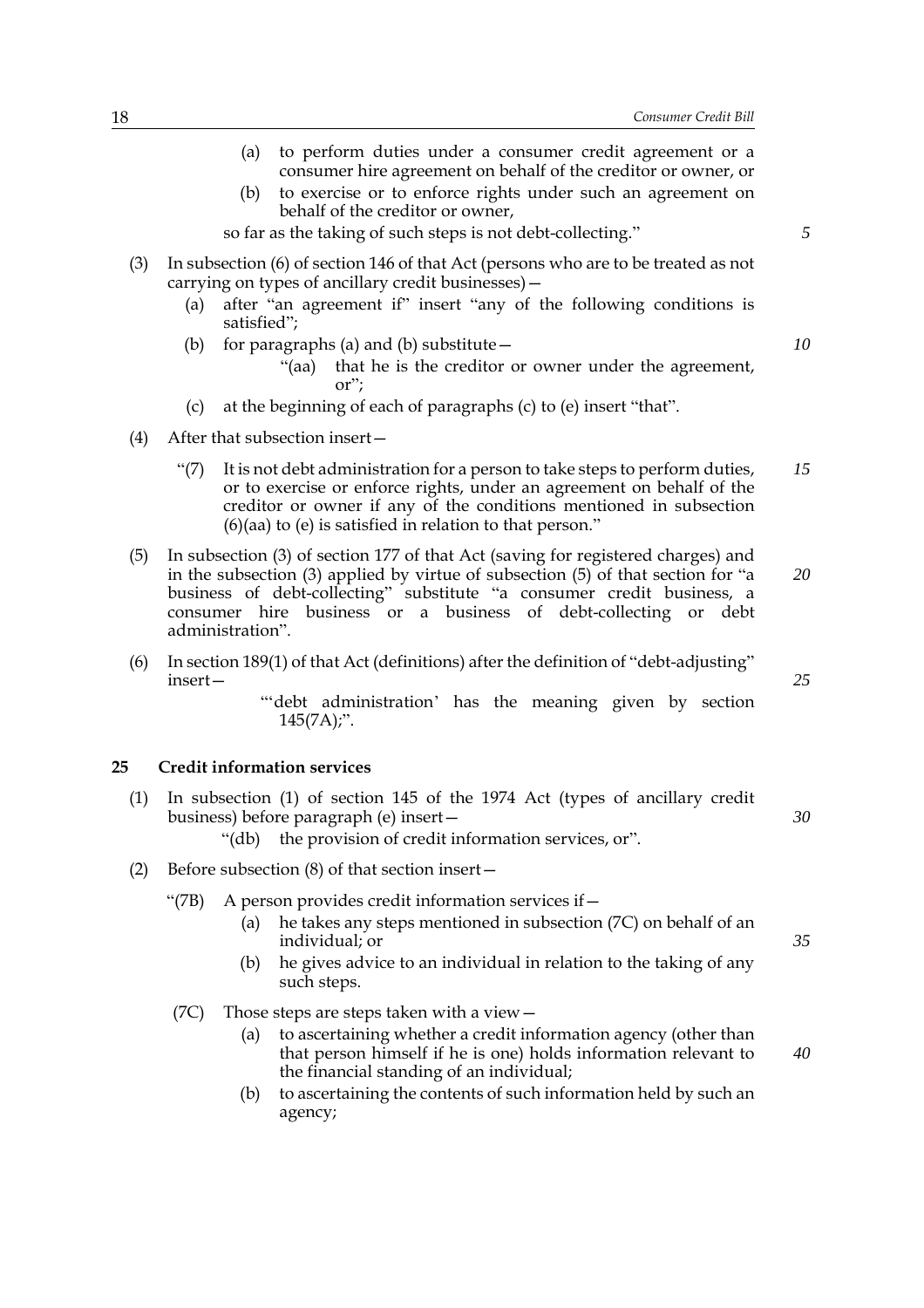(c) to securing the correction of, the omission of anything from, or the making of any other kind of modification of, such information so held; or (d) to securing that such an agency which holds such information— (i) stops holding it; or (ii) does not provide it to another person. (7D) In subsection (7C) 'credit information agency' means— (a) a person carrying on a consumer credit business or a consumer hire business; (b) a person carrying on a business so far as it comprises or relates to credit brokerage, debt-adjusting, debt-counselling, debtcollecting, debt administration or the operation of a credit reference agency; (c) a person carrying on a business which would be a consumer credit business except that it comprises or relates to consumer credit agreements being, otherwise than by virtue of section 16(5)(a), exempt agreements; or (d) a person carrying on a business which would be a consumer hire business except that it comprises or relates to consumer hire agreements being, otherwise than by virtue of section 16(6), exempt agreements." (3) In section 151 of that Act (advertisements relating to ancillary credit businesses)— (a) in subsection (2) for "or" substitute "to" and after "liquidation of debts" insert "or to provide credit information services"; (b) in subsection (3) for "or debt-counselling" substitute ", debtcounselling or the provision of credit information services"; (c) in subsection (4) after "advertisement" insert "(other than one for credit information services)". (4) In each of the following provisions of that Act for "or debt-counselling" substitute ", debt-counselling or the provision of credit information services"— (a) section 152(1) (application of sections 52 to 54 to ancillary credit businesses); (b) section 154 (prohibition of canvassing ancillary credit business off trade premises); (c) section 156 (regulations about agreements entered into for ancillary credit businesses). (5) In section 189(1) of that Act (definitions) after the definition of "credit brokerage" insert— "'credit information services' has the meaning given by section 145(7B)." **26 Enforcement of agreements by unlicensed trader etc.** *10 15 20 30 35 40*

# (1) In section 40 of the 1974 Act (enforcement of regulated agreements made by

- unlicensed trader) for subsections  $(1)$  and  $(2)$  substitute  $-$ 
	- "(1) A regulated agreement is not enforceable against the debtor or hirer by a person acting in the course of a consumer credit business or a consumer hire business (as the case may be) if that person is not *45*

*5*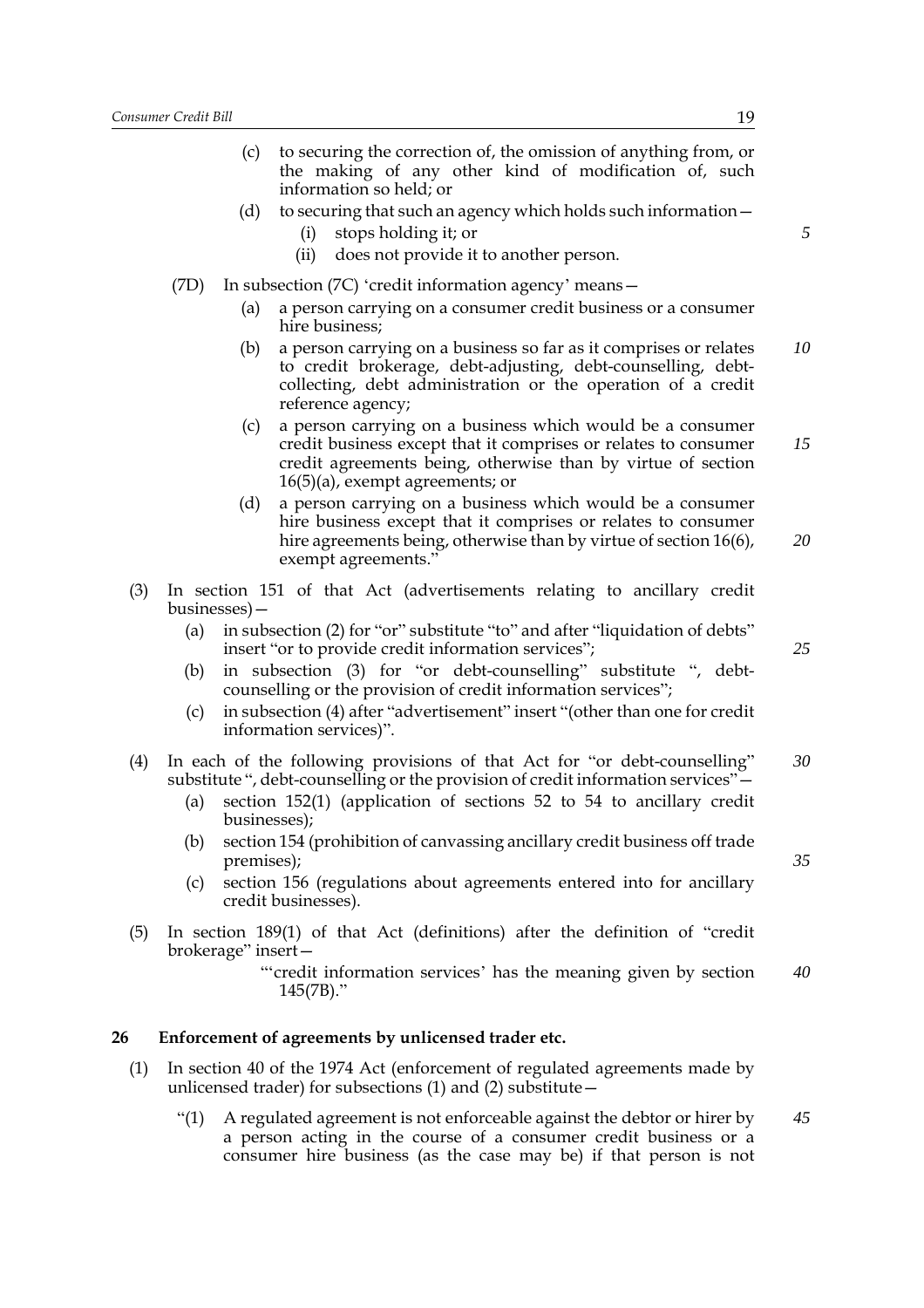licensed to carry on a consumer credit business or a consumer hire business (as the case may be) of a description which covers the enforcement of the agreement.

- (1A) Unless the OFT has made an order under subsection (2) which applies to the agreement, a regulated agreement is not enforceable against the debtor or hirer if—
	- (a) it was made by the creditor or owner in the course of a consumer credit business or a consumer hire business (as the case may be); and
	- (b) at the time the agreement was made he was not licensed to carry on a consumer credit business or a consumer hire business (as the case may be) of a description which covered the making of the agreement. *10*

(2) Where—

- (a) during any period a person (the 'trader') has made regulated agreements in the course of a consumer credit business or a consumer hire business (as the case may be), and *15*
- (b) during that period he was not licensed to carry on a consumer credit business or a consumer hire business (as the case may be) of a description which covered the making of those agreements,

he or his successor in title may apply to the OFT for an order that the agreements are to be treated for the purposes of subsection (1A) as if he had been licensed as required."

- (2) In subsection (4) of that section—
	- (a) in paragraph (a) for "regulated agreements made by the trader during that period" substitute "the regulated agreements in question"; *25*
	- (b) in paragraph (b) after "covering" insert "the making of those agreements during";
	- (c) in paragraph (c) for "obtain a licence" substitute "be licensed as required".
- (3) In subsection (6) of that section after "This section" insert "(apart from subsection  $(1)$ ".
- (4) After that subsection insert—
	- "(7) Subsection (1) does not apply to the enforcement of a regulated agreement by a consumer credit EEA firm unless that firm is precluded from enforcing it as a result of a prohibition or restriction mentioned in subsection  $(6)(a)$  or  $(b)$ .
	- (8) This section (apart from subsection (1)) does not apply to a regulated agreement made by a person if by virtue of section 21(2) or (3) he was not required to be licensed to make the agreement.
	- (9) Subsection (1) does not apply to the enforcement of a regulated agreement by a person if by virtue of section 21(2) or (3) he is not required to be licensed to enforce the agreement."

*5*

*20*

*30*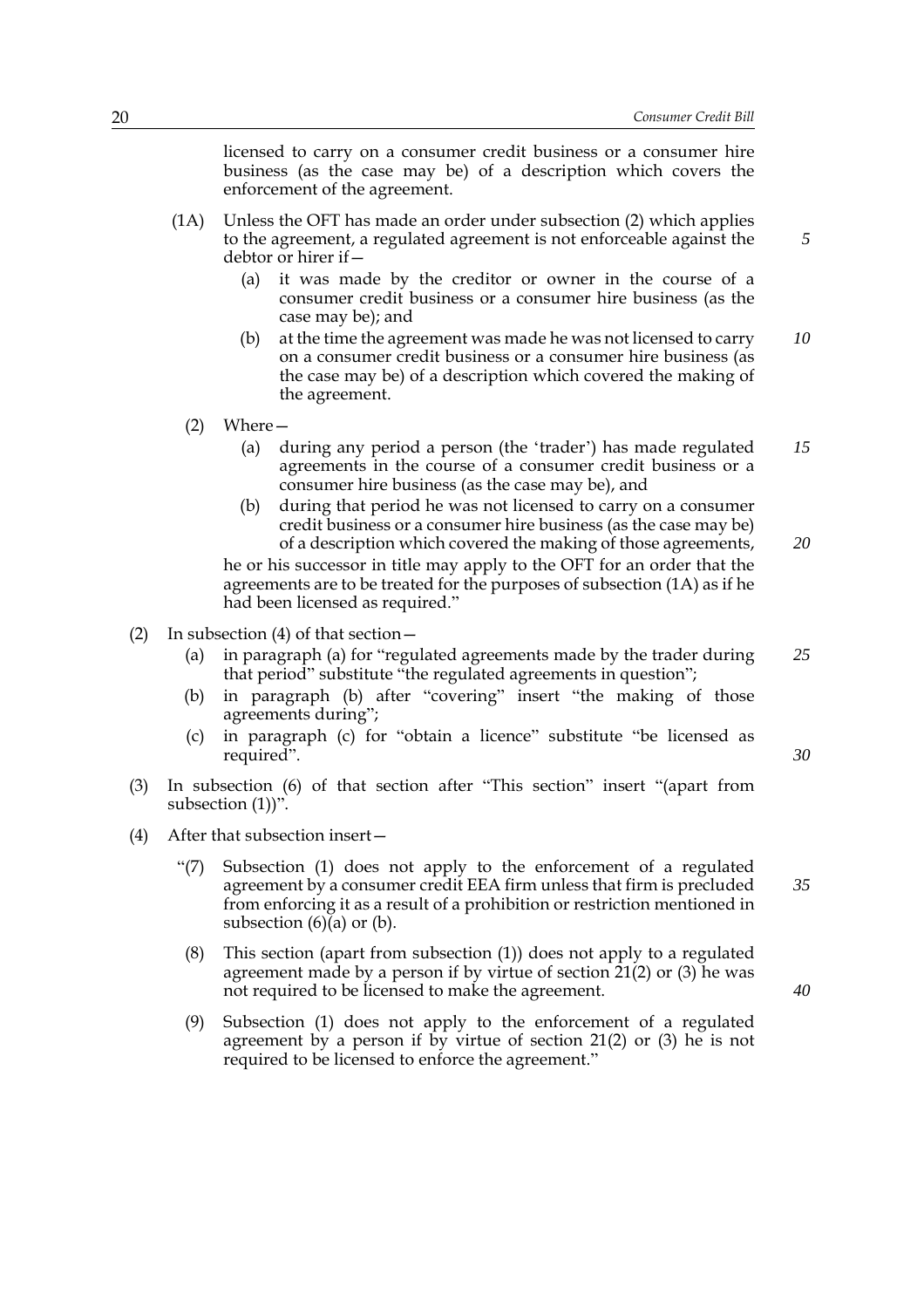*Applications for licences and fitness to hold a licence etc.*

# **27 Charge on applicants for licences etc.**

(1) After section 6 of the 1974 Act insert—

# **"6A Charge on applicants for licences etc.**

- (1) *An applicant for a licence, or for the renewal of a licence, shall pay the OFT a charge towards the costs of carrying out its functions under this Act.*
- (2) *The amount of the charge payable by an applicant shall be determined in accordance with provision made by the OFT by general notice.*
- (3) The provision that may be made by the OFT under subsection (2) includes—
	- (a) different provision in relation to persons of different descriptions;
	- (b) provision for no charge at all to be payable by persons of specified descriptions.
- (4) The approval of the Secretary of State and the Treasury is required for a general notice under subsection (2)." *15*
- (2) In section 6 of that Act (which contains provision relating to applications) after subsection (2) insert—
	- " $(2A)$  The application must also be accompanied  $-$ 
		- (a) in the case of an application for a licence or for the renewal of a licence, by the charge payable by virtue of section 6A; *20*
		- (b) in any other case, by the specified fee."
- (3) In section 191(1)(a) of that Act (special provisions as to Northern Ireland) after "notices" insert ", charges".

#### **28 Applications for standard licences**

After section 24 of the 1974 Act insert—

#### **"24A Applications for standard licences**

- (1) An application for a standard licence shall, in relation to each type of business which is covered by the application, state whether the applicant is applying—
	- (a) for the licence to cover the carrying on of that type of business with no limitation; or
	- (b) for the licence to cover the carrying on of that type of business only so far as it falls within one or more descriptions of business.
- (2) An application within subsection  $(1)(b)$  in relation to a type of business shall set out the description or descriptions of business in question.
- (3) References in this Part to a type of business are references to a type of business within subsection (4).
- (4) The types of business within this subsection are— (a) a consumer credit business;

*5*

*10*

*30*

*25*

*35*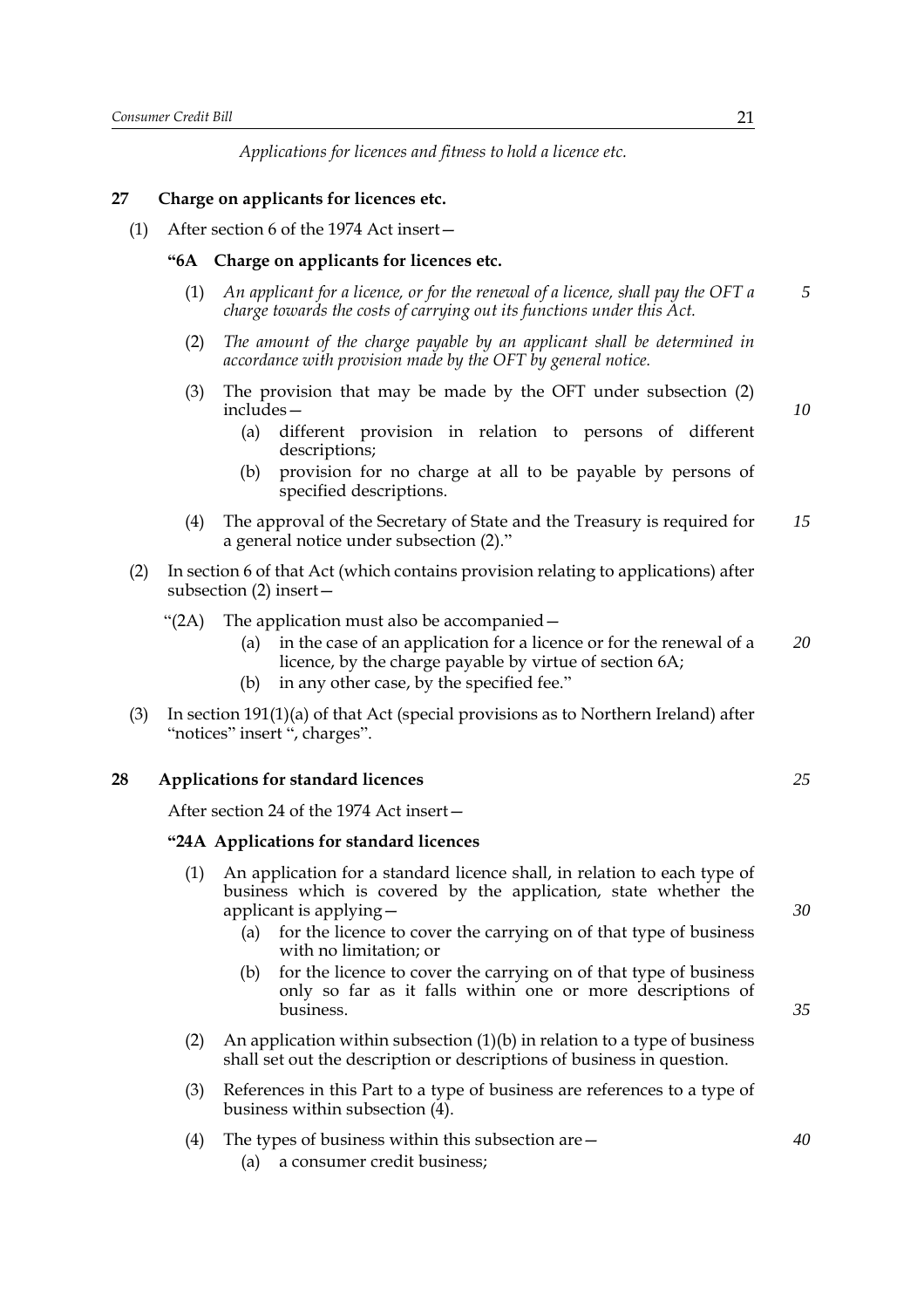- (b) a consumer hire business;
- (c) a business so far as it comprises or relates to credit brokerage;
- (d) a business so far as it comprises or relates to debt-adjusting;
- (e) a business so far as it comprises or relates to debt-counselling;
- (f) a business so far as it comprises or relates to debt-collecting;
- (g) a business so far as it comprises or relates to debt administration;
- (h) a business so far as it comprises or relates to the provision of credit information services;
- (i) a business so far as it comprises or relates to the operation of a credit reference agency. *10*
- $(5)$  The OFT  $-$ 
	- (a) shall by general notice specify the descriptions of business which can be set out in an application for the purposes of subsection (2) in relation to a type of business;
	- (b) may by general notice provide that applications within subsection (1)(b) cannot be made in relation to one or more of the types of business within subsection  $(4)(c)$  to  $(i)$ .
- (6) The power of the OFT under subsection (5) includes power to make different provision for different cases or classes of case."

# **29 Issue of standard licences**

- (1) In section 25 of the 1974 Act (licensee to be a fit person) for subsection (1) substitute—
	- "(1) If an applicant for a standard licence—
		- (a) makes an application within section  $24A(1)(a)$  in relation to a type of business, and
		- (b) satisfies the OFT that he is a fit person to carry on that type of business with no limitation,

he shall be entitled to be issued with a standard licence covering the carrying on of that type of business with no limitation.

- (1AA) If such an applicant—
	- (a) makes an application within subsection (1)(b) of section 24A in relation to a type of business, and
	- (b) satisfies the OFT that he is a fit person to carry on that type of business so far as it falls within the description or descriptions of business set out in his application in accordance with subsection (2) of that section,

he shall be entitled to be issued with a standard licence covering the carrying on of that type of business so far as it falls within the description or descriptions in question.

(1AB) If such an applicant makes an application within section  $24A(1)(a)$  or (b) in relation to a type of business but fails to satisfy the OFT as mentioned in subsection (1) or (1AA) (as the case may be), he shall nevertheless be entitled to be issued with a standard licence covering the carrying on of that type of business so far as it falls within one or more descriptions of business if*5*

*20*

*15*

*30*

*25*

*40*

*45*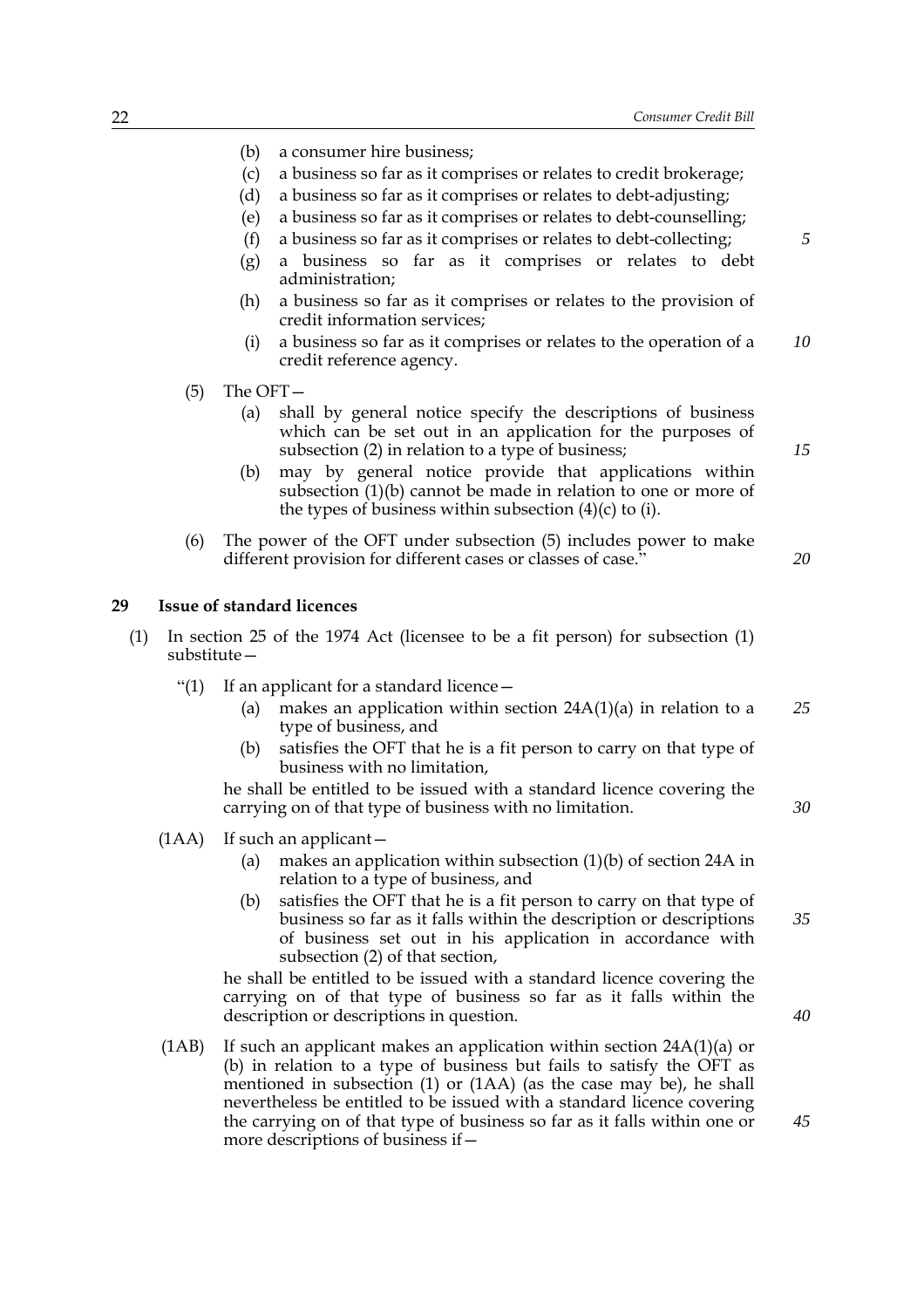- (a) he satisfies the OFT that he is a fit person to carry on that type of business so far as it falls within the description or descriptions in question; (b) he could have applied for the licence to be limited in that way; and (c) the licence would not cover any activity which was not covered by his application. (1AC) In this section 'description of business' means, in relation to a type of business, a description of business specified in a general notice under section  $24A(5)(a)$ . (1AD) An applicant shall not, by virtue of this section, be issued with a licence unless he satisfies the OFT that the name or names under which he would be licensed is or are not misleading or otherwise undesirable." (2) For subsection (2) of that section substitute  $-$ "(2) In determining whether an applicant for a licence is a fit person for the purposes of this section the OFT shall have regard to any matters appearing to it to be relevant including (amongst other things)— (a) the applicant's skills, knowledge and experience in relation to consumer credit businesses, consumer hire businesses or ancillary credit businesses; (b) such skills, knowledge and experience of other persons who the applicant proposes will participate in any business that would be carried on by him under the licence; (c) practices and procedures that the applicant proposes to implement in connection with any such business; (d) evidence of the kind mentioned in subsection (2A). (2A) That evidence is evidence tending to show that the applicant, or any of the applicant's employees, agents or associates (whether past or present) or, where the applicant is a body corporate, any person appearing to the OFT to be a controller of the body corporate or an associate of any such person, has— (a) committed any offence involving fraud or other dishonesty or violence; (b) contravened any provision made by or under— (i) this Act; (ii) Part 16 of the Financial Services and Markets Act 2000 so far as it relates to the consumer credit jurisdiction under that Part; (iii) any other enactment regulating the provision of credit to individuals or other transactions with individuals; (c) contravened any provision in force in an EEA State which corresponds to a provision of the kind mentioned in paragraph *5 10 15 20 25 30 35 40*
	- (b); (d) practised discrimination on grounds of sex, colour, race or ethnic or national origins in, or in connection with, the carrying on of any business; or
	- (e) engaged in business practices appearing to the OFT to be deceitful or oppressive or otherwise unfair or improper (whether unlawful or not)."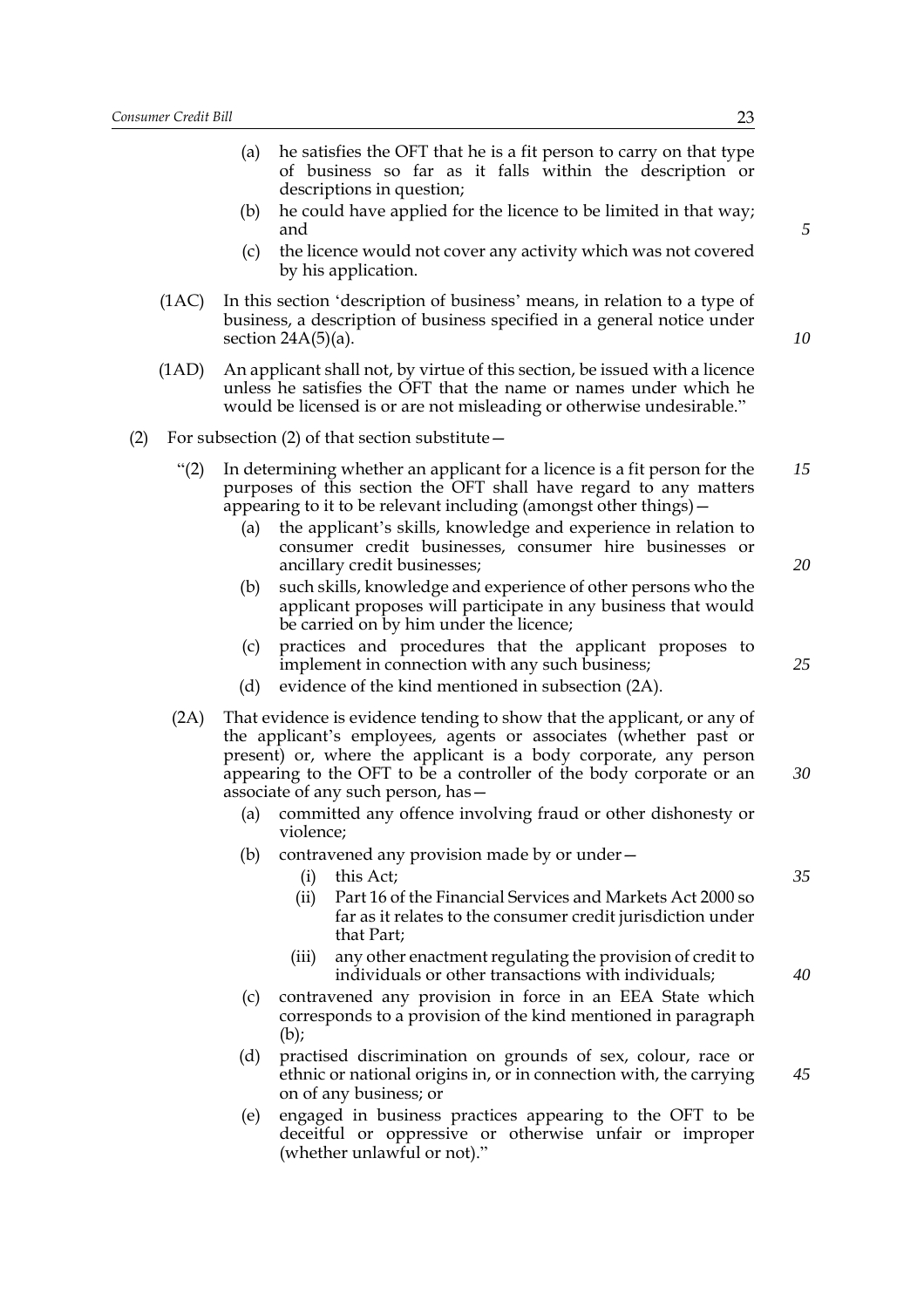(3) In subsection (3) of that section for "(2)" substitute "(2A)".

#### **30 Guidance on fitness test**

After section 25 of the 1974 Act insert—

# **"25A Guidance on fitness test**

- (1) The OFT shall prepare and publish guidance in relation to how it determines, or how it proposes to determine, whether persons are fit persons as mentioned in section 25. *5*
- (2) If the OFT revises the guidance at any time after it has been published, the OFT shall publish it as revised.
- (3) The guidance shall be published in such manner as the OFT thinks fit for the purpose of bringing it to the attention of those likely to be affected by it. *10*
- (4) In preparing or revising the guidance the OFT shall consult such persons as it thinks fit.
- (5) In carrying out its functions under this Part the OFT shall have regard to the guidance as most recently published." *15*

#### **31 Variation of standard licences etc.**

- (1) In section 30 of the 1974 Act (variation of licences by request) for subsection (1) substitute—
	- "(1) If it thinks fit, the OFT may by notice to the licensee under a standard licence— *20*
		- (a) in the case of a licence which covers the carrying on of a type of business only so far as it falls within one or more descriptions of business, vary the licence by—
			- (i) removing that limitation;
			- (ii) adding a description of business to that limitation; or
			- (iii) removing a description of business from that limitation;
		- (b) in the case of a licence which covers the carrying on of a type of business with no limitation, vary the licence so that it covers the carrying on of that type of business only so far as it falls within one or more descriptions of business;
		- (c) vary the licence so that it no longer covers the carrying on of a type of business at all;
		- (d) vary the licence so that a type of business the carrying on of which is not covered at all by the licence is covered either-
			- (i) with no limitation; or
			- (ii) only so far as it falls within one or more descriptions of business; or
		- (e) vary the licence in any other way except for the purpose of varying the descriptions of activities covered by the licence.
	- (1A) The OFT may vary a licence under subsection (1) only in accordance with an application made by the licensee.

*25*

*30*

*40*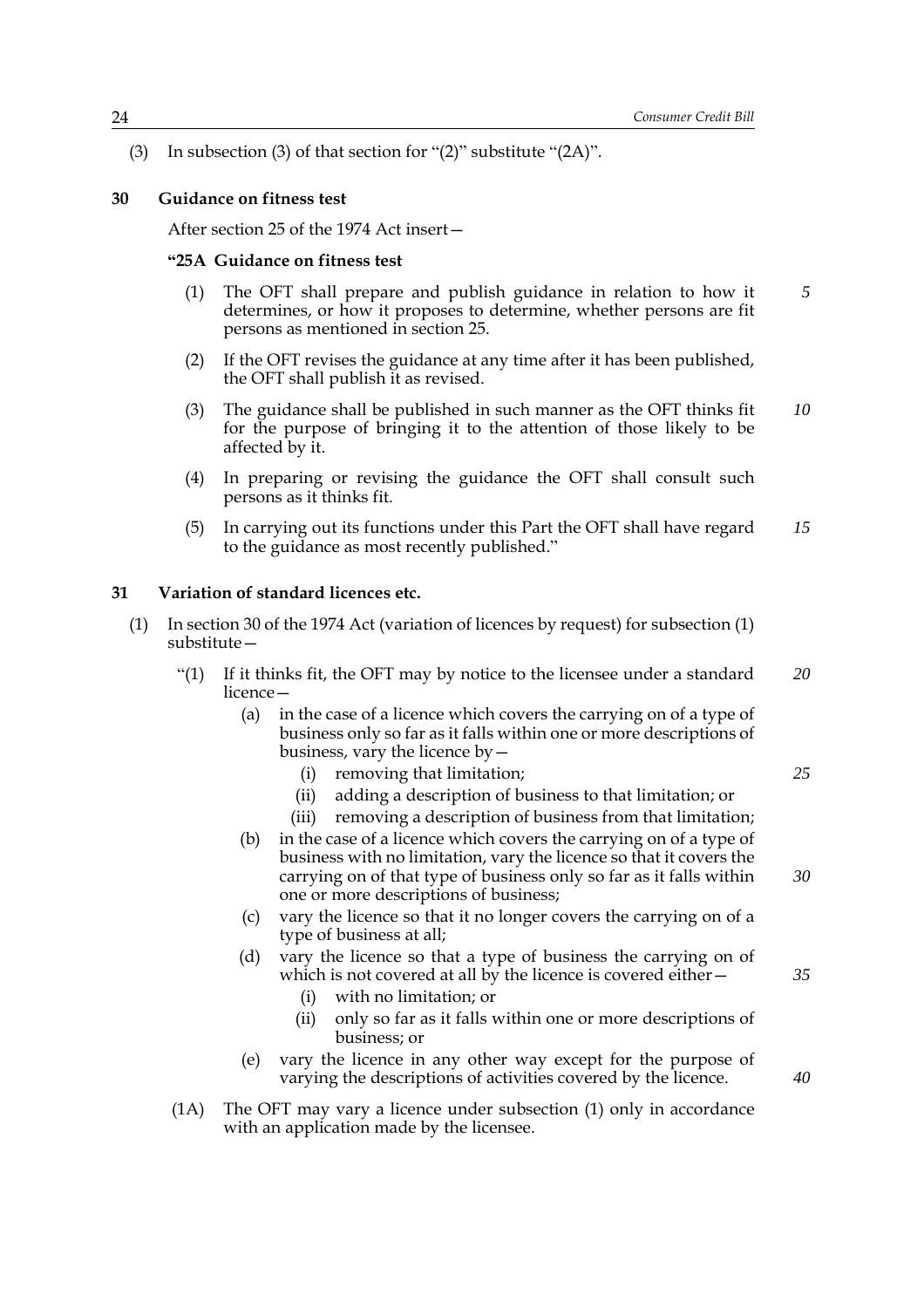- (1B) References in this section to a description of business in relation to a type of business—
	- (a) are references to a description of business specified in a general notice under section  $24A(5)(a)$ ; and
	- (b) in subsection (1)(a) (apart from sub-paragraph (ii)) include references to a description of business that was, but is no longer, so specified."
- (2) In subsection (1) of section 31 of that Act (compulsory variation of licences) for "the licence should be varied" substitute "it should take steps mentioned in subsection (1A)".
- (3) After that subsection insert—
	- "(1A) Those steps are  $-$ 
		- (a) in the case of a standard licence, steps mentioned in section  $30(1)(a)(ii)$  and (iii), (b), (c) and (e);
		- (b) in the case of a group licence, the varying of terms of the licence." *15*
- (4) After subsection (7) of that section insert—
	- "(8) Subsection (1) shall have effect in relation to a standard licence as if an application could be made for the renewal or further renewal of the licence on the same terms (except as to expiry) even if such an application could not be made because of provision made in a general notice under section 24A(5). *20*
	- (9) Accordingly, in applying subsection (1AA) of section 25 in relation to the licence for the purposes of this section, the OFT shall treat references in that subsection to the description or descriptions of business in relation to a type of business as references to the description or descriptions of business included in the licence in relation to that type of business, notwithstanding that provision under section 24A(5)."
- (5) In section 32 of that Act (suspension and revocation of licences) after subsection (8) insert—
	- "(9) The OFT has no power to revoke or to suspend a standard licence simply because, by virtue of provision made in a general notice under section 24A(5), a person cannot apply for the renewal of such a licence on terms which are the same as the terms of the licence in question."

# **32 Winding-up of standard licensee's business**

(1) After section 34 of the 1974 Act insert—

#### **"34A Winding-up of standard licensee's business**

- (1) If it thinks fit, the OFT may, for the purpose of enabling the licensee's business, or any part of his business, to be transferred or wound up, include as part of a determination to which subsection (2) applies provision authorising the licensee to carry on for a specified period—
	- (a) specified activities, or
	- (b) activities of specified descriptions,

which, because of that determination, the licensee will no longer be licensed to carry on.

*5*

*10*

*25*

*30*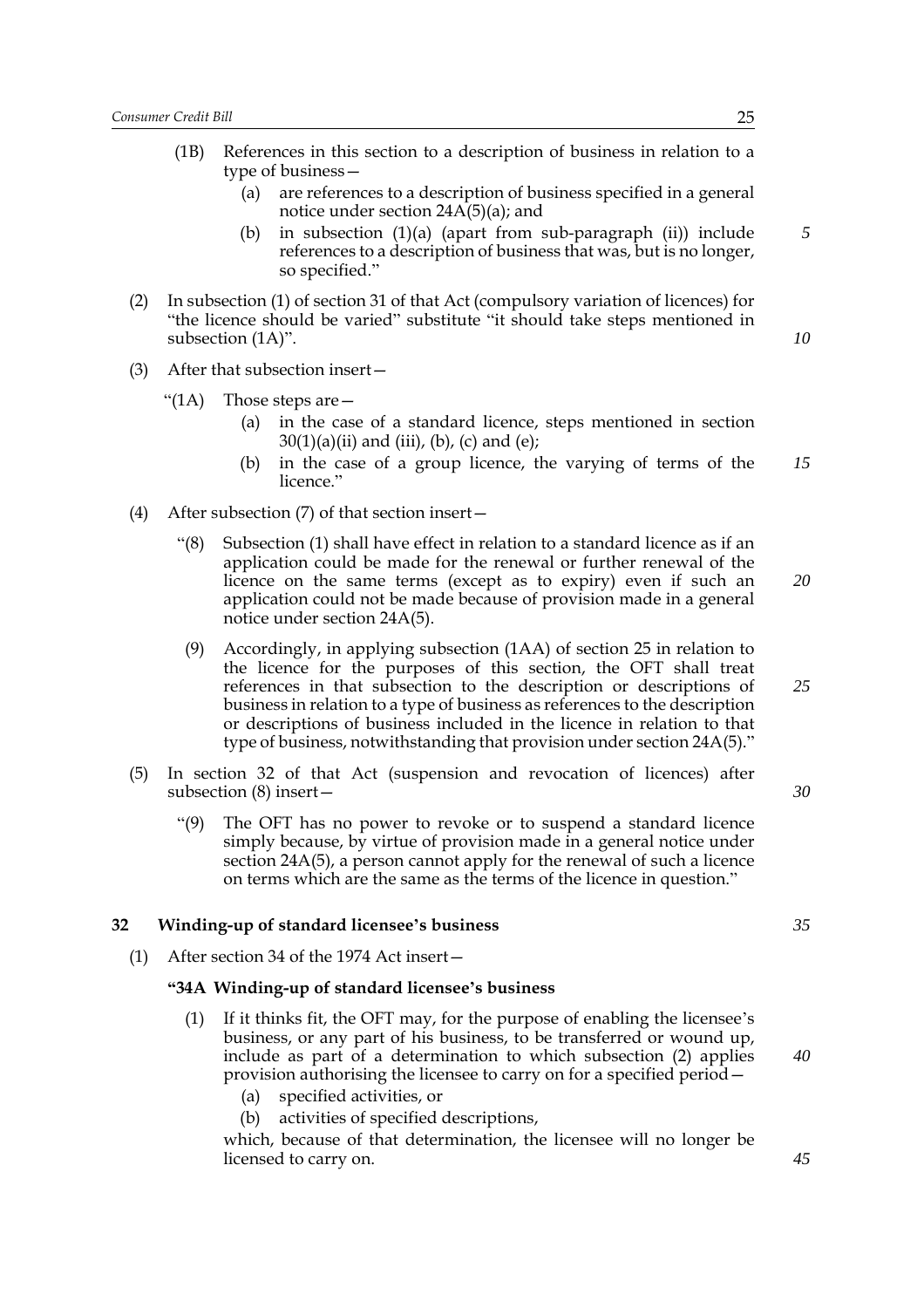|     | (2)                                                                                                                                                                              | This subsection applies to the following determinations –<br>a determination to refuse to renew a standard licence in<br>(a)<br>accordance with the terms of the application for its renewal;                                                                    |    |
|-----|----------------------------------------------------------------------------------------------------------------------------------------------------------------------------------|------------------------------------------------------------------------------------------------------------------------------------------------------------------------------------------------------------------------------------------------------------------|----|
|     |                                                                                                                                                                                  | a determination to vary such a licence under section 31;<br>(b)<br>a determination to suspend or revoke such a licence.<br>(c)                                                                                                                                   | 5  |
|     | (3)                                                                                                                                                                              | Such provision-                                                                                                                                                                                                                                                  |    |
|     |                                                                                                                                                                                  | may specify different periods for different activities or activities<br>(a)<br>of different descriptions;                                                                                                                                                        |    |
|     |                                                                                                                                                                                  | may provide for persons other than the licensee to carry on<br>(b)<br>activities under the authorisation;                                                                                                                                                        | 10 |
|     |                                                                                                                                                                                  | may specify requirements which must be complied with by a<br>(c)<br>person carrying on activities under the authorisation in relation<br>to those activities;                                                                                                    |    |
|     |                                                                                                                                                                                  | and, if a requirement specified under paragraph (c) is not complied<br>with, the OFT may by notice to a person carrying on activities under the<br>authorisation terminate the authorisation (in whole or in part) from a<br>specified date.                     | 15 |
|     | (4)                                                                                                                                                                              | Activities carried on under an authorisation shall be treated for the<br>purposes of sections $39(1)$ , 40, 148 and 149 as if carried on under a<br>standard licence."                                                                                           | 20 |
| (2) | In section 29 of that Act (renewal of licences) after subsection (3) insert—                                                                                                     |                                                                                                                                                                                                                                                                  |    |
|     | " $(3A)$                                                                                                                                                                         | In its application to the renewal of standard licences by virtue of<br>subsection $(3)$ of this section, section $27(1)$ shall have effect as if for<br>paragraph (b) there were substituted –                                                                   |    |
|     |                                                                                                                                                                                  | $\cdot$ (b)<br>invite the applicant to submit to the OFT in accordance with<br>section 34 representations -                                                                                                                                                      | 25 |
|     |                                                                                                                                                                                  | in support of his application; and<br>(i)<br>about the provision (if any) that should be included<br>(ii)<br>under section 34A as part of the determination were the<br>OFT to refuse the application or grant it in terms<br>different from those applied for." | 30 |
| (3) | Subsection (5) of that section (which gives the OFT power to give directions<br>allowing licensees to carry agreements into effect) shall cease to have effect.                  |                                                                                                                                                                                                                                                                  |    |
| (4) |                                                                                                                                                                                  | In section 31(2) of that Act (procedure to be followed in case of proposed<br>compulsory variation of a standard licence) for paragraph (b) substitute –<br>invite him to submit to the OFT in accordance with section 34<br>" $(b)$<br>representations-         | 35 |
|     |                                                                                                                                                                                  | (i)<br>as to the proposed variations; and<br>about the provision (if any) that should be included<br>(ii)<br>under section 34A as part of the determination were the<br>OFT to vary the licence."                                                                | 40 |
| (5) | In subsection (2) of section 32 of that Act (procedure to be followed in case of<br>proposed revocation or suspension of a standard licence) for paragraph (b)<br>$substitute -$ |                                                                                                                                                                                                                                                                  |    |
|     |                                                                                                                                                                                  | invite him to submit to the OFT in accordance with section 34<br>"(b)<br>representations-                                                                                                                                                                        | 45 |
|     |                                                                                                                                                                                  | as to the proposed revocation or suspension; and<br>(i)                                                                                                                                                                                                          |    |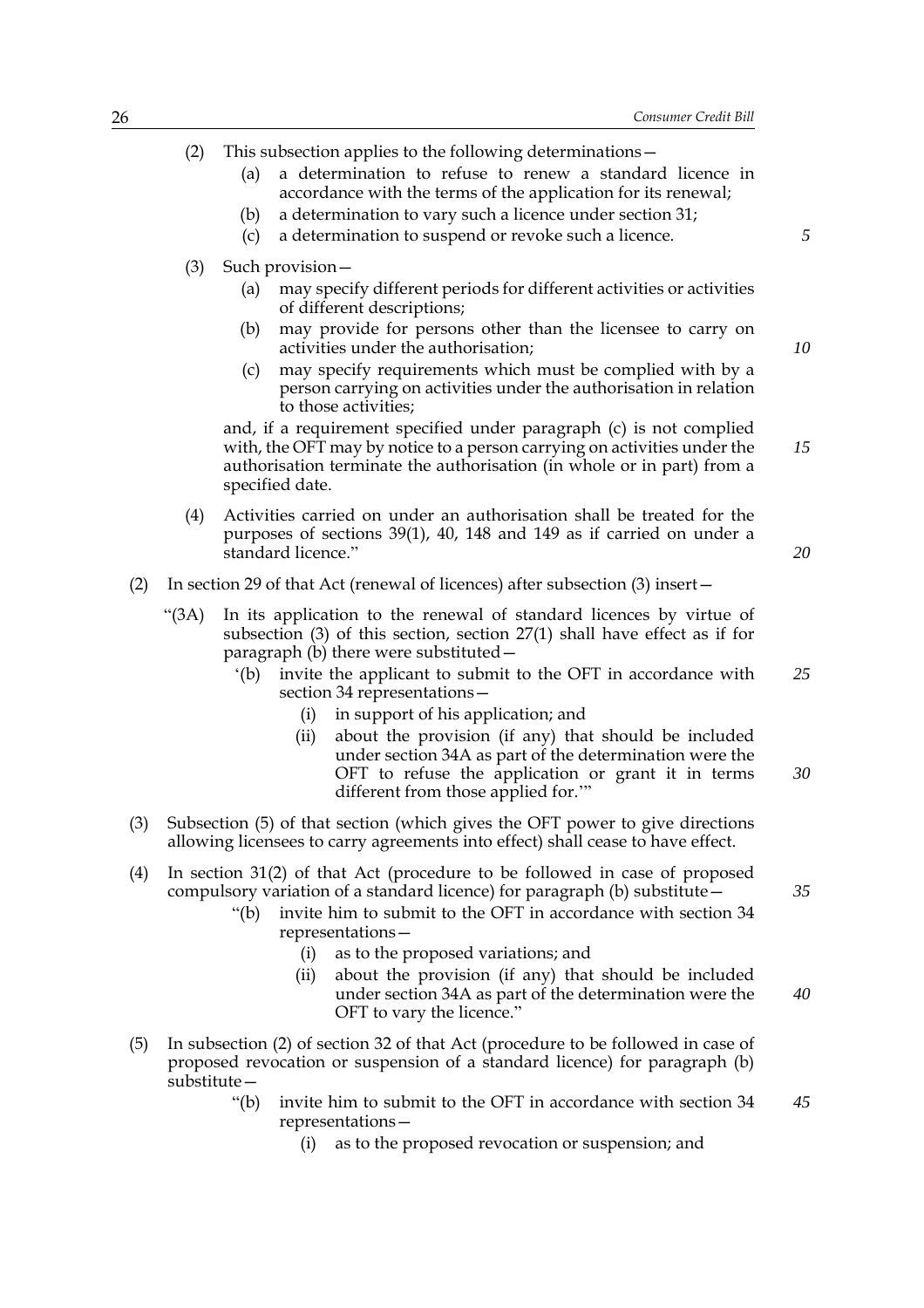- (ii) about the provision (if any) that should be included under section 34A as part of the determination were the OFT to revoke or suspend the licence."
- (6) Subsection (5) of that section (which gives the OFT power to give directions allowing licensees to carry agreements into effect) shall cease to have effect.

#### **33 Consequential amendments relating to ss. 27 to 32**

- (1) In section 21(1) of the 1974 Act (businesses needing a licence) for "consumer hire business" substitute "a consumer hire business or an ancillary credit business".
- (2) In section 22 of that Act (standard and group licences) after subsection (5) insert— *10*
	- "(5A) A group licence to carry on a business may limit the activities it covers in any way the OFT thinks fit."
- (3) In subsection (1) of section 23 of that Act (authorisation of specific activities) for "this section" substitute "the terms of the licence".
- (4) In subsection (4) of that section for "Regulations may be made specifying" substitute "The OFT may by general notice specify".
- (5) After section 27 of that Act insert—

#### **"27A Consumer credit EEA firms**

- (1) Where— (a) a consumer credit EEA firm makes an application for a standard licence, and (b) the activities covered by the application are all permitted *20*
	- activities,

the OFT shall refuse the application.

- (2) Subsection (3) applies where  $-$ 
	- (a) a consumer credit EEA firm makes an application for a standard licence; and
	- (b) some (but not all) of the activities covered by the application are permitted activities.
- (3) In order to be entitled to be issued with a standard licence in accordance with section 25(1) to (1AB) in relation to a type of business, the firm need not satisfy the OFT that it is a fit person to carry on that type of business so far as it would involve any of the permitted activities covered by the application.
- (4) A standard licence held by a consumer credit EEA firm does not at any time authorise the carrying on of an activity which is a permitted activity at that time.
- (5) In this section 'permitted activity' means, in relation to a consumer credit EEA firm, an activity for which the firm has, or could obtain, permission under paragraph 15 of Schedule 3 to the Financial Services and Markets Act 2000."

*5*

*15*

*35*

*40*

*25*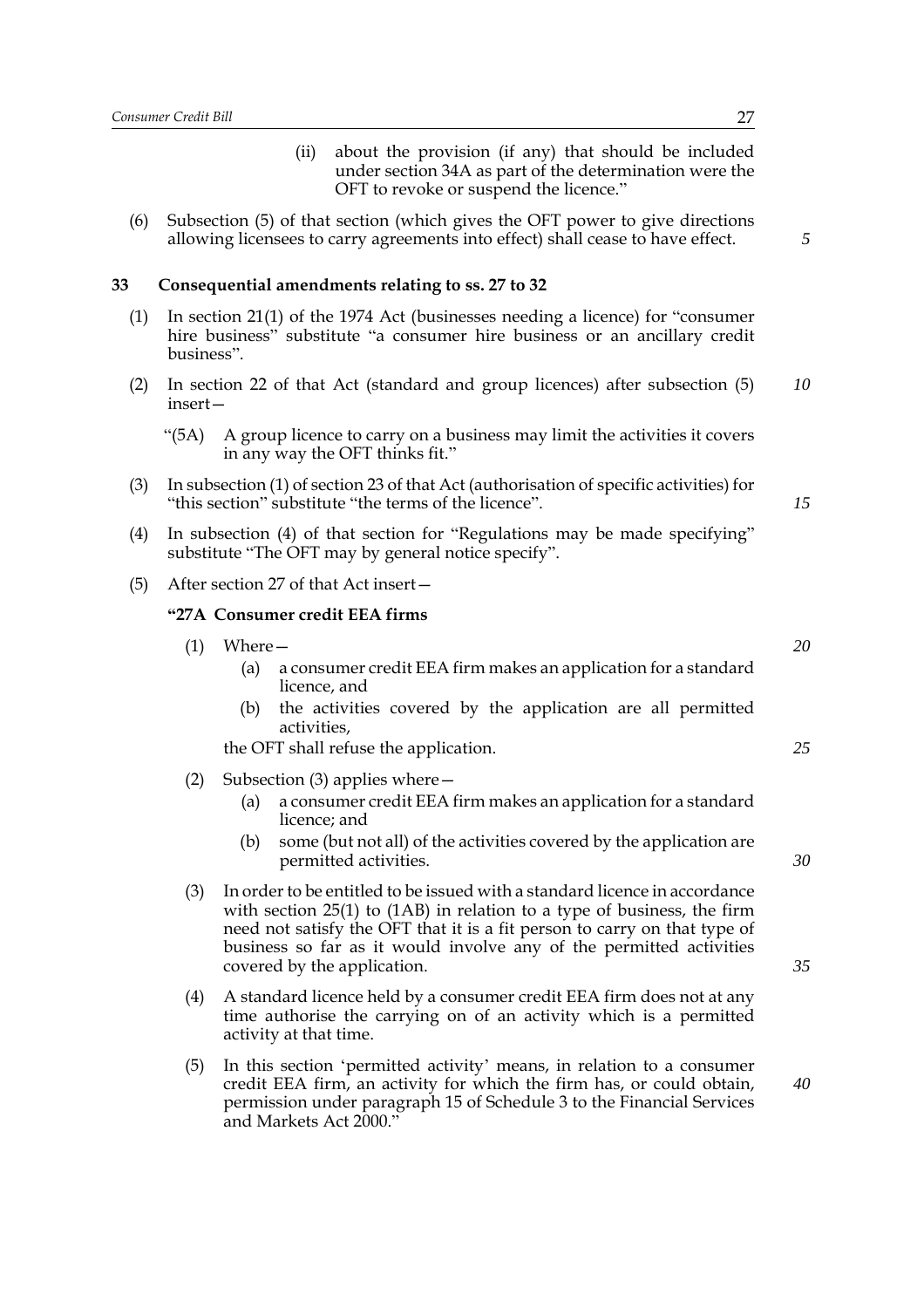- (6) In the Table in section 41 of that Act (appeals) in the entry relating to "refusal to make order under section 40(2) in accordance with terms of application" after "40(2)" insert ", 148(2) or 149(2)".
- (7) In sections 194(3) and 203(4) of the 2000 Act (powers of intervention and prohibition) for "(a) to (d) of section  $25(2)$ " substitute "(a) to (e) of section  $25(2A)$ ".
- (8) In section 203(10) of that Act (definitions relating to Consumer Credit Act businesses) in the definition of "associate" for "25 $(2)$ " substitute "25 $(2A)$ ".
- (9) In paragraph 15(3) of Schedule 3 to that Act (EEA passport rights) for "21, 39(1) and 147(1)" substitute "21 and 39(1)".
- (10) In paragraph 23 of that Schedule in sub-paragraph (1) for "Sub-paragraph (2) applies" substitute "Sub-paragraphs (2) and (2A) apply".
- (11) In sub-paragraph (2) of that paragraph for "(a) to (d) of section 25(2)" substitute "(a) to (e) of section  $25(2)$ ".
- (12) After that sub-paragraph insert—
	- "(2A) The Authority may also exercise its power under section 45 in respect of the firm if the Office of Fair Trading has informed the Authority that it has concerns about any of the following—
		- (a) the firm's skills, knowledge and experience in relation to Consumer Credit Act businesses;
		- (b) such skills, knowledge and experience of other persons who are participating in any Consumer Credit Act business being carried on by the firm;
		- (c) practices and procedures that the firm is implementing in connection with any such business."

## *Duration of licences and charges*

#### **34 Definite and indefinite licences**

- (1) In subsection (1) of section 22 of the 1974 Act (definitions of standard and group licences)—
	- (a) in paragraph (a) for "during the prescribed period" substitute "whilst the licence is in effect"; *30*
	- (b) in paragraph (b) for the words from "during" to "indefinitely" substitute "whilst the licence is in effect".
- (2) After that subsection insert—
	- "(1A) The terms of a licence shall specify  $-$ 
		- (a) whether it has effect indefinitely or only for a limited period; and
		- (b) if it has effect for a limited period, that period.
	- (1B) For the purposes of subsection (1A)(b) the period specified shall be such period not exceeding the prescribed period as the OFT thinks fit.
	- (1C) A standard licence shall have effect indefinitely unless—
		- (a) the application for its issue requests that it have effect for a limited period only; or

*10*

*5*

*20*

*15*

*25*

*35*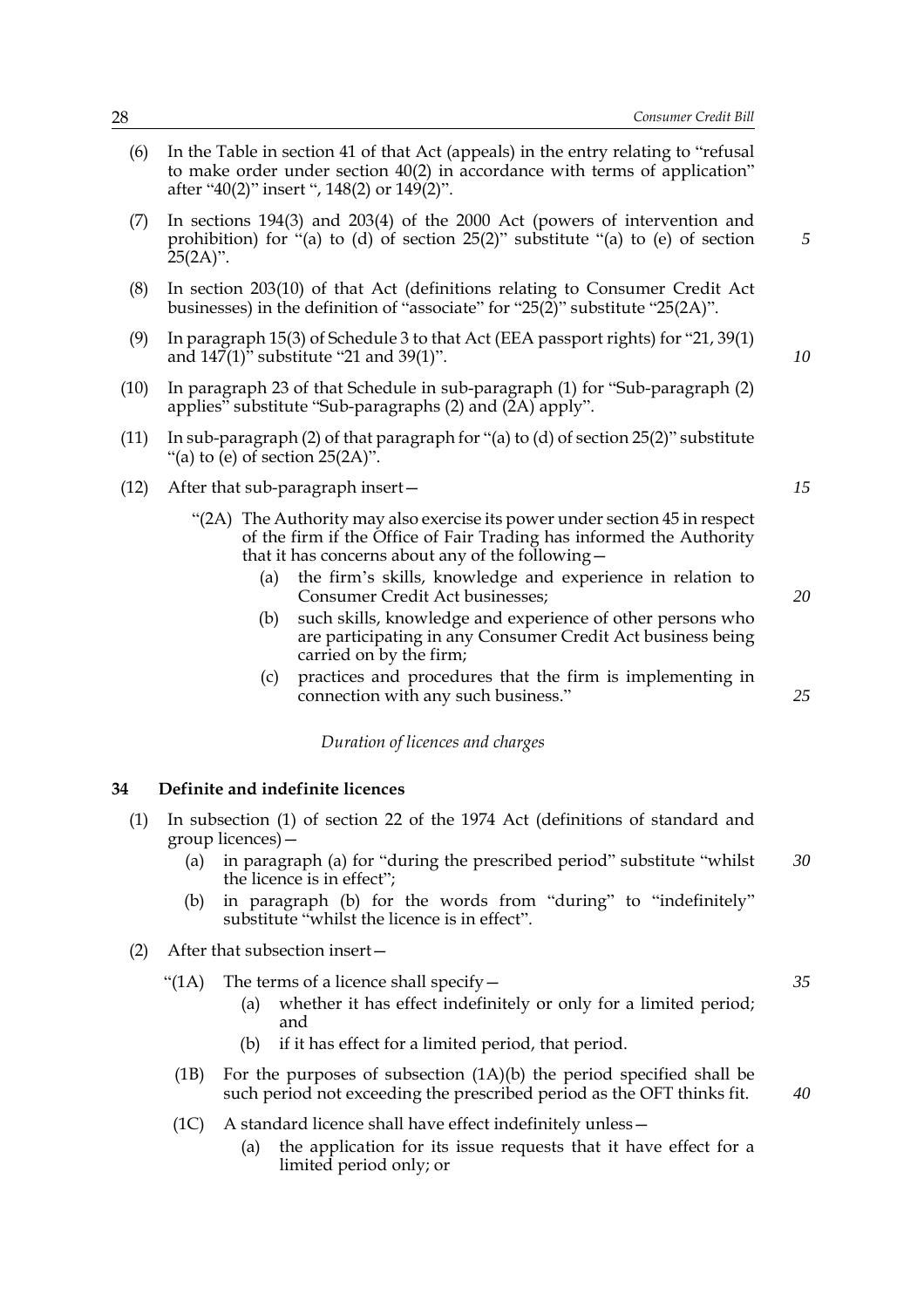- (b) the OFT otherwise thinks there is good reason why it should have effect for such a period only.
- (1D) A group licence shall have effect for a limited period only unless the OFT thinks there is good reason why it should have effect indefinitely."

#### (3) In section 29 of that Act (renewal of licences)—

- (a) in subsection (1) after "standard licence" insert "of limited duration";
- (b) in subsection (4) for "in force" substitute "to have effect".
- (4) In subsection (1) of section 31 of that Act (compulsory variation of licences) after "that time" insert "(assuming, in the case of a licence which has effect indefinitely, that it were a licence of limited duration)".
- (5) Before subsection (2) of that section insert—
	- "(1B) The OFT shall also proceed as follows if, having regard to section 22(1B) to  $(1D)$ , it is of the opinion  $-$ 
		- (a) that a licence which has effect indefinitely should have its duration limited; or
		- (b) in the case of a licence of limited duration, that the period during which it has effect should be shortened."
- (6) In section 32(1) of that Act (suspension and revocation of licences) after "that time" insert "(assuming, in the case of a licence which has effect indefinitely, that it were a licence of limited duration)".
- (7) In section 35(1)(b) of that Act (particulars to be kept in register maintained by OFT) for "force" substitute "effect".
- (8) In section 37 of that Act (circumstances giving rise to termination of a licence) after subsection (1) insert—
	- "(1A) A licence terminates if the licensee gives the OFT a notice under subsection (1B). *25*
	- (1B) A notice under this subsection shall—
		- (a) be in such form as the OFT may by general notice specify;
		- (b) contain such information as may be so specified;
		- (c) be accompanied by the licence or give reasons as to why it is not accompanied by the licence; and *30*
		- (d) be signed by or on behalf of the licensee."
- (9) In subsection (3)(a) of that section after "(1)" insert "or  $(1A)$ ".

#### **35 Charges for indefinite licences**

After section 28 of the 1974 Act insert—

# *"Charges for indefinite licences*

#### **28A Charges to be paid by licensees etc. before end of payment periods**

(1) *The licensee under a standard licence which has effect indefinitely shall, before the end of each payment period of his, pay the OFT a charge towards the costs of carrying out its functions under this Act.*

*35*

*15*

*5*

*10*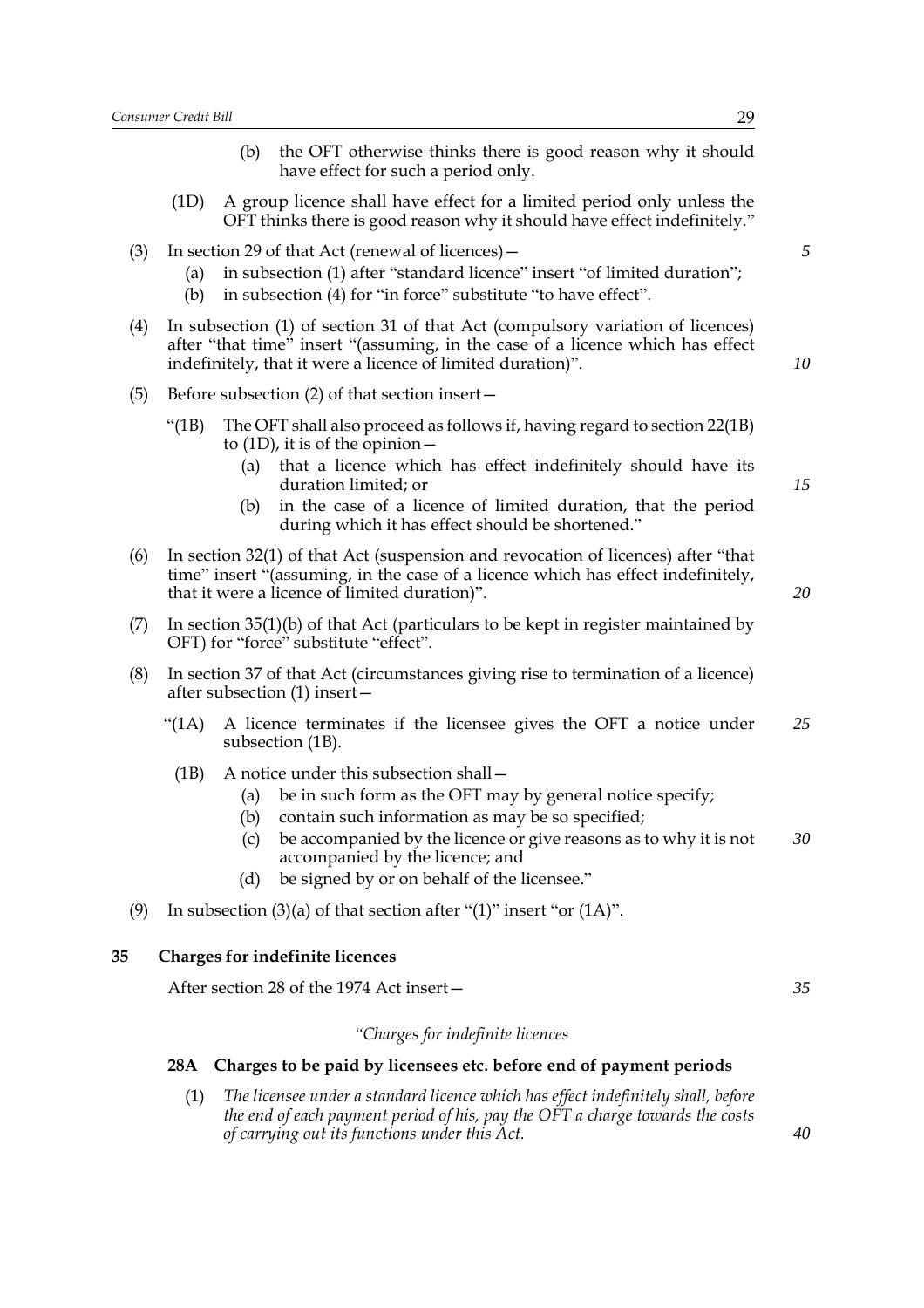- (2) *The original applicant for a group licence which has effect indefinitely shall, before the end of each payment period of his, pay the OFT such a charge.* (3) *The amount of the charge payable by a person under subsection (1) or (2) before the end of a payment period shall be determined in accordance with provision which—* (a) *is made by the OFT by general notice; and* (b) *is current on such day as may be determined in accordance with provision made by regulations.*
- (4) The provision that may be made by the OFT under subsection  $(3)(a)$ includes—
	- (a) different provision in relation to persons of different descriptions (including persons whose payment periods end at different times);
	- (b) provision for no charge at all to be payable by persons of specified descriptions.
- (5) The approval of the Secretary of State and the Treasury is required for a general notice under subsection (3)(a).
- (6) For the purposes of this section a person's payment periods are to be determined in accordance with provision made by regulations."

# **36 Extension of period to pay charge for indefinite licence**

After section 28A of the 1974 Act (inserted by section 35 of this Act) insert—

# **"28B Extension of period to pay charge under s. 28A**

- (1) A person who is required under section 28A to pay a charge before the end of a period may apply once to the OFT for that period to be extended.
- (2) The application shall be made before such day as may be determined in accordance with provision made by the OFT by general notice.
- (3) If the OFT is satisfied that there is a good reason—
	- (a) why the applicant has not paid that charge prior to his making of the application, and
	- (b) why he cannot pay that charge before the end of that period,

it may, if it thinks fit, by notice to him extend that period by such time as it thinks fit having regard to that reason.

- (4) The power of the OFT under this section to extend a period in relation to a charge—
	- (a) includes the power to extend the period in relation to a part of the charge only;
	- (b) may be exercised even though the period has ended."

# **37 Failure to pay charge for indefinite licence**

(1) After section 28B of the 1974 Act (inserted by section 36 of this Act) insert— *40*

### **"28C Failure to pay charge under s. 28A**

(1) This section applies if a person (the 'defaulter') fails to pay a charge—

*10*

*15*

*5*

*20*

*30*

*25*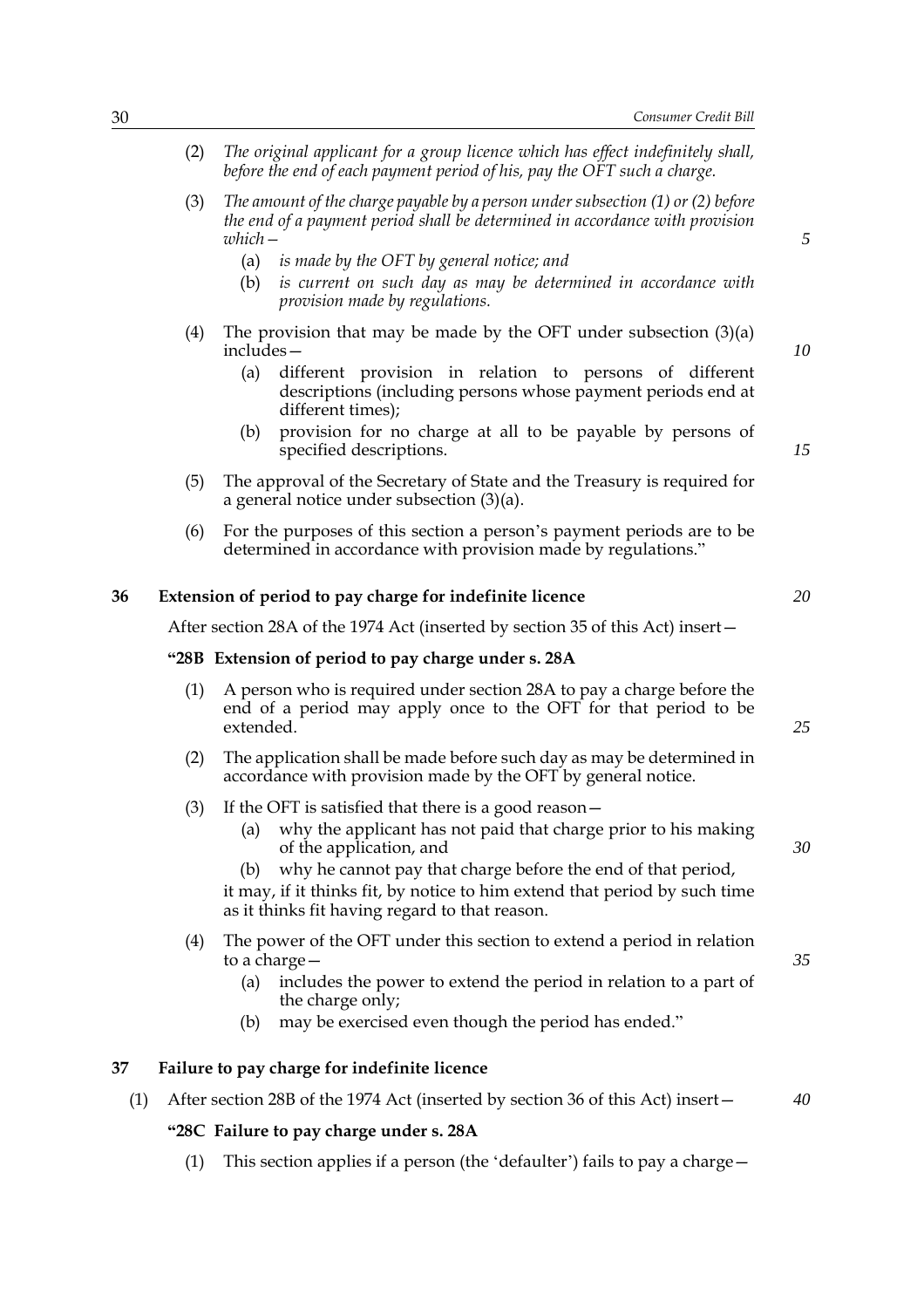- (a) before the end of a period (the 'payment period') as required under section 28A; or
- (b) where the payment period is extended under section 28B, before the end of the payment period as extended (subject to subsection (2)).
- (2) Where the payment period is extended under section 28B in relation to a part of the charge only, this section applies if the defaulter fails—
	- (a) to pay so much of the charge as is not covered by the extension before the end of the payment period disregarding the extension; or
	- (b) to pay so much of the charge as is covered by the extension before the end of the payment period as extended.
- (3) Subject to subsection (4), if the charge is a charge under section 28A(1), the defaulter's licence terminates.
- (4) If the defaulter has applied to the OFT under section 28B for the payment period to be extended and that application has not been determined— *15*
	- (a) his licence shall not terminate before the application has been determined and the OFT has notified him of the determination; and
	- (b) if the OFT extends the payment period on that application, this section shall have effect accordingly.
- (5) If the charge is a charge under section 28A(2), the charge shall be recoverable by the OFT."
- (2) In section 35(1)(b) of that Act (particulars to be kept in register maintained by OFT) after "revoked" insert "or terminated by section 28C". *25*

*Further powers of OFT to regulate conduct of licensees etc.*

#### **38 Power of OFT to impose requirements on licensees**

After section 33 of the 1974 Act insert—

*"Further powers of OFT to regulate conduct of licensees etc.*

# **33A Power of OFT to impose requirements on licensees**

- (1) This section applies where the OFT is dissatisfied with any matter in connection with—
	- (a) a business being carried on, or which has been carried on, by a licensee or by an associate or a former associate of a licensee;
	- (b) a proposal to carry on a business which has been made by a licensee or by an associate or a former associate of a licensee; or
	- (c) any conduct not covered by paragraph (a) or (b) of a licensee or of an associate or a former associate of a licensee.
- (2) The OFT may by notice to the licensee require him to do or not to do (or to cease doing) anything specified in the notice for purposes connected with— *40*
	- (a) addressing the matter with which the OFT is dissatisfied; or

*10*

*5*

*20*

*30*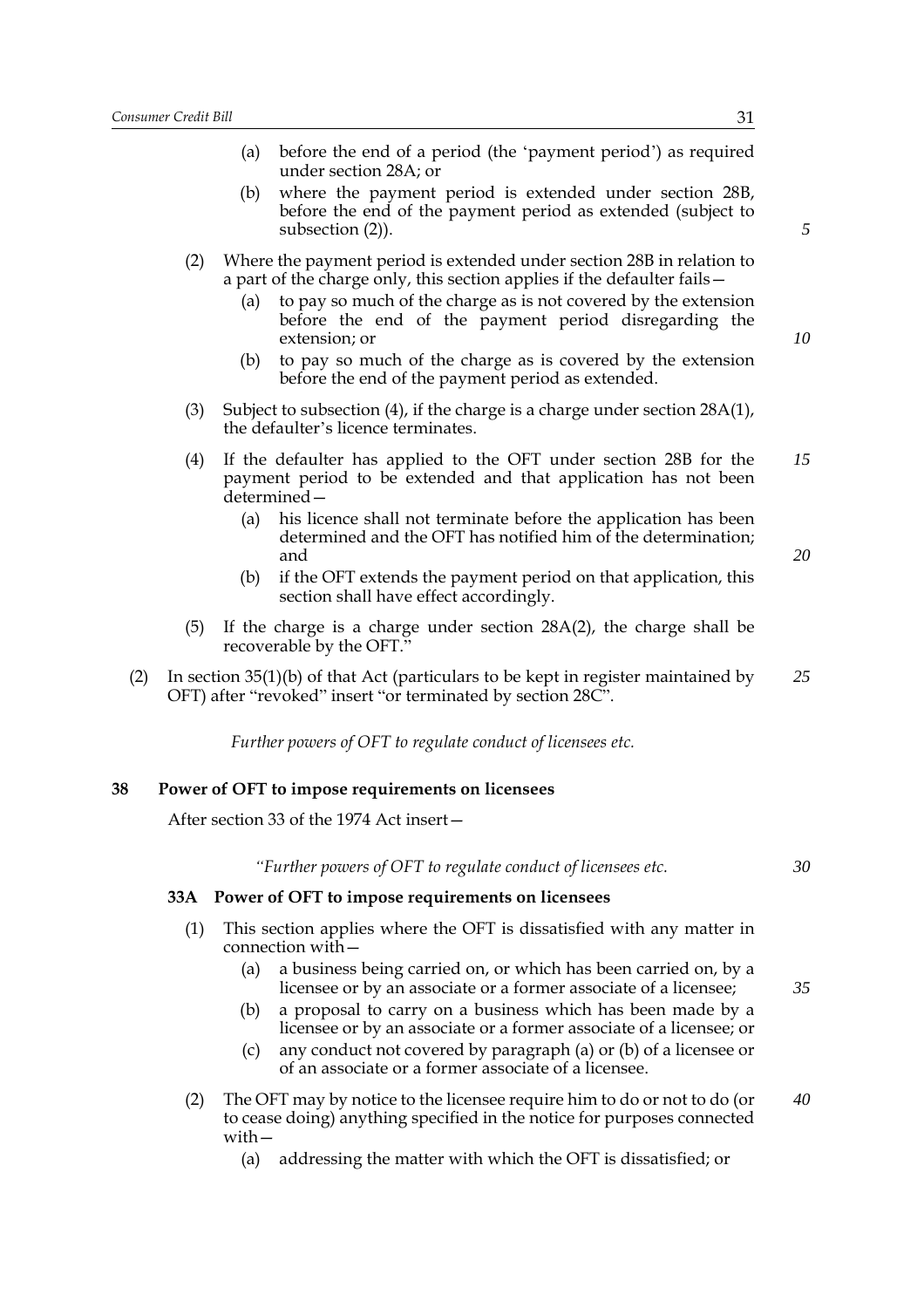- (b) securing that matters of the same or a similar kind do not arise.
- (3) A requirement imposed under this section on a licensee shall only relate to a business which the licensee is carrying on, or is proposing to carry on, under the licence under which he is a licensee.
- (4) Such a requirement may be framed by reference to a named person other than the licensee.
- (5) For the purposes of subsection (1) it is immaterial whether the matter with which the OFT is dissatisfied arose before or after the licensee became a licensee.
- $(6)$  If  $-$ 
	- (a) a person makes an application for a standard licence, and
	- (b) while dealing with that application the OFT forms the opinion that, if such a licence were to be issued to that person, it would be minded to impose on him a requirement under this section,

the OFT may, before issuing such a licence to that person, do (in whole or in part) anything that it must do under section 33D or 34(1) or (2) in relation to the imposing of the requirement. *15*

(7) In this section 'associate', in addition to the persons specified in section 184, includes a business associate."

#### **39 Power of OFT to impose requirements on supervisory bodies**

After section 33A of the 1974 Act (inserted by section 38 of this Act) insert—

#### **"33B Power of OFT to impose requirements on supervisory bodies**

- (1) This section applies where the OFT is dissatisfied with the way in which a responsible person in relation to a group licence –
	- (a) is regulating or otherwise supervising, or has regulated or otherwise supervised, persons who are licensees under that licence; or *25*
	- (b) is proposing to regulate or otherwise to supervise such persons.
- (2) The OFT may by notice to the responsible person require him to do or not to do (or to cease doing) anything specified in the notice for purposes connected with— *30*
	- (a) addressing the matters giving rise to the OFT's dissatisfaction; or
	- (b) securing that matters of the same or a similar kind do not arise.
- (3) A requirement imposed under this section on a responsible person in relation to a group licence shall only relate to practices and procedures for regulating or otherwise supervising licensees under the licence in connection with their carrying on of businesses under the licence. *35*
- (4) For the purposes of subsection (1) it is immaterial whether the matters giving rise to the OFT's dissatisfaction arose before or after the issue of the group licence in question.
- $(5)$  If —

*10*

*5*

*20*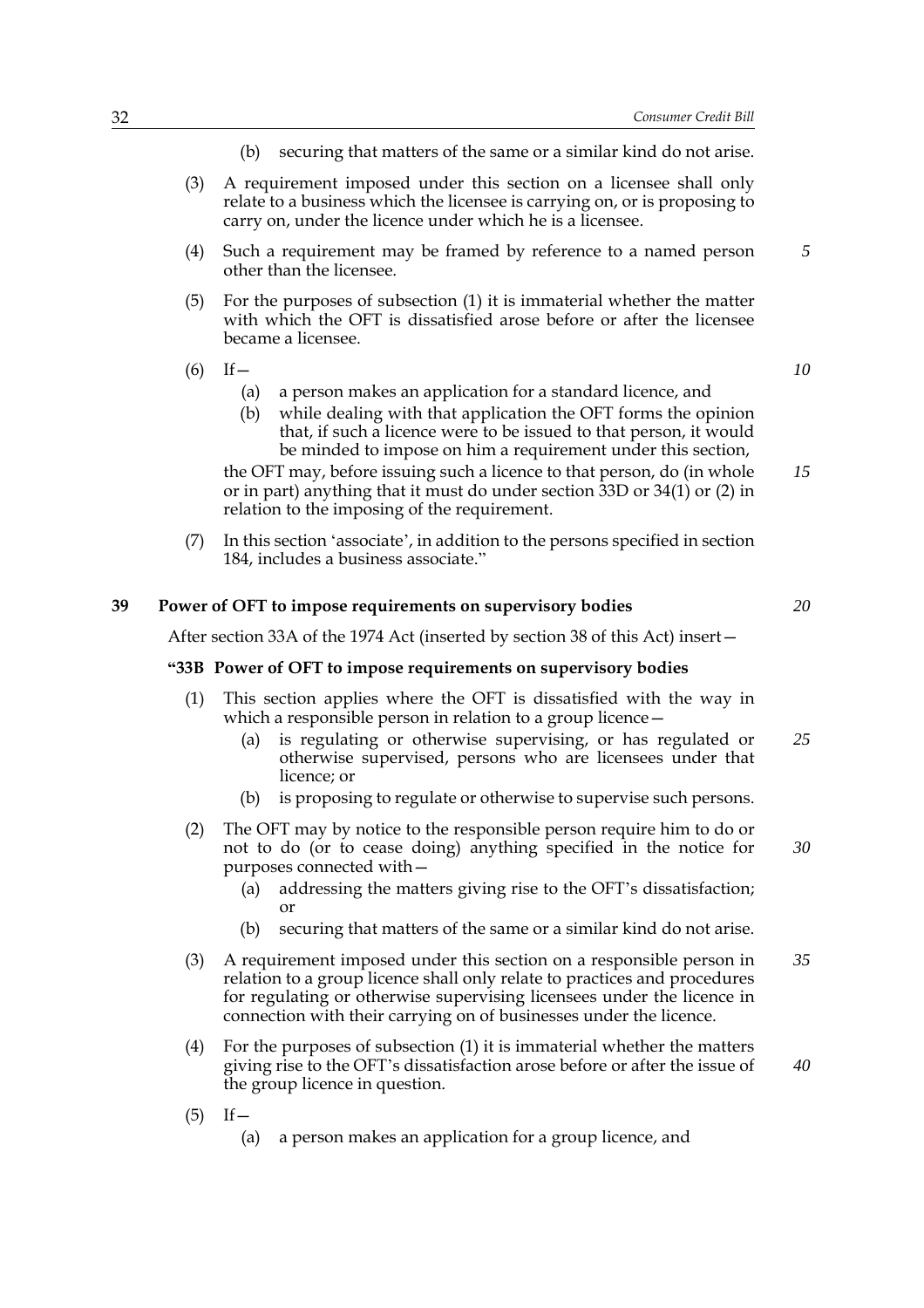(b) while dealing with that application the OFT forms the opinion that, if such a licence were to be issued to that person, it would be minded to impose on him a requirement under this section,

the OFT may, before issuing such a licence to that person, do (in whole or in part) anything that it must do under section 33D or 34(1) or (2) in relation to the imposing of the requirement.

- (6) For the purposes of this Part a person is a responsible person in relation to a group licence if  $-$ 
	- (a) he is the original applicant for it; and
	- (b) he has a responsibility (whether by virtue of an enactment, an agreement or otherwise) for regulating or otherwise supervising persons who are licensees under the licence." *10*

## **40 Supplementary provision relating to requirements**

After section 33B of the 1974 Act (inserted by section 39 of this Act) insert—

## **"33C Supplementary provision relating to requirements**

- (1) A notice imposing a requirement under section 33A or 33B may include provision about the time at or by which, or the period during which, the requirement is to be complied with.
- (2) A requirement imposed under section 33A or 33B shall not have effect after the licence by reference to which it is imposed has itself ceased to have effect. *20*
- (3) A person shall not be required under section 33A or 33B to compensate, or otherwise to make amends to, another person.
- (4) The OFT may by notice to the person on whom a requirement has been imposed under section 33A or 33B vary or revoke the requirement (including any provision made under subsection (1) of this section in relation to it) with effect from such date as may be specified in the notice. *25*
- (5) The OFT may exercise its power under subsection (4) in relation to a requirement either on its own motion or on the application of a person falling within subsection (6) or (7) in relation to the requirement. *30*
- (6) A person falls within this subsection in relation to a requirement if he is the person on whom the requirement is imposed.

## (7) A person falls within this subsection in relation to a requirement if  $-$

- (a) the requirement is imposed under section 33A;
- (b) he is not the person on whom the requirement is imposed;
- (c) the requirement is framed by reference to him by name; and
- (d) the effect of the requirement is—
	- (i) to prevent him being an employee of the person on whom the requirement is imposed;
	- (ii) to restrict the activities that he may engage in as an employee of that person; or
	- (iii) otherwise to prevent him from doing something, or to restrict his doing something, in connection with a business being carried on by that person."

*35*

*40*

*45*

*15*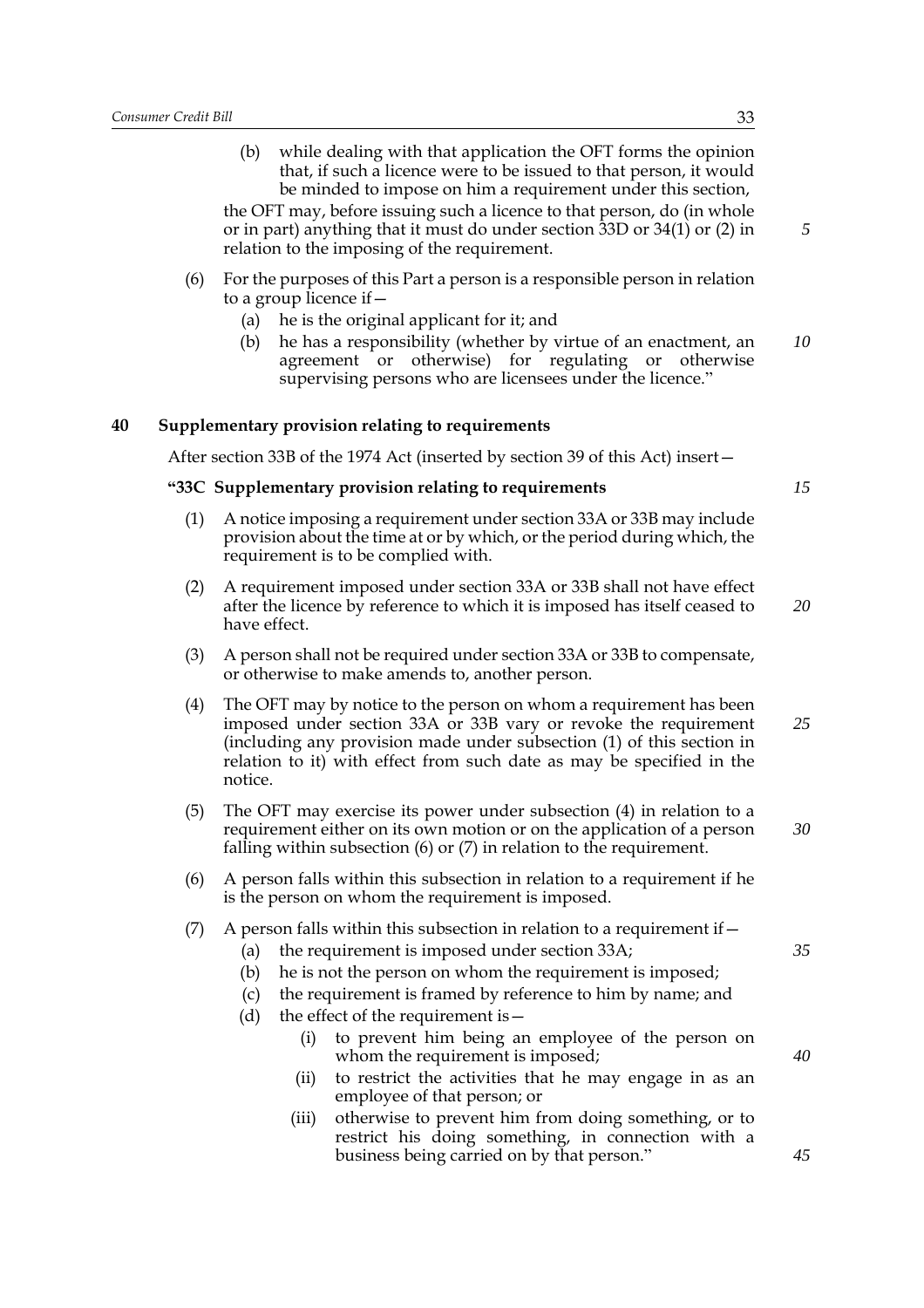#### **41 Procedure in relation to requirements**

After section 33C of the 1974 Act (inserted by section 40 of this Act) insert—

## **"33D Procedure in relation to requirements**

- (1) Before making a determination—
	- (a) to impose a requirement on a person under section 33A or 33B,
	- (b) to refuse an application under section  $33C(5)$  in relation to a requirement imposed under either of those sections, or
	- (c) to vary or to revoke a requirement so imposed,

the OFT shall proceed as follows.

- (2) The OFT shall give a notice to every person to whom subsection (3) applies in relation to the determination— *10*
	- (a) informing him, with reasons, that it is minded to make the determination; and
	- (b) inviting him to submit to it representations as to the determination under section 34.
- (3) This subsection applies to a person in relation to the determination if he falls within, or as a consequence of the determination would fall within, section 33C(6) or (7) in relation to the requirement in question.
- (4) This section does not require the OFT to give a notice to a person if the determination in question is in the same terms as a proposal made to the OFT by that person (whether as part of an application under this Part or otherwise)."

#### **42 Guidance on requirements**

After section 33D of the 1974 Act (inserted by section 41 of this Act) insert—

## **"33E Guidance on requirements**

- (1) The OFT shall prepare and publish guidance in relation to how it exercises, or how it proposes to exercise, its powers under sections 33A to 33C.
- (2) If the OFT revises the guidance at any time after it has been published, the OFT shall publish it as revised.
- (3) The guidance shall be published in such manner as the OFT thinks fit for the purpose of bringing it to the attention of those likely to be affected by it.
- (4) In preparing or revising the guidance the OFT shall consult such persons as it thinks fit.
- (5) In exercising its powers under sections 33A to 33C the OFT shall have regard to the guidance as most recently published."

## **43 Consequential amendments relating to requirements**

(1) In section 23 of the 1974 Act (authorisation of specific activities by licence) after

*15*

*20*

*5*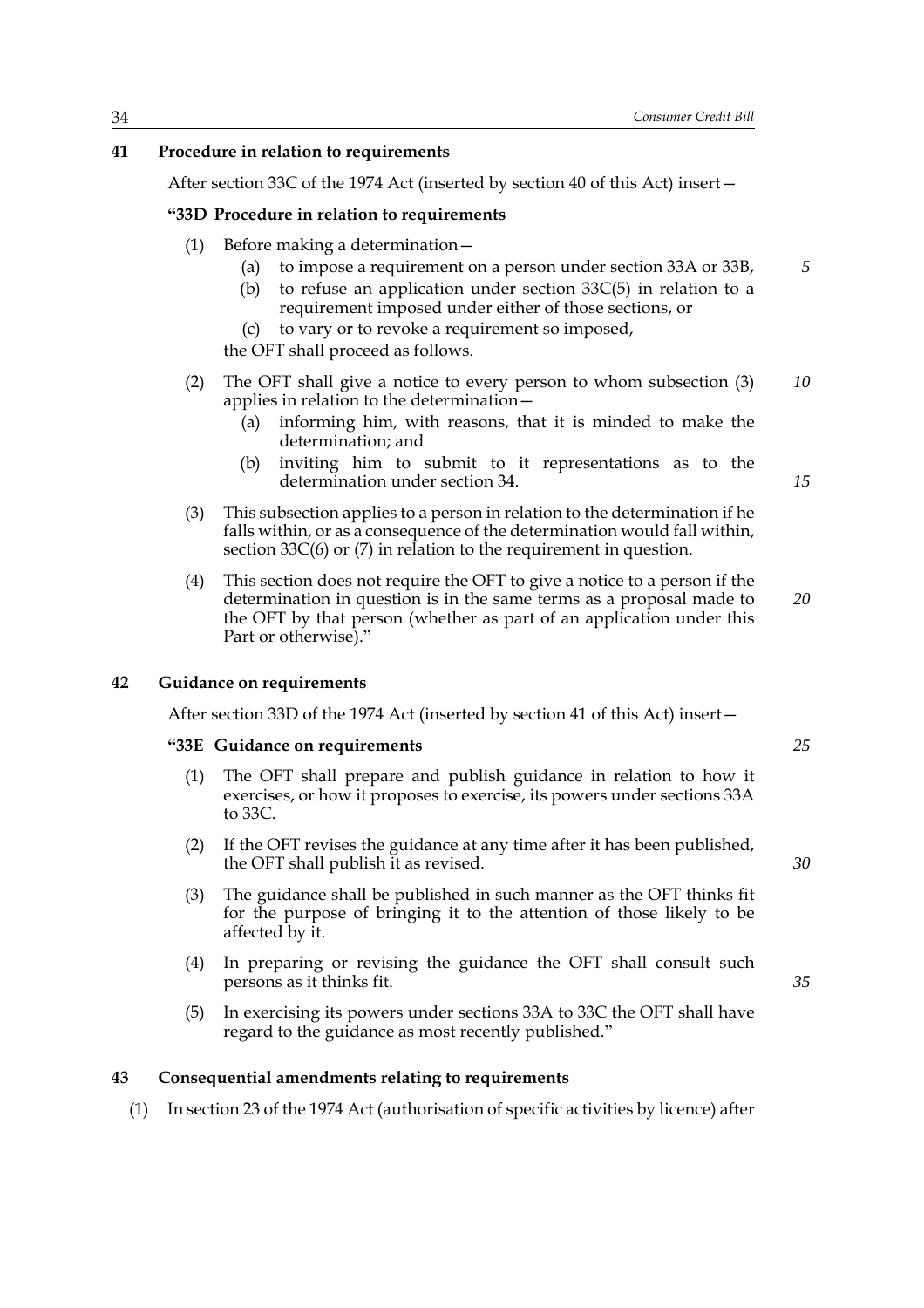subsection (4) insert—

- "(5) An activity does not cease to be covered by a licence simply because it involves a failure to comply with a requirement imposed under section 33A or 33B."
- (2) In section 35(1) of that Act (particulars to be kept in register maintained by OFT) after paragraph (b) insert—
	- "(ba) requirements imposed under section 33A or 33B which are in effect or which have been in effect, with details of any variation of such a requirement;".
- (3) In the Table in section 41 of that Act (appeals) after the entry relating to "refusal to end suspension of licence in accordance with terms of application" insert the following entry— *10*

|            | "Determination-                                                                                               | A person who falls within                                                                                                                     |    |
|------------|---------------------------------------------------------------------------------------------------------------|-----------------------------------------------------------------------------------------------------------------------------------------------|----|
| (a)<br>(b) | impose<br>a<br>to<br>requirement under<br>section 33A or 33B;<br>refuse<br>an<br>to<br>application under      | section $33C(6)$ or (7) in<br>relation to the requirement<br>unless the OFT was not<br>required to give a notice to<br>him in relation to the | 15 |
|            | section $33C(5)$ in<br>relation<br>to<br>a<br>requirement<br>imposed under<br>either of those<br>sections; or | determination by virtue of<br>section $33D(4)$ ."                                                                                             | 20 |
| (c)        | to vary or revoke a<br>requirement<br><sub>SO</sub><br>imposed.                                               |                                                                                                                                               | 25 |

*Powers and duties in relation to information*

## **44 Provision of information etc. by applicants**

- (1) In subsection (2) of section 6 of the 1974 Act (which contains provision relating to applications)— *30*
	- (a) for "particulars" substitute "information and documents";
	- (b) for "by" in the second place where it occurs substitute "or describe in a".
- (2) For subsection (3) of that section substitute—
	- "(3) Where the OFT receives an application, it may by notice to the applicant at any time before the determination of the application require him to provide such information or documents relevant to the application as may be specified or described in the notice." *35*
- (3) After subsection (4) of that section insert—
	- "(5) Subsection (6) applies where a general notice under subsection (2) comes into effect— *40*
		- (a) after an application has been made; but
		- (b) before its determination.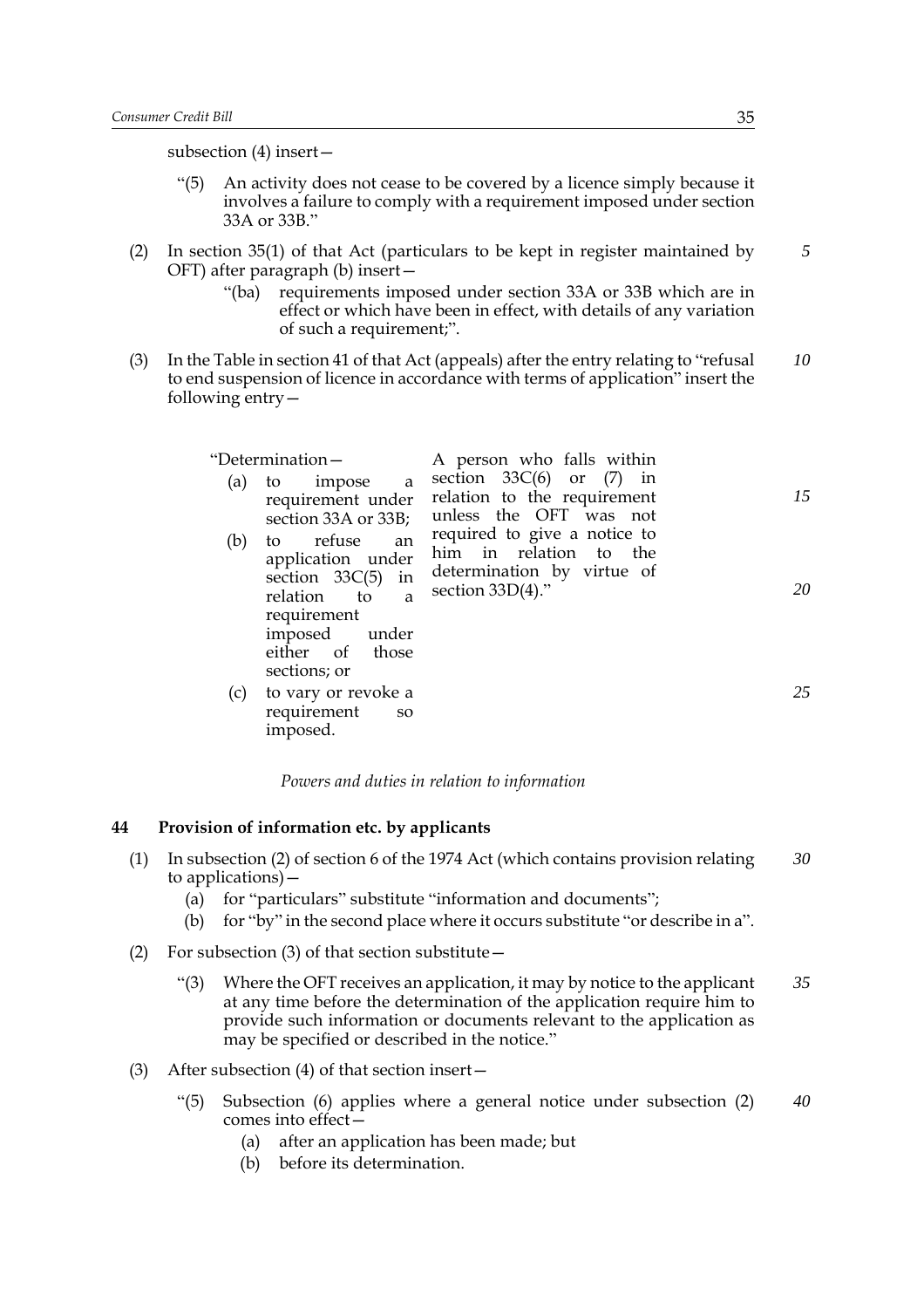|    | (6) | The applicant shall, within such period as may be specified in the<br>general notice, provide the OFT with any information or document -<br>which he has not previously provided in relation to the<br>(a)<br>application by virtue of this section;                                                                                |    |
|----|-----|-------------------------------------------------------------------------------------------------------------------------------------------------------------------------------------------------------------------------------------------------------------------------------------------------------------------------------------|----|
|    |     | which he would have been required to provide with his<br>(b)<br>application had it been made after the general notice came into<br>effect; and                                                                                                                                                                                      | 5  |
|    |     | which the general notice requires to be provided for the<br>(c)<br>purposes of this subsection.                                                                                                                                                                                                                                     |    |
|    | (7) | An applicant shall notify the OFT, giving details, if before his<br>application is determined –                                                                                                                                                                                                                                     | 10 |
|    |     | any information or document provided by him in relation to the<br>(a)<br>application by virtue of this section is, to any extent, superseded<br>or otherwise affected by a change in circumstances; or                                                                                                                              |    |
|    |     | he becomes aware of an error in or omission from any such<br>(b)<br>information or document.                                                                                                                                                                                                                                        | 15 |
|    | (8) | A notification for the purposes of subsection (7) shall be given within<br>the period of 28 days beginning with the day on which (as the case may<br>$be) -$                                                                                                                                                                        |    |
|    |     | (a)<br>the information or document is superseded;<br>the change in circumstances occurs; or<br>(b)<br>the applicant becomes aware of the error or omission.<br>(c)                                                                                                                                                                  | 20 |
|    | (9) | Subsection $(7)$ does not require an applicant to notify the OFT about $-$<br>anything of which he is required to notify it under section 36; or<br>(a)<br>an error in or omission from any information or document<br>(b)<br>which is a clerical error or omission not affecting the substance<br>of the information or document." | 25 |
| 45 |     | Duties to notify changes in information etc.                                                                                                                                                                                                                                                                                        |    |
|    |     | After section 36 of the 1974 Act insert –                                                                                                                                                                                                                                                                                           |    |
|    |     | "36A Further duties to notify changes etc.                                                                                                                                                                                                                                                                                          | 30 |
|    | (1) | Subsections (2) to (4) apply where a general notice under section $6(2)$                                                                                                                                                                                                                                                            |    |

- comes into effect.
- (2) A person who is the licensee under a standard licence or who is the original applicant for a group licence shall, in relation to each relevant application which he has made and which was determined before the general notice came into effect, provide the OFT with any information or document— *35*
	- (a) which he would have been required to provide with the application had the application been made after the general notice came into effect; and
	- (b) which the general notice requires to be provided for the purposes of this subsection.
- (3) Any such information or document shall be provided within such period as may be specified in the general notice.
- (4) Subsection (2) does not require a person to provide any information or document— *45*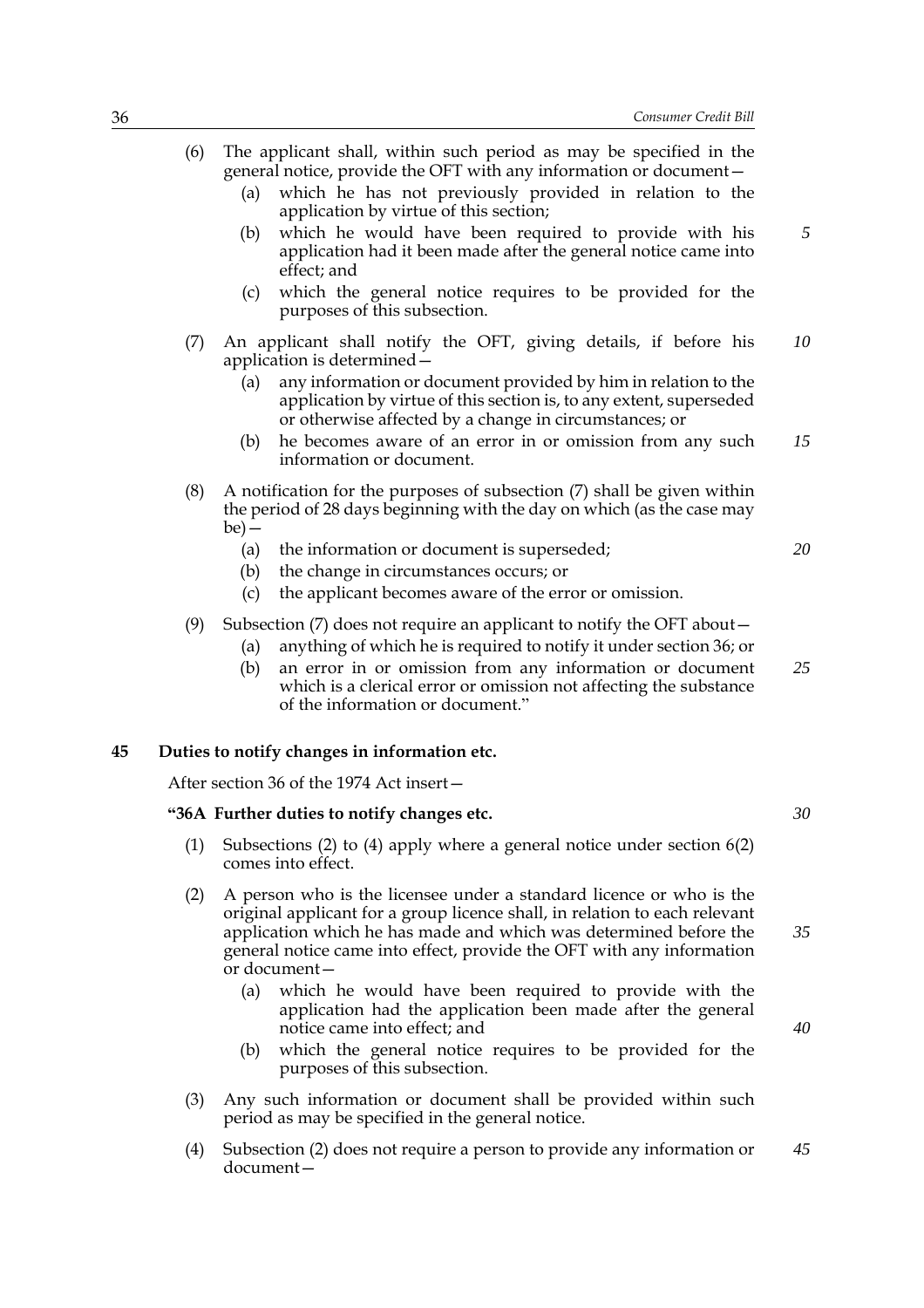he—

- (a) which he provided in relation to the application by virtue of section 6; (b) which he has previously provided in relation to the application by virtue of this section; or (c) which he would have been required to provide in relation to the application by virtue of subsection (5) but for subsection (6). (5) A person who is the licensee under a standard licence or who is the original applicant for a group licence shall, in relation to each relevant application which he has made, notify the OFT giving details if, after the application is determined, any information or document which (a) provided in relation to the application by virtue of section 6, or (b) has so provided by virtue of this section, is, to any extent, superseded or otherwise affected by a change in circumstances. (6) Subsection (5) does not require a person to notify the OFT about a matter unless it falls within a description of matters specified by the OFT in a general notice. (7) A description may be specified for the purposes of subsection (6) only if the OFT is satisfied that the matters which would fall within that description are matters which would be relevant to the question of— (a) whether, having regard to section 25(2), a person is a fit person to carry on a business under a standard licence; or (b) whether the public interest is better served by a group licence remaining in effect than by obliging the licensees under it to apply separately for standard licences. (8) A person who is the licensee under a standard licence or who is the original applicant for a group licence shall, in relation to each relevant application which he has made, notify the OFT about every error or omission— (a) in or from any information or document which he provided by virtue of section 6, or which he has provided by virtue of this section, in relation to the application; and (b) of which he becomes aware after the determination of the application. *5 10 15 20 25 30 35*
- (9) A notification for the purposes of subsection (5) or (8) shall be given within the period of 28 days beginning with the day on which (as the case may be)—
	- (a) the information or document is superseded;
	- (b) the change in circumstances occurs; or
	- (c) the licensee or the original applicant becomes aware of the error or omission.
- (10) This section does not require a person to notify the OFT about—
	- (a) anything of which he is required to notify it under section 36; or
	- (b) an error in or omission from any information or document which is a clerical error or omission not affecting the substance of the information or document. *45*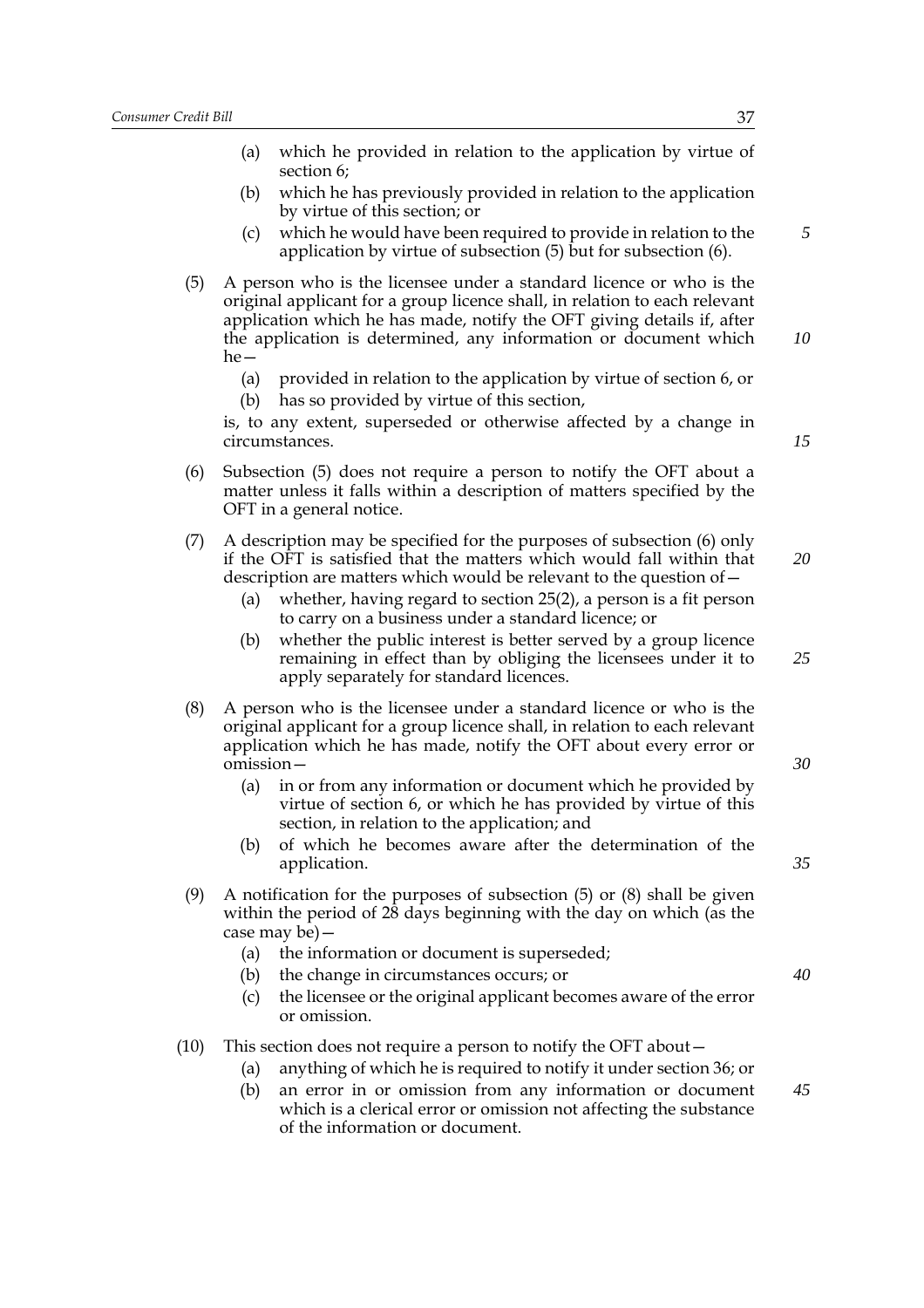|    | (11) | In this section 'relevant application' means, in relation to a person who<br>is the licensee under a standard licence or who is the original applicant<br>for a group licence $-$<br>the original application for the licence; or<br>(a)<br>an application for its renewal or for its variation."<br>(b) | 5  |
|----|------|----------------------------------------------------------------------------------------------------------------------------------------------------------------------------------------------------------------------------------------------------------------------------------------------------------|----|
| 46 |      | Power of OFT to require information generally                                                                                                                                                                                                                                                            |    |
|    |      | After section 36A of the 1974 Act (inserted by section 45 of this Act) insert –                                                                                                                                                                                                                          |    |
|    |      | "36B Power of OFT to require information generally                                                                                                                                                                                                                                                       |    |
|    | (1)  | The OFT may by notice to a person require $him -$<br>to provide such information as may be specified or described in<br>(a)<br>the notice; or<br>to produce such documents as may be so specified or described.<br>(b)                                                                                   | 10 |
|    | (2)  | The notice shall set out the reasons why the OFT requires the<br>information or documents to be provided or produced.                                                                                                                                                                                    |    |
|    | (3)  | The information or documents shall be provided or produced –<br>before the end of such reasonable period as may be specified in<br>(a)<br>the notice; and                                                                                                                                                | 15 |
|    |      | at such place as may be so specified.<br>(b)                                                                                                                                                                                                                                                             |    |
|    |      |                                                                                                                                                                                                                                                                                                          |    |

(4) A requirement may be imposed under subsection (1) on a person who  $i s -$ 

(a) the licensee under a standard licence, or

(b) the original applicant for a group licence,

only if the provision or production of the information or documents in question is reasonably required for purposes connected with the OFT's functions under this Act.

- (5) A requirement may be imposed under subsection (1) on any other person only if—
	- (a) an act or omission mentioned in subsection (6) has occurred or the OFT has reason to suspect that such an act or omission has occurred; and
	- (b) the provision or production of the information or documents in question is reasonably required for purposes connected with—
		- (i) the taking by the OFT of steps under this Part as a consequence; or
		- (ii) its consideration of whether to take such steps as a consequence. *35*
- (6) Those acts or omissions are acts or omissions which—
	- (a) cast doubt on whether, having regard to section 25(2), a person is a fit person to carry on a business under a standard licence;
	- (b) cast doubt on whether the public interest is better served by a group licence remaining in effect, or being issued, than by obliging the persons who are licensees under it, or who would be licensees under it, to apply separately for standard licences; *40*
	- (c) give rise, or are likely to give rise, to dissatisfaction for the purposes of section 33A(1) or 33B(1); or

*25*

*20*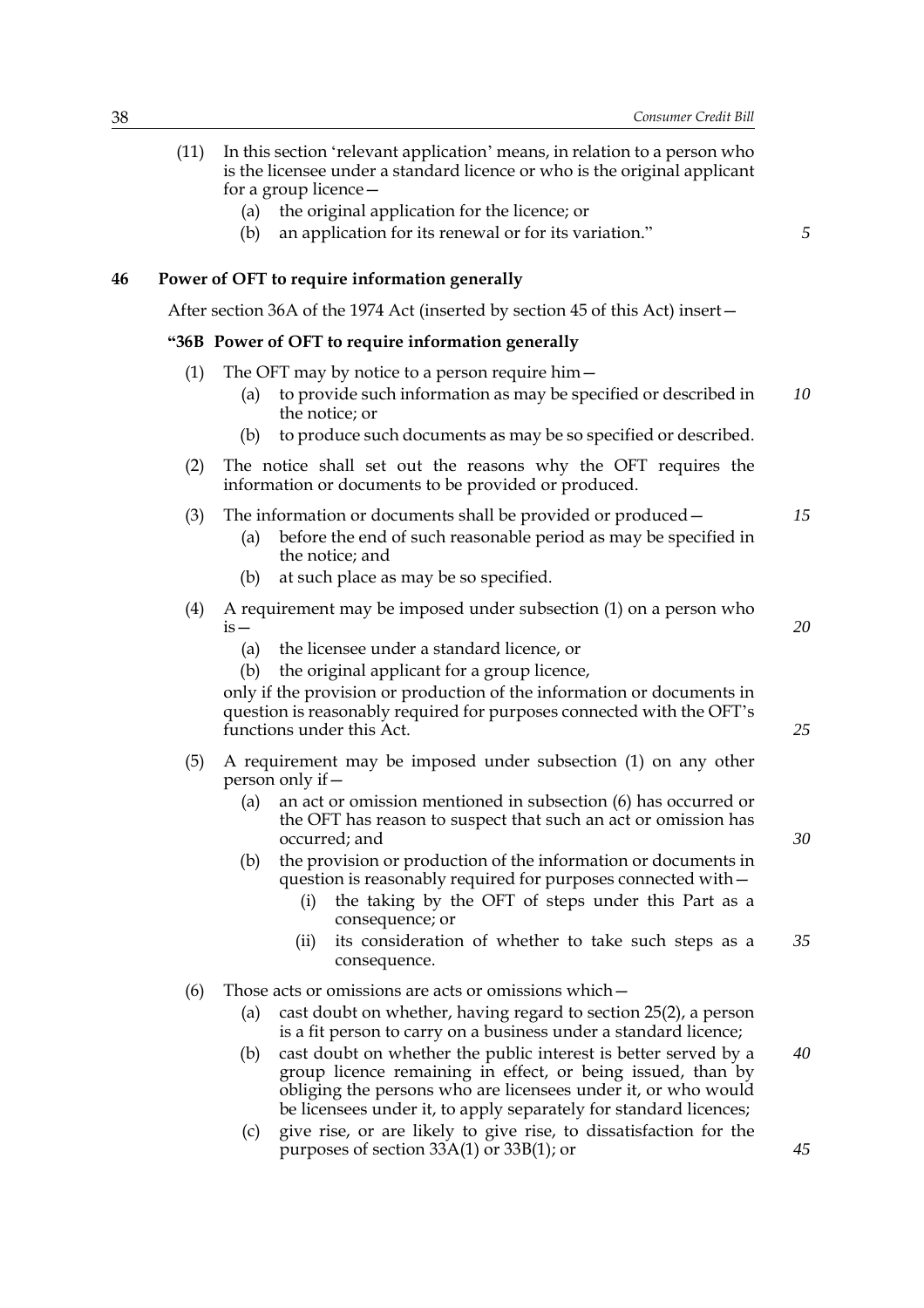(d) constitute or give rise to a failure of the kind mentioned in section  $39A(1)$ .

# **47 Power of OFT to require access to premises**

After section 36B of the 1974 Act (inserted by section 46 of this Act) insert—

## **"36C Power of OFT to require access to premises**

- (1) The OFT may by notice to a licensee under a licence require him to secure that access to the premises specified or described in the notice is given to an officer of an enforcement authority in order for the officer—
	- (a) to observe the carrying on of a business under the licence by the licensee; or
	- (b) to inspect such documents of the licensee relating to such a business as are—
		- (i) specified or described in the notice; and
		- (ii) situated on the premises.
- (2) The notice shall set out the reasons why the access is required.
- (3) The premises which may be specified or described in the notice—
	- (a) include premises which are not premises of the licensee if they are premises from which he carries on activities in connection with the business in question; but
	- (b) do not include premises which are used only as a dwelling. *20*
- (4) The licensee shall secure that the required access is given at such times as the OFT reasonably requires.
- (5) The OFT shall give reasonable notice of those times.
- (6) Where an officer is given access to any premises by virtue of this section, the licensee shall also secure that persons on the premises give the officer such assistance or information as he may reasonably require in connection with his observation or inspection of documents (as the case may be). *25*
- (7) The assistance that may be required under subsection (6) includes (amongst other things) the giving to the officer of an explanation of a document which he is inspecting. *30*
- (8) A requirement may be imposed under subsection (1) on a person who is—
	- (a) the licensee under a standard licence, or

(b) the original applicant for a group licence, only if the observation or inspection in question is reasonably required for purposes connected with the OFT's functions under this Act. *35*

- (9) A requirement may be imposed under subsection (1) on any other person only if—
	- (a) an act or omission mentioned in section 36B(6) has occurred or the OFT has reason to suspect that such an act or omission has occurred; and *40*
	- (b) the observation or inspection in question is reasonably required for purposes connected with—

*5*

*10*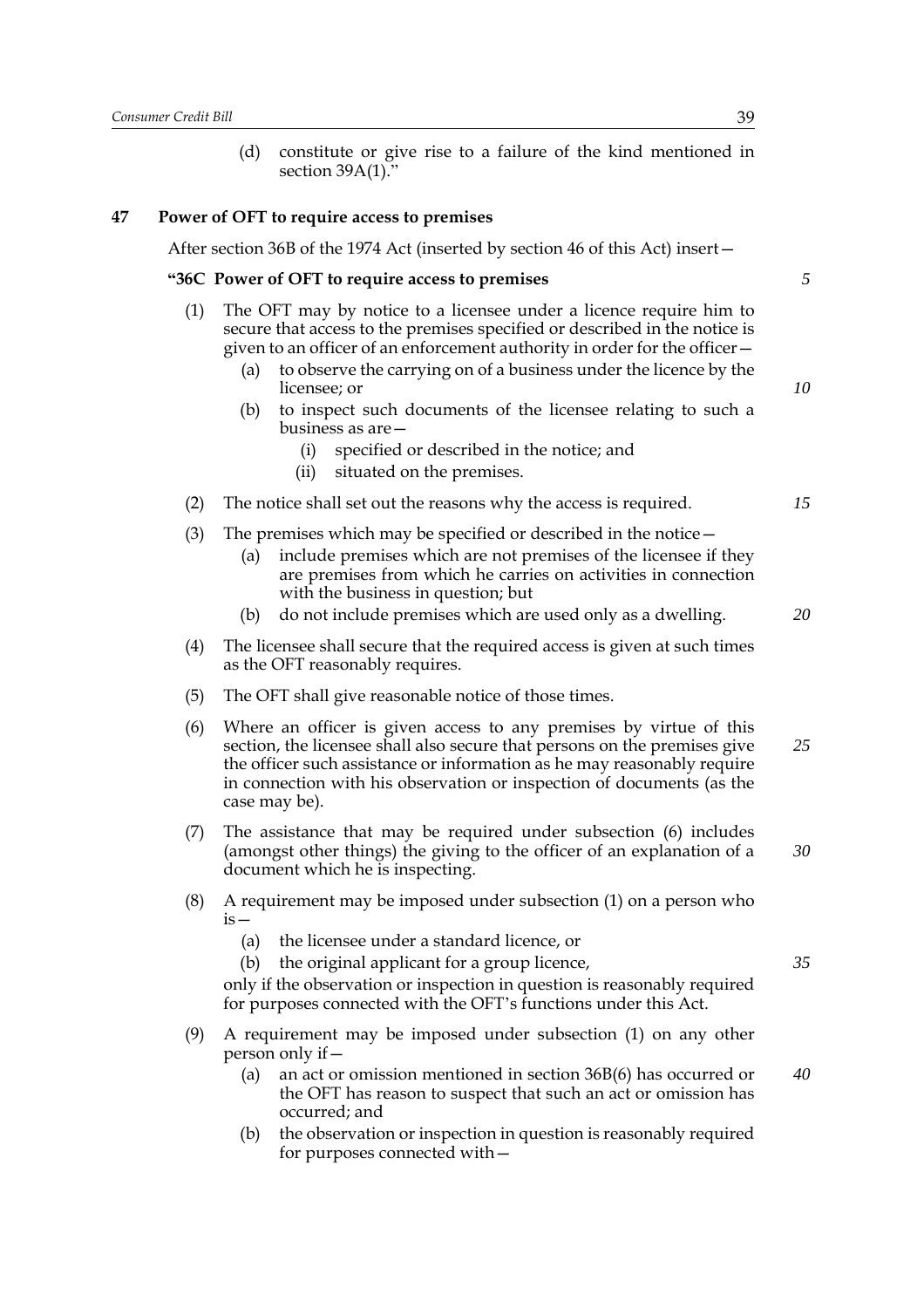- (i) the taking by the OFT of steps under this Part as a consequence; or
- (ii) its consideration of whether to take such steps as a consequence.
- (10) In this section—
	- (a) references to a licensee under a licence include, in relation to a group licence issued on application, references to the original applicant; and
	- (b) references to a business being carried on under a licence by a licensee include, in relation to the original applicant for a group licence, activities being carried on by him for the purpose of regulating or otherwise supervising (whether by virtue of an enactment, an agreement or otherwise) licensees under that licence in connection with their carrying on of businesses under that licence." *10 15*

**48 Entry to premises under warrant**

After section 36C of the 1974 Act (inserted by section 47 of this Act) insert—

#### **"36D Entry to premises under warrant**

- (1) A justice of the peace may issue a warrant under this section if satisfied on information on oath given on behalf of the OFT that there are reasonable grounds for believing that the following conditions are satisfied. *20*
- (2) Those conditions are—
	- (a) that there is on the premises specified in the warrant information or documents in relation to which a requirement could be imposed under section 36B; and
	- (b) that if such a requirement were to be imposed in relation to the information or documents—
		- (i) it would not be complied with; or
		- (ii) the information or documents would be tampered with. *30*
- (3) A warrant under this section shall authorise an officer of an enforcement authority—
	- (a) to enter the premises specified in the warrant;
	- (b) to search the premises and to seize and detain any information or documents appearing to be information or documents specified in the warrant or information or documents of a description so specified; *35*
	- (c) to take any other steps which may appear to be reasonably necessary for preserving such information or documents or preventing interference with them; and
	- (d) to use such force as may be reasonably necessary.
- (4) An officer entering premises by virtue of this section may take such persons and equipment with him as he thinks necessary.
- (5) In the application of this section to Scotland—
	- (a) the reference to a justice of the peace includes a reference to a sheriff; *45*

*5*

*25*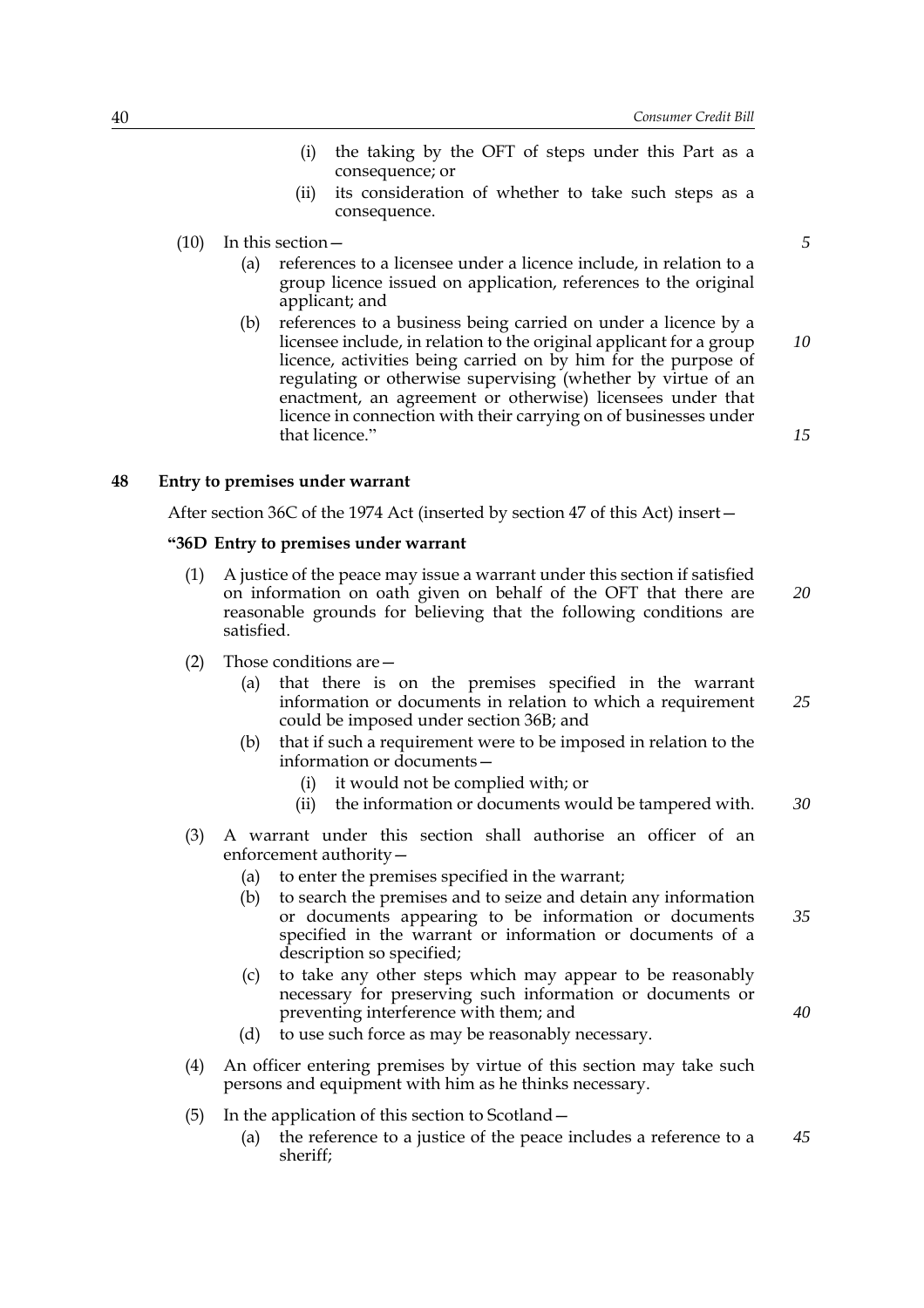- (b) for 'information on oath' there is substituted 'evidence on oath'.
- (6) In the application of this section to Northern Ireland the reference to a justice of the peace shall be construed as a reference to a lay magistrate."

## **49 Failure to comply with information requirement**

After section 36D of the 1974 Act (inserted by section 48 of this Act) insert—

#### **"36E Failure to comply with information requirement**

- (1) If on an application made by the OFT it appears to the court that a person (the 'information defaulter') has failed to do something that he was required to do by virtue of section 36B or 36C, the court may make an order under this section.
- (2) An order under this section may require the information defaulter  $-$ 
	- (a) to do the thing that it appears he failed to do within such period as may be specified in the order;
	- (b) otherwise to take such steps to remedy the consequences of the failure as may be so specified. *15*
- (3) If the information defaulter is a body corporate, a partnership or an unincorporated body of persons which is not a partnership, the order may require any officer who is (wholly or partly) responsible for the failure to meet such costs of the application as are specified in the order.
- (4) In this section—

'court' means—

- (a) in England and Wales and Northern Ireland, the High Court or the county court;
- (b) in Scotland, the Court of Session or the sheriff; 'officer' means—
	- (a) in relation to a body corporate, a person holding a position of director, manager or secretary of the body or any similar position;
	- (b) in relation to a partnership or to an unincorporated body of persons, a member of the partnership or body. *30*
- (5) In subsection (4) 'director' means, in relation to a body corporate whose affairs are managed by its members, a member of the body."

#### **50 Officers of enforcement authorities other than OFT**

After section 36E of the 1974 Act (inserted by section 49 of this Act) insert— *35*

## **"36F Officers of enforcement authorities other than OFT**

- (1) A relevant officer may only exercise powers by virtue of section 36C or 36D in pursuance of arrangements made with the OFT by or on behalf of the enforcement authority of which he is an officer.
- (2) Anything done or omitted to be done by, or in relation to, a relevant officer in the exercise or purported exercise of a power by virtue of section 36C or 36D shall be treated for all purposes as having been done or omitted to be done by, or in relation to, an officer of the OFT. *40*

*5*

*10*

*20*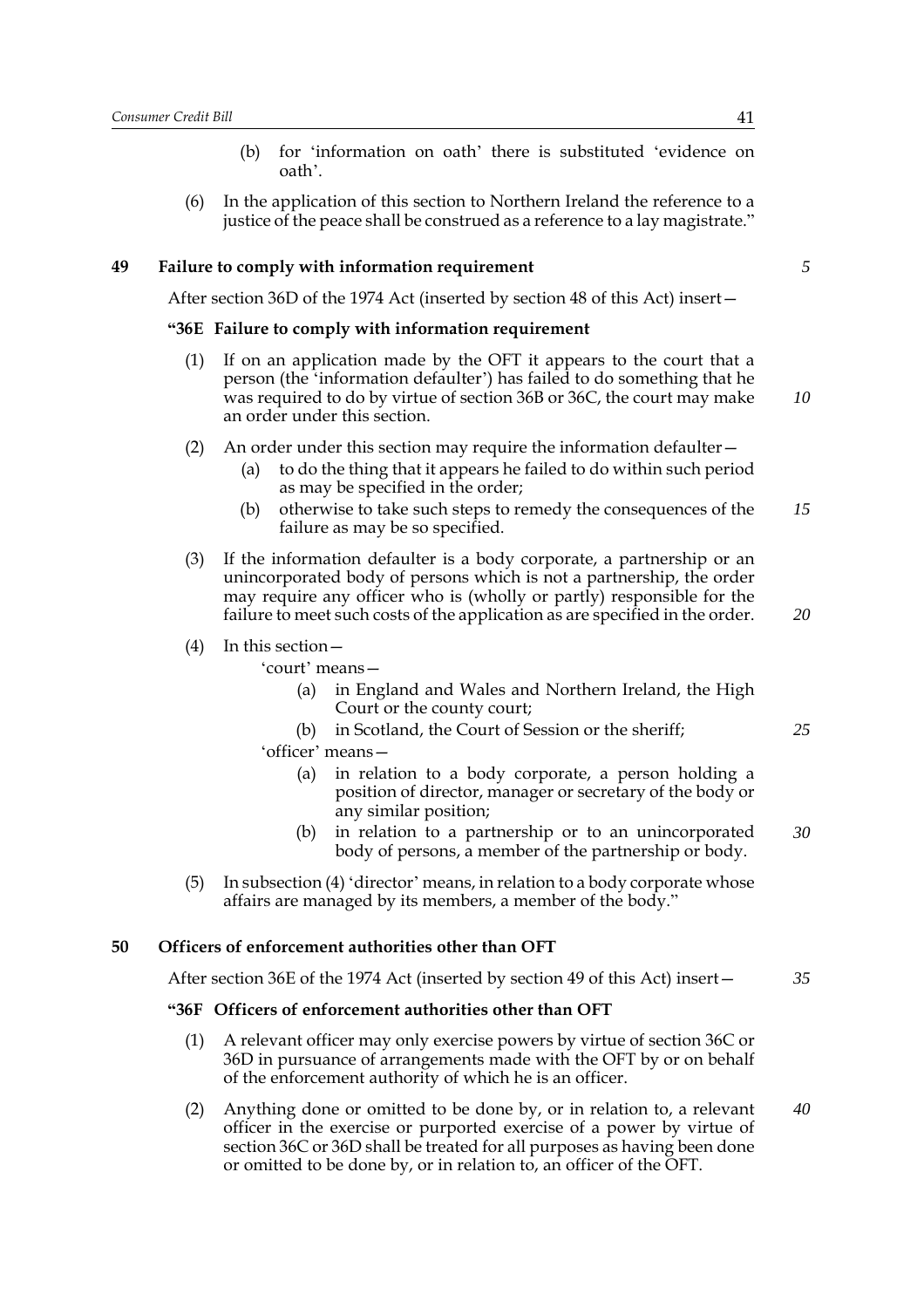- (3) Subsection (2) does not apply for the purposes of any criminal proceedings brought against a relevant officer or the enforcement authority of which he is an officer in respect of anything done or omitted to be done by the officer.
- (4) A relevant officer shall not disclose to a person other than the OFT information obtained by his exercise of a power by virtue of section 36C or 36D unless— *5*
	- (a) he has the approval of the OFT to do so; or
	- (b) he is under a duty to make the disclosure.
- (5) In this section 'relevant officer' means an officer of an enforcement authority other than the OFT." *10*

# **51 Consequential amendments relating to information**

(1) For section 7 of the 1974 Act (penalty for false information) substitute—

# **"7 Penalty for false information**

A person commits an offence if, for the purposes of, or in connection with, any requirement imposed or other provision made by or under this Act, he knowingly or recklessly gives information to the OFT, or to an officer of the OFT, which, in a material particular, is false or misleading." *15*

- (2) In subsection (1)(b)(ii) of section 162 of that Act (powers of entry and inspection) for the words from "recorded" onwards substitute "to provide him with that information;". *20*
- (3) At the end of that section insert—
	- "(8) References in this section to a breach of any provision of or under this Act do not include references to—
		- (a) a failure to comply with a requirement imposed under section 33A or 33B;
		- (b) a failure to comply with section 36A; or
		- (c) a failure in relation to which the OFT can apply for an order under section 36E."
- (4) In section 165 of that Act (obstruction of authorised officers) after subsection (1) insert—
	- "(1A) A failure to give assistance or information shall not constitute an offence under subsection  $(1)(c)$  if it is also –
		- (a) a failure to comply with a requirement imposed under section 33A or 33B; *35*
		- (b) a failure to comply with section 36A; or
		- (c) a failure in relation to which the OFT can apply for an order under section 36E."

# (5) In Part 12 of that Act before section 175 insert—

## **"174A Powers to require provision of information or documents etc.**

(1) Every power conferred on a relevant authority by or under this Act (however expressed) to require the provision or production of information or documents includes the power*25*

*30*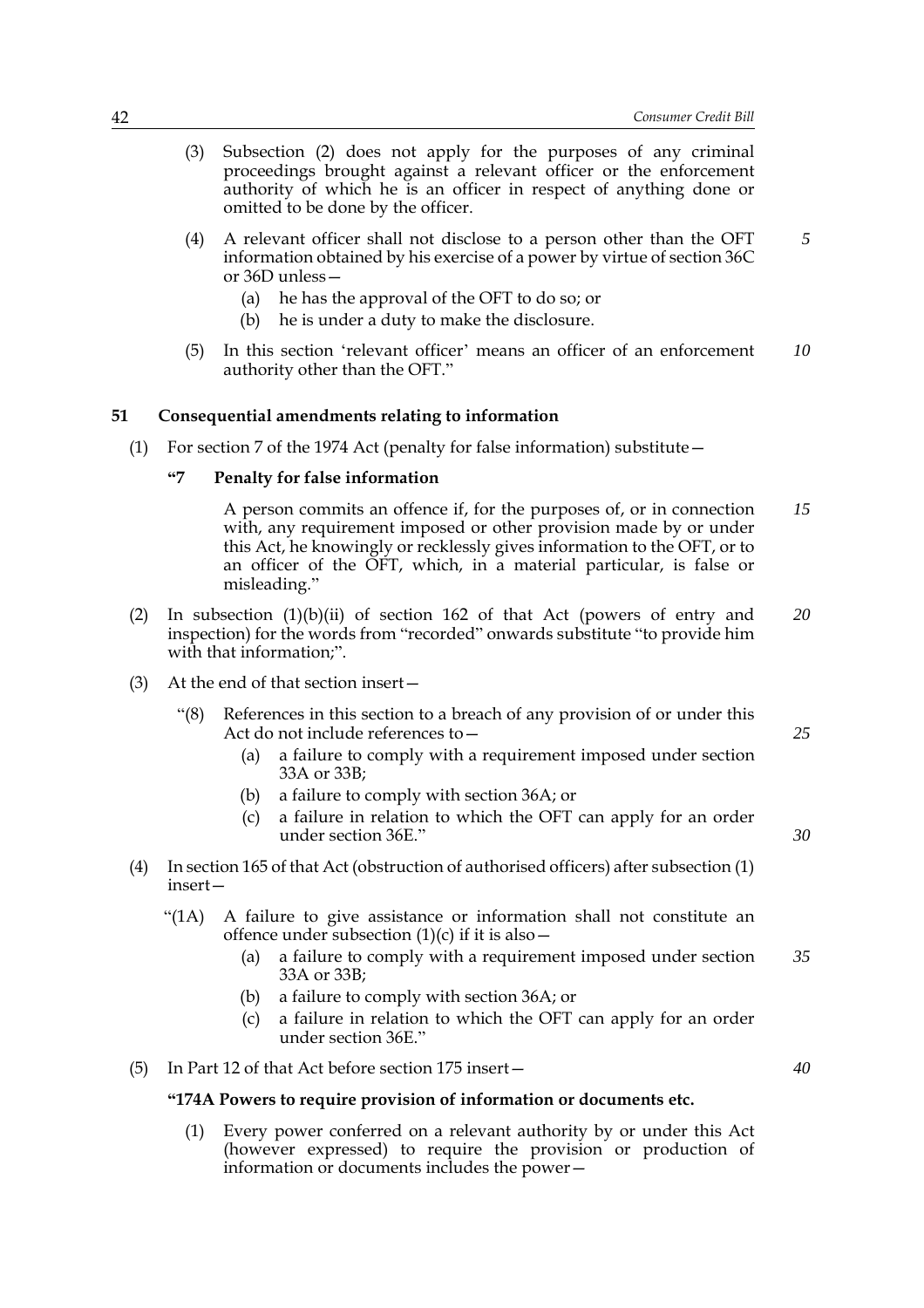- (a) to require information to be provided or produced in such form as the authority may specify, including, in relation to information recorded otherwise than in a legible form, in a legible form;
- (b) to take copies of, or extracts from, any documents provided or produced by virtue of the exercise of the power;
- (c) to require the person who is required to provide or produce any information or document by virtue of the exercise of the power—
	- (i) to state, to the best of his knowledge and belief, where the information or document is; *10*
	- (ii) to give an explanation of the information or document;
	- (iii) to secure that any information provided or produced, whether in a document or otherwise, is verified in such manner as may be specified by the authority;
	- (iv) to secure that any document provided or produced is authenticated in such manner as may be so specified;
- (d) to specify a time at or by which a requirement imposed by virtue of paragraph (c) must be complied with.
- (2) Every power conferred on a relevant authority by or under this Act (however expressed) to inspect or to seize documents at any premises includes the power to take copies of, or extracts from, any documents inspected or seized by virtue of the exercise of the power. *20*

#### (3) But a relevant authority has no power under this Act—

- (a) to require another person to provide or to produce,
	- (b) to seize from another person, or
	- (c) to require another person to give access to premises for the purposes of the inspection of,

any information or document which the other person would be entitled to refuse to provide or produce in proceedings in the High Court on the grounds of legal professional privilege or (in Scotland) in proceedings in the Court of Session on the grounds of confidentiality of communications. *30*

- (4) In subsection (3) 'communications' means—
	- (a) communications between a professional legal adviser and his client; *35*
	- (b) communications made in connection with or in contemplation of legal proceedings and for the purposes of those proceedings.
- (5) In this section 'relevant authority' means—
	- (a) the OFT or an enforcement authority (other than the OFT); *40*
	- (b) an officer of the OFT or of an enforcement authority (other than the OFT)."
- (6) In section 189(1) of that Act (definitions) after the definition of "deposit" insert—

"'documents' includes information recorded in any form;".

(7) In Part 1 of Schedule 1 to the Criminal Justice and Police Act 2001 (c. 16)

*5*

*15*

*25*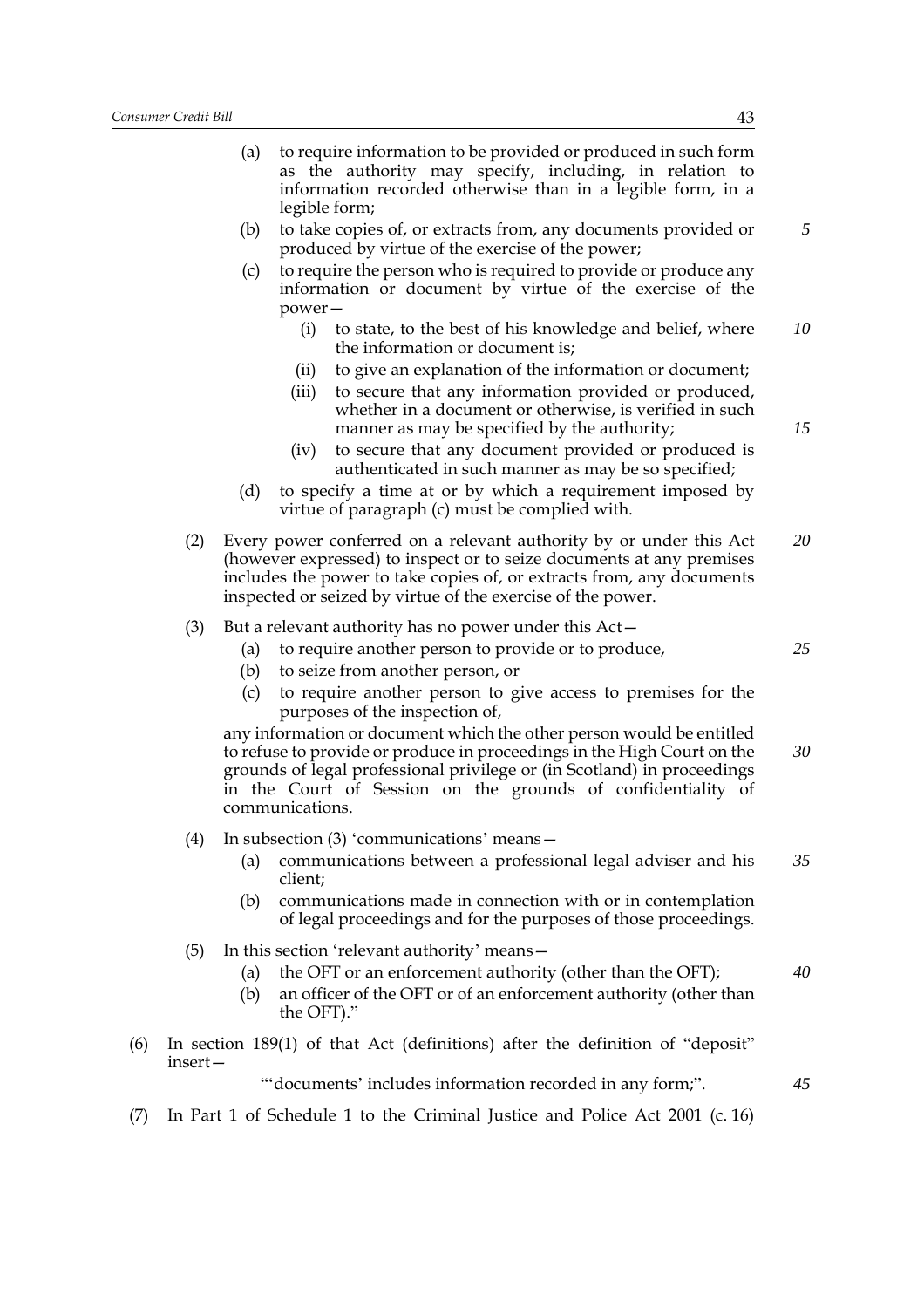(powers of seizure to which section 50 applies) before paragraph 19 insert—

"18A The power of seizure conferred by section 36D(3) of the Consumer Credit Act 1974."

*Civil penalties*

## **52 Power of OFT to impose civil penalties**

After section 39 of the 1974 Act insert—

## **"39A Power of OFT to impose civil penalties**

- (1) Where the OFT is satisfied that a person (the 'defaulter') has failed or is failing to comply with a requirement imposed on him by virtue of section 33A, 33B or 36A, it may by notice to him (a 'penalty notice') impose on him a penalty of such amount as it thinks fit.
- (2) The penalty notice shall—
	- (a) specify the amount of the penalty that is being imposed;
	- (b) set out the OFT's reasons for imposing a penalty and for specifying that amount;
	- (c) specify how the payment of the penalty may be made to the OFT; and
	- (d) specify the period within which the penalty is required to be paid.
- (3) The amount of the penalty shall not exceed £50,000.
- (4) The period specified in the penalty notice for the purposes of subsection  $(2)(d)$  shall not end earlier than the end of the period during which an appeal may be brought against the imposition of the penalty under section 41.
- (5) If the defaulter does not pay the penalty to the OFT within the period so specified— *25*
	- (a) the unpaid balance from time to time shall carry interest at the rate for the time being specified in section 17 of the Judgments Act 1838; and
	- (b) the penalty and any interest payable on it shall be recoverable by the OFT." *30*

#### **53 Further provision relating to civil penalties**

(1) After section 39A of the 1974 Act (inserted by section 52 of this Act) insert—

# **"39B Further provision relating to civil penalties**

- (1) Before determining to impose a penalty on a person under section 39A the OFT shall give a notice to that person— *35*
	- (a) informing him that it is minded to impose a penalty on him;
	- (b) stating the proposed amount of the penalty;
	- (c) setting out its reasons for being minded to impose a penalty on him and for proposing that amount;
	- (d) setting out the proposed period for the payment of the penalty; and

*15*

*5*

*10*

*20*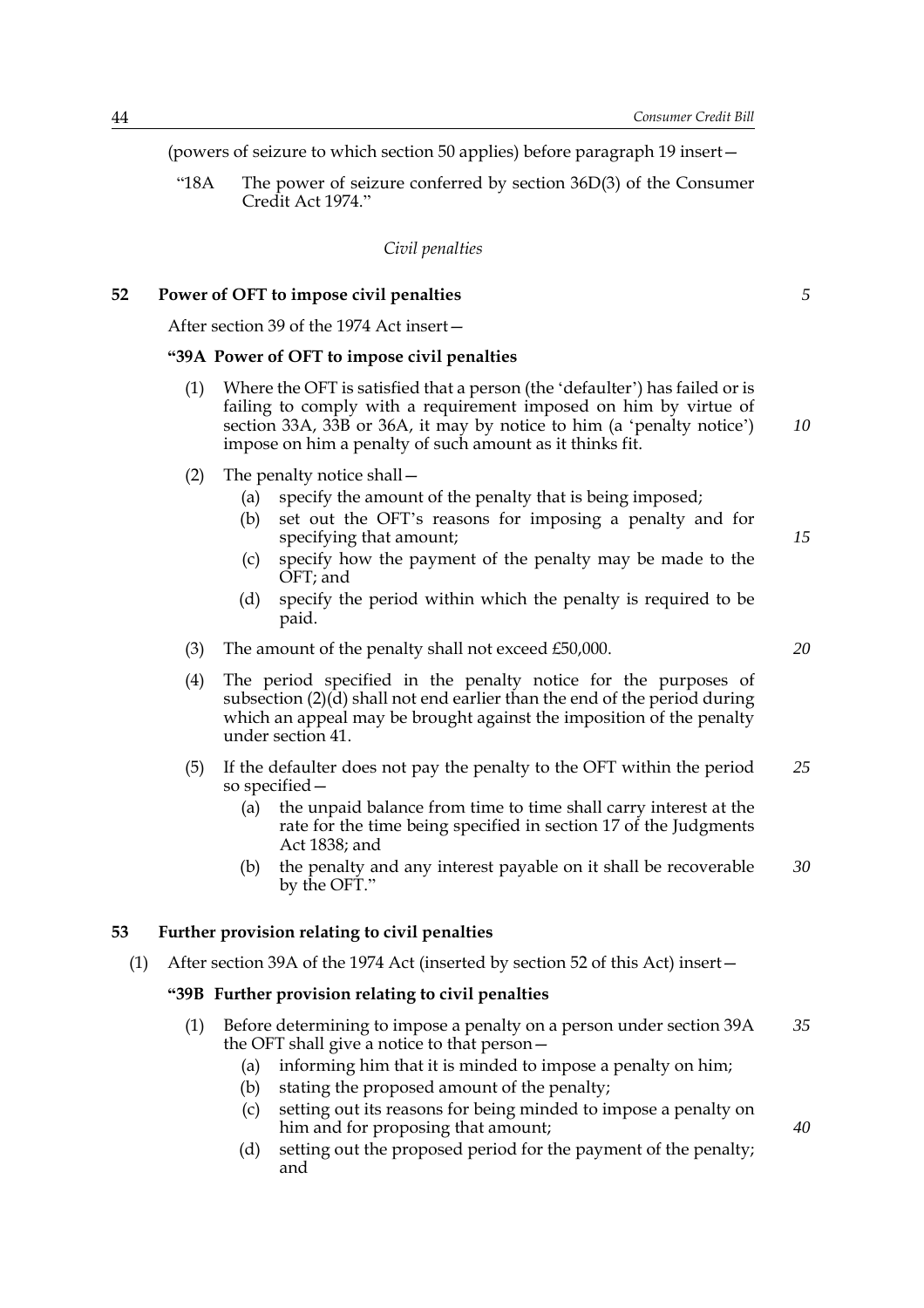- (e) inviting him to submit representations to it about the matters mentioned in the preceding paragraphs in accordance with section 34.
- (2) In determining whether and how to exercise its powers under section 39A in relation to a person's failure, the OFT shall have regard to (amongst other things)—
	- (a) any penalty or fine that has been imposed on that person by another body in relation to the conduct giving rise to the failure;
	- (b) other steps that the OFT has taken or might take under this Part in relation to that conduct.
- (3) General notice shall be given of the imposition of a penalty under section 39A on a person who is a responsible person in relation to a group licence.
- (4) That notice shall include the matters set out in the notice imposing the penalty in accordance with section 39A(2)(a) and (b)."
- (2) In the Table in section 41 of that Act (appeals) before the entry relating to "refusal to make order under section  $40(2)$  in accordance with terms of application" insert the following entry—

| "Imposition of penalty The person on whom the |  |                      |  |  |
|-----------------------------------------------|--|----------------------|--|--|
| under section 39A.                            |  | penalty is imposed." |  |  |

#### (3) In section 181 of that Act (power to alter monetary limits etc.)  $-$

- (a) in subsection (1) before "70(6)" insert "39A(3),";
- (b) in subsection (2) before "75(3)(b)" insert "39A(3),".

## **54 Statement of policy in relation to civil penalties**

After section 39B of the 1974 Act (inserted by section 53 of this Act) insert— *25*

## **"39C Statement of policy in relation to civil penalties**

- (1) The OFT shall prepare and publish a statement of policy in relation to how it exercises, or how it proposes to exercise, its powers under section 39A.
- (2) If the OFT revises the statement of policy at any time after it has been published, the OFT shall publish it as revised. *30*
- (3) No statement of policy shall be published without the approval of the Secretary of State.
- (4) The statement of policy shall be published in such manner as the OFT thinks fit for the purpose of bringing it to the attention of those likely to be affected by it. *35*
- (5) In preparing or revising the statement of policy the OFT shall consult such persons as it thinks fit.
- (6) In determining whether and how to exercise its powers under section 39A in relation to a person's failure, the OFT shall have regard to the

*15*

*5*

*10*

*20*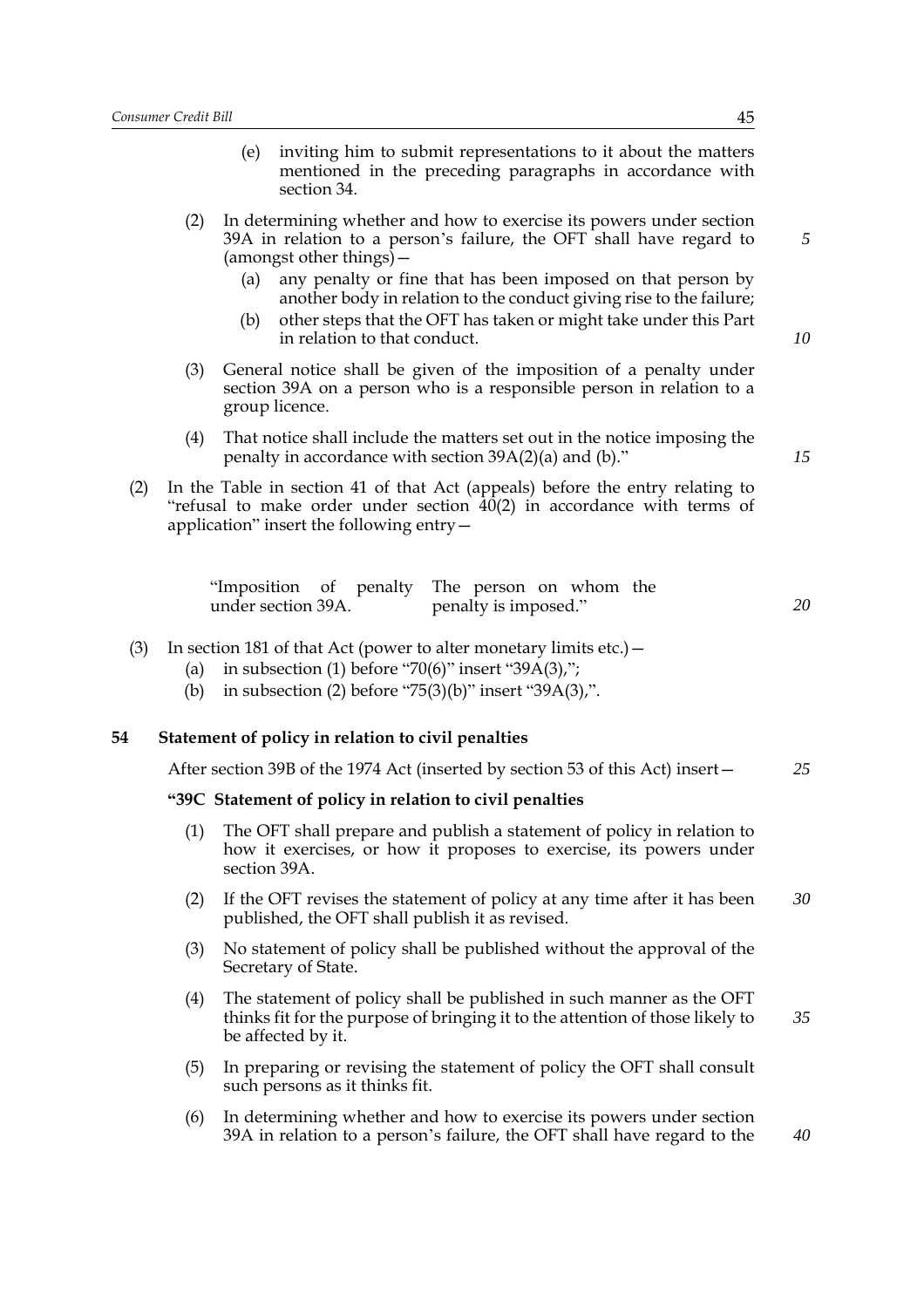statement of policy as most recently published at the time the failure occurred.

(7) The OFT shall not impose a penalty on a person under section 39A in relation to a failure occurring before it has published a statement of policy."

*Appeals*

## **55 The Consumer Credit Appeals Tribunal**

(1) After section 40 of the 1974 Act insert—

### *"Appeals*

#### **40A The Consumer Credit Appeals Tribunal**

- (1) There shall be a tribunal known as the Consumer Credit Appeals Tribunal ('the Tribunal').
- (2) The Tribunal shall have the functions conferred on it by or under this Part.
- (3) The Lord Chancellor may by rules make such provision as he thinks fit for regulating the conduct and disposal of appeals before the Tribunal. *15*
- (4) Schedule A1 (which makes provision about the Tribunal and proceedings before it) shall have effect.
- (5) But that Schedule does not limit the Lord Chancellor's powers under subsection (3)."
- (2) Before Schedule 1 to that Act insert the Schedule A1 set out in Schedule 1 to this Act.

## **56 Appeals to the Consumer Credit Appeals Tribunal**

- (1) In subsection (1) of section 41 of the 1974 Act (appeals) for the words from "prescribed period" onwards substitute "specified period, appeal to the Tribunal". *25*
- (2) After that subsection insert—
	- " $(1A)$  The means for making an appeal is by sending the Tribunal a notice of appeal.
		- (1B) The notice of appeal shall—
			- (a) be in the specified form;
			- (b) set out the grounds of appeal in the specified manner; and
			- (c) include the specified information and documents.
	- (1C) An appeal to the Tribunal is to be by way of a rehearing of the determination appealed against.
	- (1D) In this section 'specified' means specified by rules under section  $40A(3)$ ."
- (3) Subsections (2) to (5) of that section shall cease to have effect.

*10*

*5*

*30*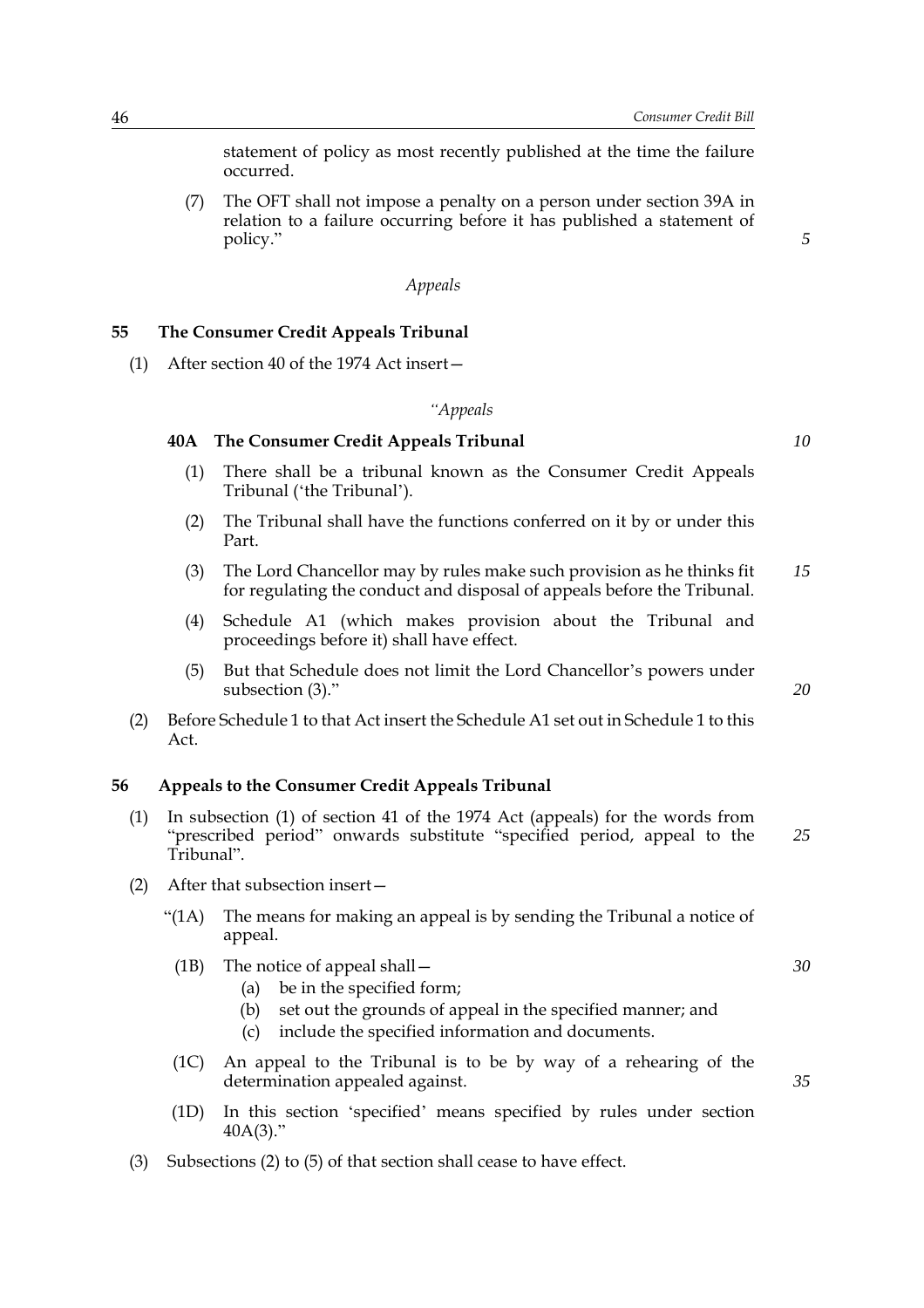## **57 Appeals from the Consumer Credit Appeals Tribunal**

In Part 3 of the 1974 Act after section 41 insert—

## **"41A Appeals from the Consumer Credit Appeals Tribunal**

- (1) A party to an appeal to the Tribunal may with leave appeal—
	- (a) in England and Wales and Northern Ireland, to the Court of Appeal, or
	- (b) in Scotland, to the Court of Session,

on a point of law arising from a decision of the Tribunal.

## (2) For the purposes of subsection (1) leave to appeal may be given by  $-$

- (a) the Tribunal; or
- (b) the Court of Appeal or the Court of Session.
- (3) An application for leave to appeal may be made to the Court of Appeal or the Court of Session only if the Tribunal has refused such leave.
- (4) If on an appeal under this section the court considers that the decision of the Tribunal was wrong in law, it may do one or more of the following— *15*
	- (a) quash or vary that decision;
	- (b) substitute for that decision a decision of its own;
	- (c) remit the matter to the Tribunal for rehearing and determination in accordance with the directions (if any) given to it by the court. *20*
- (5) An appeal may be brought from a decision of the Court of Appeal under this section only if leave to do so is given by the Court of Appeal or the House of Lords.
- (6) Rules under section 40A(3) may make provision for regulating or prescribing any matters incidental to or consequential on an appeal under this section. *25*
- (7) In this section 'party' means, in relation to an appeal to the Tribunal, the appellant or the OFT."

## **58 Consequential amendments relating to appeals**

- (1) In section 2(7) of the 1974 Act (restriction on power to give directions to OFT) for "Secretary of State" substitute "the Tribunal".
- (2) In section 182 of that Act (regulations and orders) after subsection (1) insert—
	- "(1A) The power of the Lord Chancellor to make rules under section  $40A(3)$ shall be exercisable by statutory instrument subject to annulment in pursuance of a resolution of either House of Parliament." *35*
- (3) In subsection (2) of that section—
	- (a) after "orders" wherever occurring insert "or rules";
	- (b) after "by the Secretary of State" insert "or by the Lord Chancellor";
	- (c) in paragraph (c) for "Secretary of State" substitute "person making them". *40*
- (4) In section  $189(1)$  of that Act (definitions) –

*5*

*10*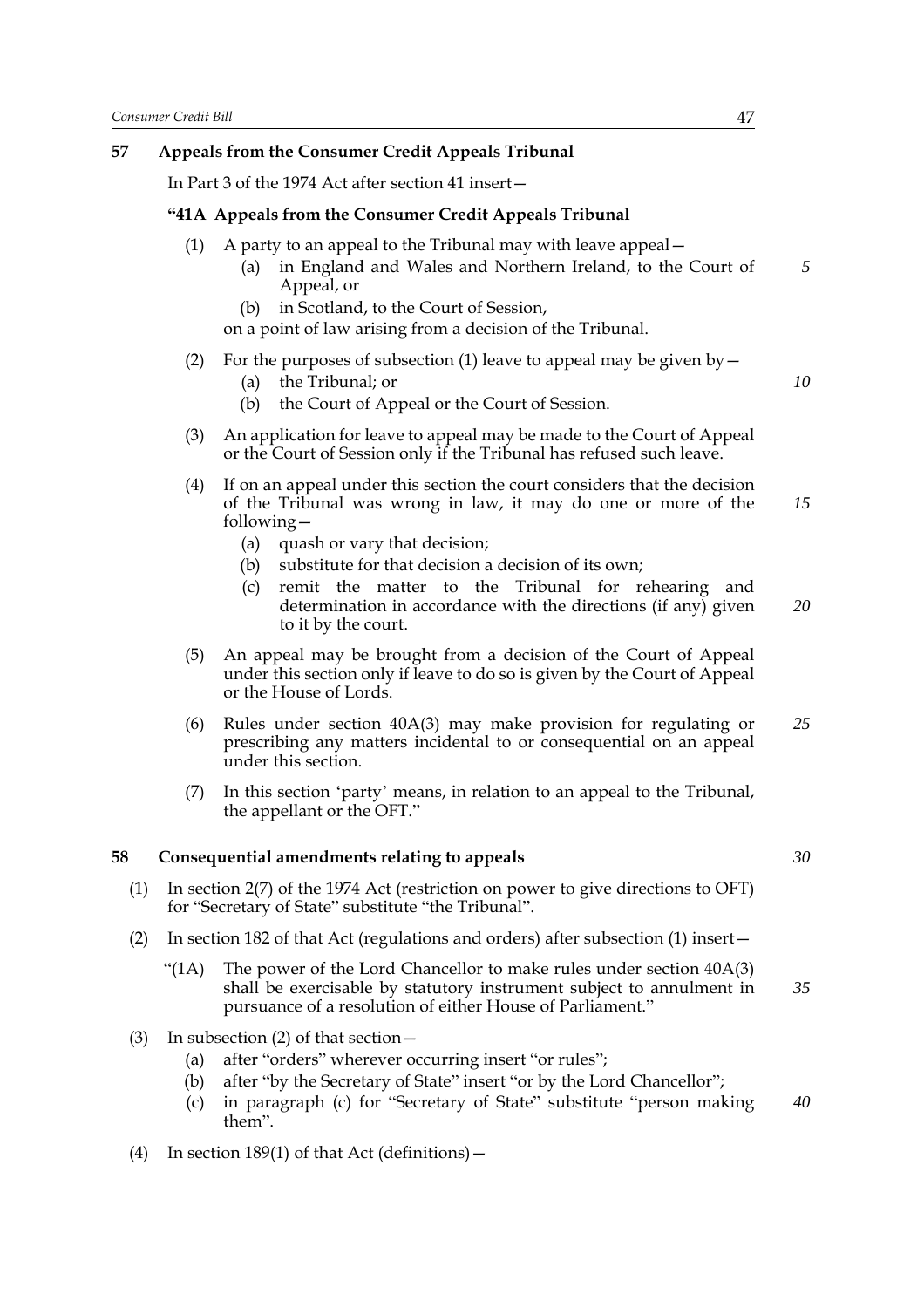- (a) in the definition of "appeal period" for "Secretary of State" substitute "Tribunal";
- (b) after the definition of "total price" insert—
	- "the Tribunal' means the Consumer Credit Appeals Tribunal;".
- (5) In Schedule 1 to the Tribunals and Inquiries Act 1992 (c. 53) (tribunals under supervision of Council of Tribunals) after paragraph 9A insert—

| "Consumer credit" | 9B. The Consumer Credit      |    |
|-------------------|------------------------------|----|
|                   | Appeals Tribunal established |    |
|                   | by section 40A of the        | 10 |
|                   | Consumer Credit Act 1974."   |    |

*Ombudsman scheme*

## **59 Financial services ombudsman scheme to apply to consumer credit licensees**

(1) After section 226 of the 2000 Act insert—

#### **"226A Consumer credit jurisdiction**

- (1) A complaint which relates to an act or omission of a person ('the respondent') is to be dealt with under the ombudsman scheme if the conditions mentioned in subsection (2) are satisfied.
- (2) The conditions are that—
	- (a) the complainant is eligible and wishes to have the complaint dealt with under the scheme; *20*
	- (b) the complaint falls within a description specified in consumer credit rules;
	- (c) at the time of the act or omission the respondent was the licensee under a standard licence;
	- (d) the act or omission occurred in the course of a business being carried on by the respondent which was of a type mentioned in subsection (3);
	- (e) at the time of the act or omission that type of business was specified in an order made by the Secretary of State; and
	- (f) the complaint cannot be dealt with under the compulsory jurisdiction.
- (3) The types of business referred to in subsection  $(2)(d)$  are  $-$ 
	- (a) a consumer credit business;
	- (b) a consumer hire business;
	- (c) a business so far as it comprises or relates to credit brokerage;
	- (d) a business so far as it comprises or relates to debt-adjusting;
	- (e) a business so far as it comprises or relates to debt-counselling;
	- (f) a business so far as it comprises or relates to debt-collecting;
	- (g) a business so far as it comprises or relates to debt administration; *40*
	- (h) a business so far as it comprises or relates to the provision of credit information services;

*15*

*5*

- 
- *25*

*30*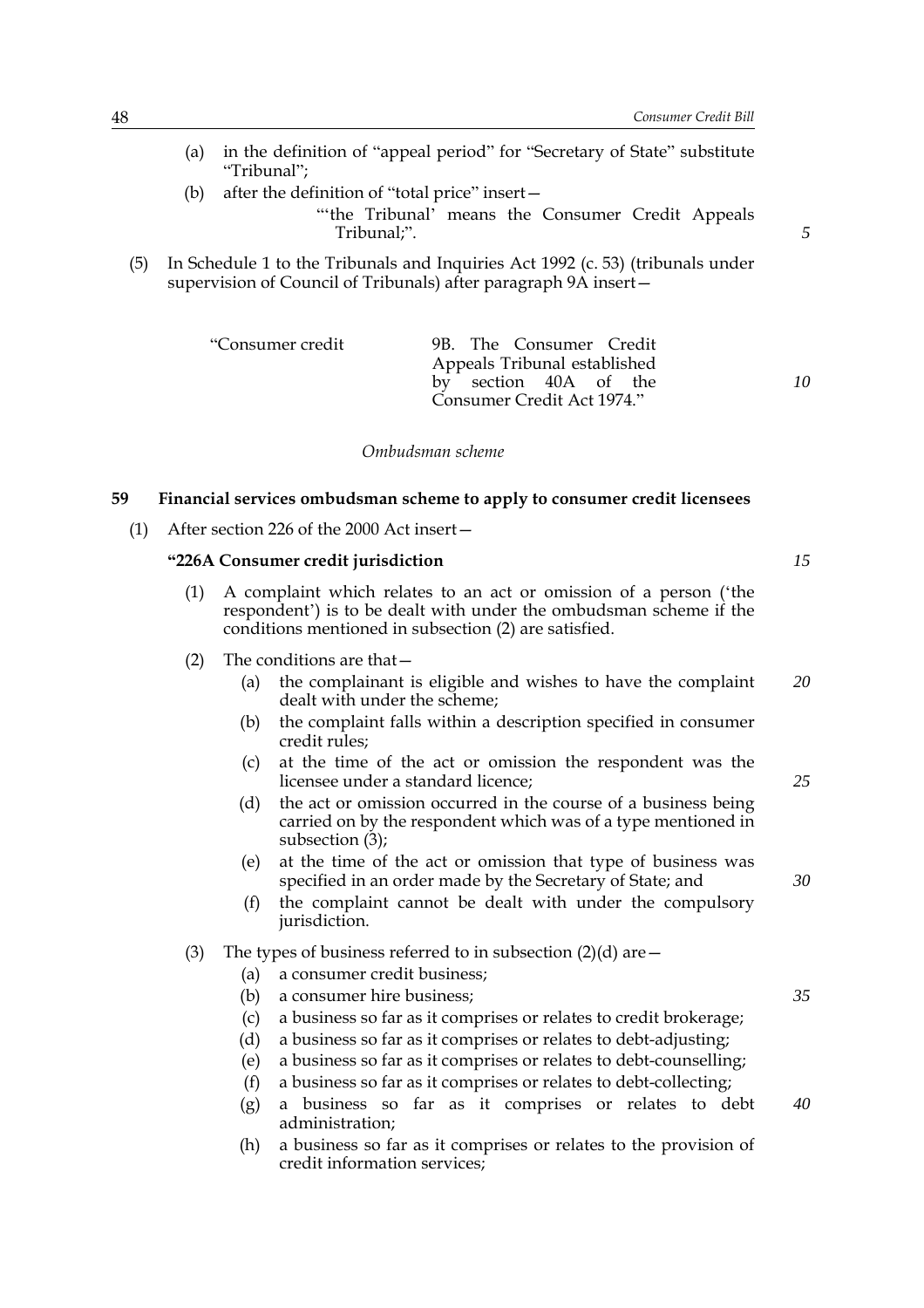- (i) a business so far as it comprises or relates to the operation of a credit reference agency.
- (4) A complainant is eligible if  $-$ 
	- (a) he is  $-$ 
		- (i) an individual; or
		- (ii) a surety in relation to a security provided to the respondent in connection with the business mentioned in subsection (2)(d); and
	- (b) he falls within a class of person specified in consumer credit rules.
- (5) The approval of the Treasury is required for an order under subsection  $(2)(e)$ .
- (6) The jurisdiction of the scheme which results from this section is referred to in this Act as the 'consumer credit jurisdiction'.
- (7) In this Act 'consumer credit rules' means rules made by the scheme operator with the approval of the Authority for the purposes of the consumer credit jurisdiction. *15*
- (8) Consumer credit rules under this section may make different provision for different cases.
- (9) Expressions used in the Consumer Credit Act 1974 have the same meaning in this section as they have in that Act." *20*
- (2) In Schedule 17 to that Act (the ombudsman scheme) after Part 3 insert the Part 3A set out in Schedule 2 to this Act.

## **60 Funding of ombudsman scheme**

In Part 16 of the 2000 Act after section 234 insert—

#### **"234A Funding by consumer credit licensees etc.**

- (1) For the purpose of funding—
	- (a) the establishment of the ombudsman scheme so far as it relates to the consumer credit jurisdiction (whenever any relevant expense is incurred), and
	- (b) its operation in relation to the consumer credit jurisdiction,

the scheme operator may from time to time with the approval of the Authority determine a sum which is to be raised by way of contributions under this section.

- (2) A sum determined under subsection (1) may include a component to cover the costs of the collection of contributions to that sum ('collection costs') under this section. *35*
- (3) The scheme operator must notify the OFT of every determination under subsection (1).
- (4) The OFT must give general notice of every determination so notified. *40*
- (5) The OFT may by general notice impose requirements on—
	- (a) licensees to whom this section applies, or
	- (b) persons who make applications to which this section applies,

*5*

*10*

*25*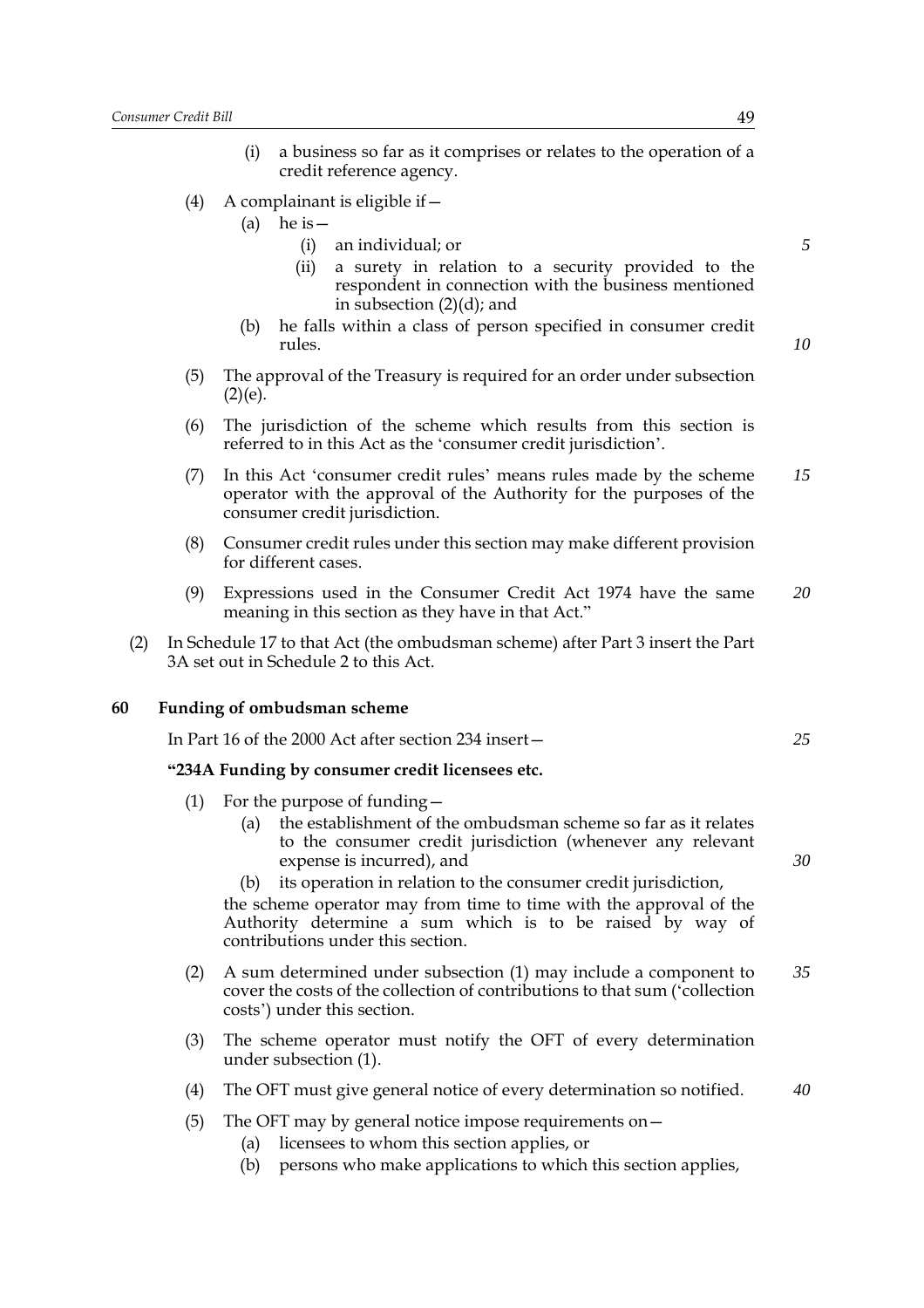*5*

*15*

*20*

*25*

*35*

to pay contributions to the OFT for the purpose of raising sums determined under subsection (1).

- (6) The amount of the contribution payable by a person under such a requirement—
	- (a) shall be the amount specified in or determined under the general notice; and
	- (b) shall be paid before the end of the period or at the time so specified or determined.
- (7) A general notice under subsection (5) may—
	- (a) impose requirements only on descriptions of licensees or applicants specified in the notice; *10*
	- (b) provide for exceptions from any requirement imposed on a description of licensees or applicants;
	- (c) impose different requirements on different descriptions of licensees or applicants;
	- (d) make provision for refunds in specified circumstances.
- (8) Contributions received by the OFT must be paid to the scheme operator.
- (9) As soon as practicable after the end of  $-$ 
	- (a) each financial year of the scheme operator, or
	- (b) if the OFT and the scheme operator agree that this paragraph is to apply instead of paragraph (a) for the time being, each period agreed by them,

the scheme operator must pay to the OFT an amount representing the extent to which collection costs are covered in accordance with subsection (2) by the total amount of the contributions paid by the OFT to it during the year or (as the case may be) the agreed period.

- (10) Amounts received by the OFT from the scheme operator are to be retained by it for the purpose of meeting its costs.
- (11) The Secretary of State may by order provide that the functions of the OFT under this section are for the time being to be carried out by the scheme operator. *30*
- (12) An order under subsection (11) may provide that while the order is in force this section shall have effect subject to such modifications as may be set out in the order.
- (13) The licensees to whom this section applies are licensees under standard licences which cover to any extent the carrying on of a type of business specified in an order under section 226A(2)(e).
- (14) The applications to which this section applies are applications for—
	- (a) standard licences covering to any extent the carrying on of a business of such a type; *40*
	- (b) the renewal of standard licences on terms covering to any extent the carrying on of a business of such a type.
- (15) Expressions used in the Consumer Credit Act 1974 have the same meaning in this section as they have in that Act."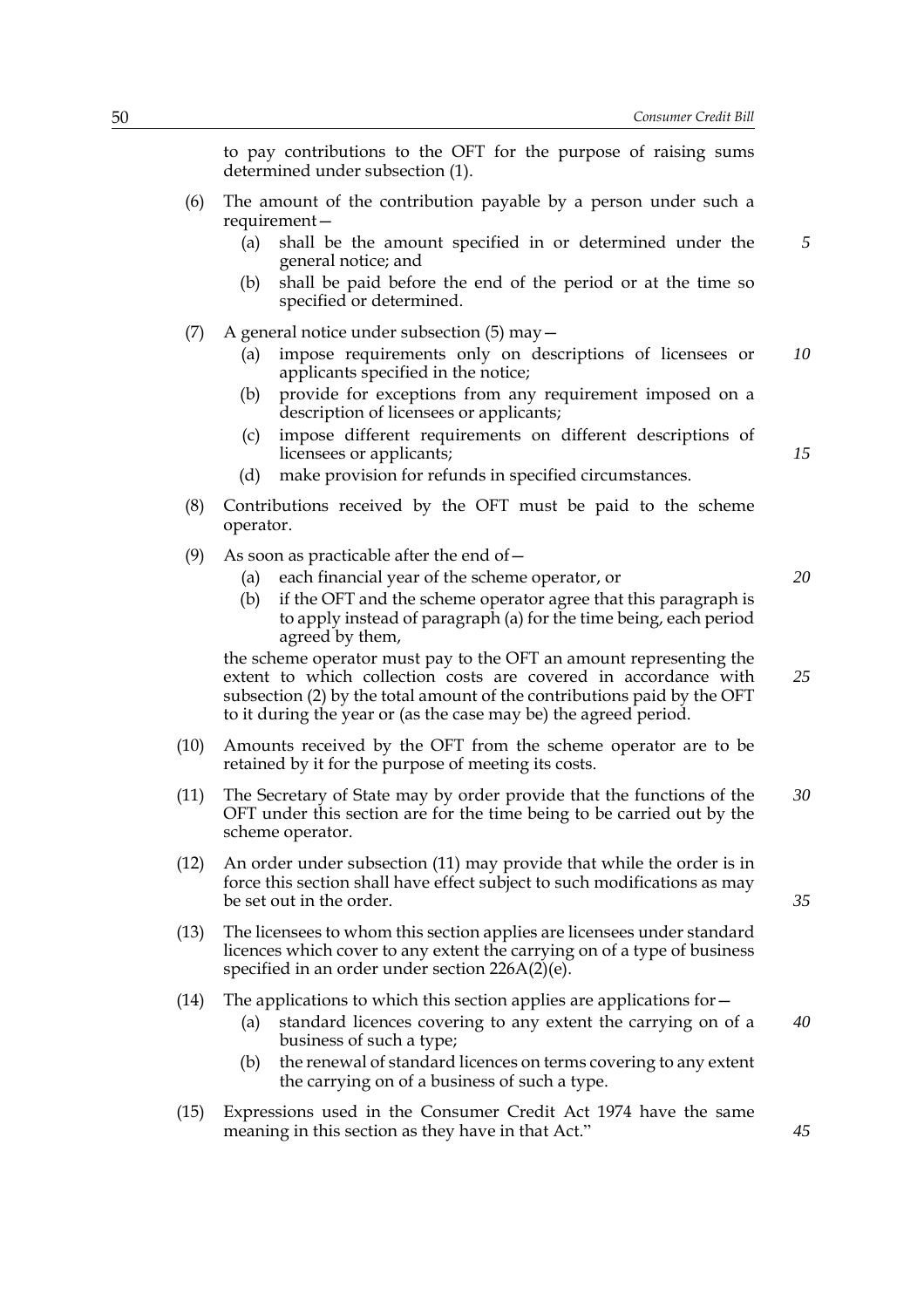#### **61 Consequential amendments relating to ombudsman scheme**

- (1) In section 4 of the 1974 Act (OFT to disseminate information and advice) after "the operation of this Act," insert "the consumer credit jurisdiction under Part 16 of the Financial Services and Markets Act 2000,".
- (2) In section 227(2)(e) of the 2000 Act (conditions for exercise of voluntary jurisdiction) after "jurisdiction" insert "or the consumer credit jurisdiction".
- (3) In sections 228(1) and 229(1) of that Act (determinations and awards by ombudsman) after "jurisdiction" insert "and to the consumer credit jurisdiction".
- (4) In subsection (4) of section 229 of that Act (awards by ombudsman) after "specify" insert "for the purposes of the compulsory jurisdiction". *10*
- (5) After that subsection insert—
	- "(4A) The scheme operator may specify for the purposes of the consumer credit jurisdiction the maximum amount which may be regarded as fair compensation for a particular kind of loss or damage specified under subsection (3)(b)." *15*
- (6) In subsection (8)(b) of that section after "17" insert "or (as the case may be) Part 3A of that Schedule".
- (7) For subsection (11) of that section substitute  $-$ 
	- "(11) 'Specified' means—

(a) for the purposes of the compulsory jurisdiction, specified in compulsory jurisdiction rules;

- (b) for the purposes of the consumer credit jurisdiction, specified in consumer credit rules.
- (12) Consumer credit rules under this section may make different provision for different cases." *25*
- (8) In section 230 of that Act (costs)—
	- (a) in subsection (1) after "jurisdiction" insert "or the consumer credit jurisdiction";
	- (b) in subsection (7) after "17" insert "or (as the case may be) paragraph 16D of that Schedule". *30*
- (9) In section 353(1) of that Act (power to permit disclosure of information) after paragraph (b) insert—
	- "(c) by the scheme operator to the Office of Fair Trading for the purpose of assisting or enabling that Office to discharge prescribed functions under the Consumer Credit Act 1974."
- (10) In Schedule 17 to that Act (the ombudsman scheme)—
	- (a) in paragraph 3(4) after "227" insert ", the function of making consumer credit rules, the function of making determinations under section  $234A(1)$ ";
	- (b) in paragraph 7(2) after "compulsory jurisdiction" insert ", functions in relation to its consumer credit jurisdiction";
	- (c) in paragraph 9(3) after "compulsory" insert ", consumer credit";
	- (d) in paragraphs 10(1) and 11 after "jurisdiction" insert "or to the consumer credit jurisdiction".

*5*

*20*

*35*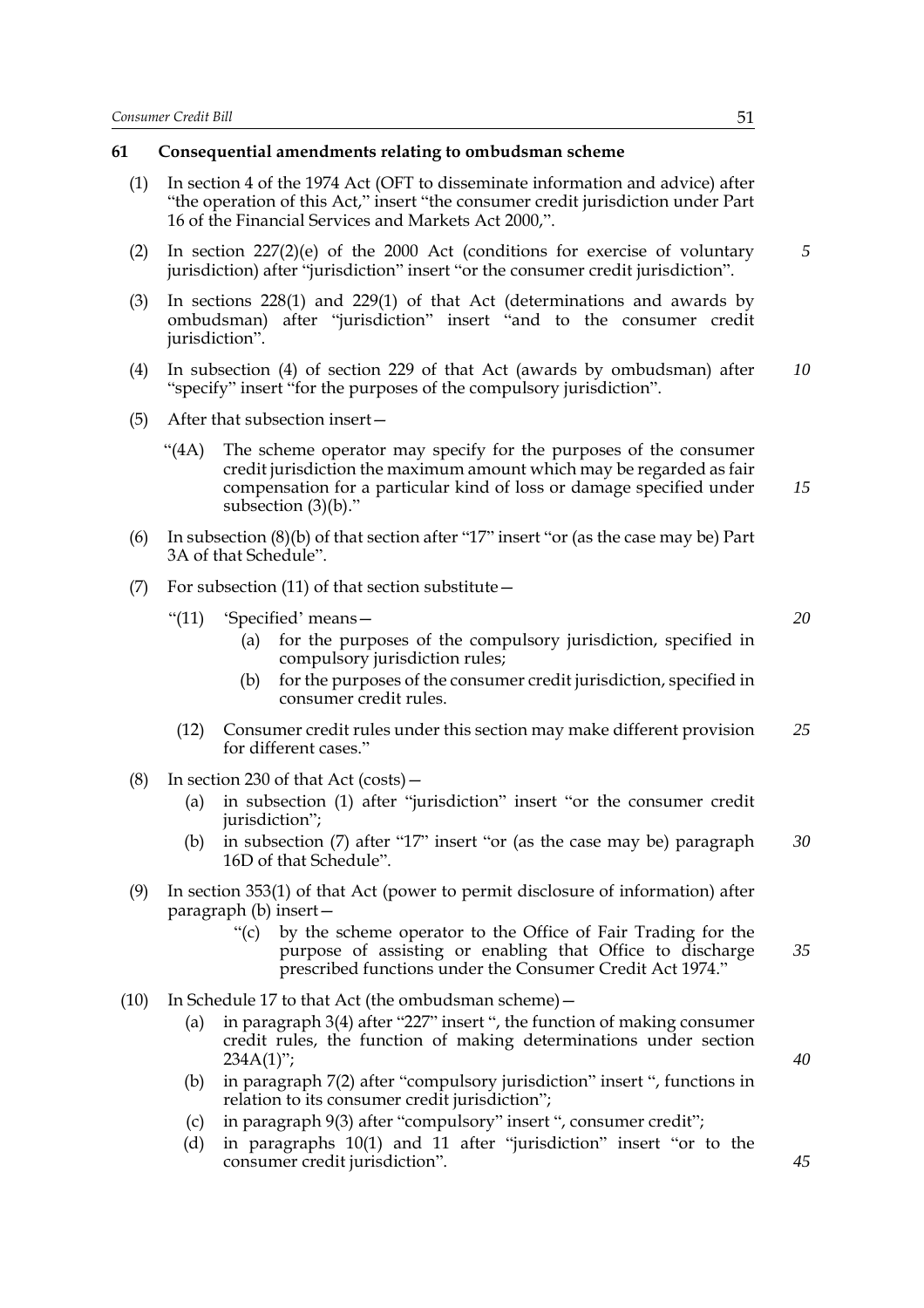*Miscellaneous*

## **62 Monitoring of businesses by OFT**

In section 1(1) of the 1974 Act (general functions of OFT) after paragraph (b) insert—

"(ba) to monitor, as it sees fit, businesses being carried on under licences;". *5*

# **63 Disapplication of s.101 of the 1974 Act**

- (1) In section 101 of the 1974 Act (right of hirer to terminate regulated consumer hire agreement) after subsection  $(8)$  insert –
	- "(8A) If it appears to the OFT that it would be in the interests of hirers to do so, it may by general notice direct that, subject to such conditions (if any) as it may specify, this section shall not apply to a consumer hire agreement if the agreement falls within a specified description; and this Act shall have effect accordingly." *10*
- (2) In subsection (8) of that section for the words from "this section" onwards substitute ", subject to such conditions (if any) as it may specify, this section shall not apply to consumer hire agreements made by the applicant; and this Act shall have effect accordingly". *15*

## **64 Determinations etc. by OFT**

For section 183 of the 1974 Act (determinations etc. by OFT) substitute—

#### **"183 Determinations etc. by OFT**

- (1) The OFT may vary or revoke any determination made, or direction given, by it under this Act.
- (2) Subsection (1) does not apply to—
	- (a) a determination to issue, renew or vary a licence;
	- (b) a determination to extend a period under section 28B or to refuse to extend a period under that section;
	- (c) a determination to end a suspension under section 33;
	- (d) a determination to make an order under section 40(2), 148(2) or 149(2);
	- (e) a determination mentioned in column 1 of the Table in section 41."

# **65 Sums received by OFT**

*In section 190(2) of the 1974 Act (fees received by OFT to be paid into the Consolidated Fund) after "fees" insert ", charges, penalties or other sums". 35*

*Final provisions*

#### **66 Financial provision**

*There shall be payable out of money provided by Parliament—*

*20*

*25*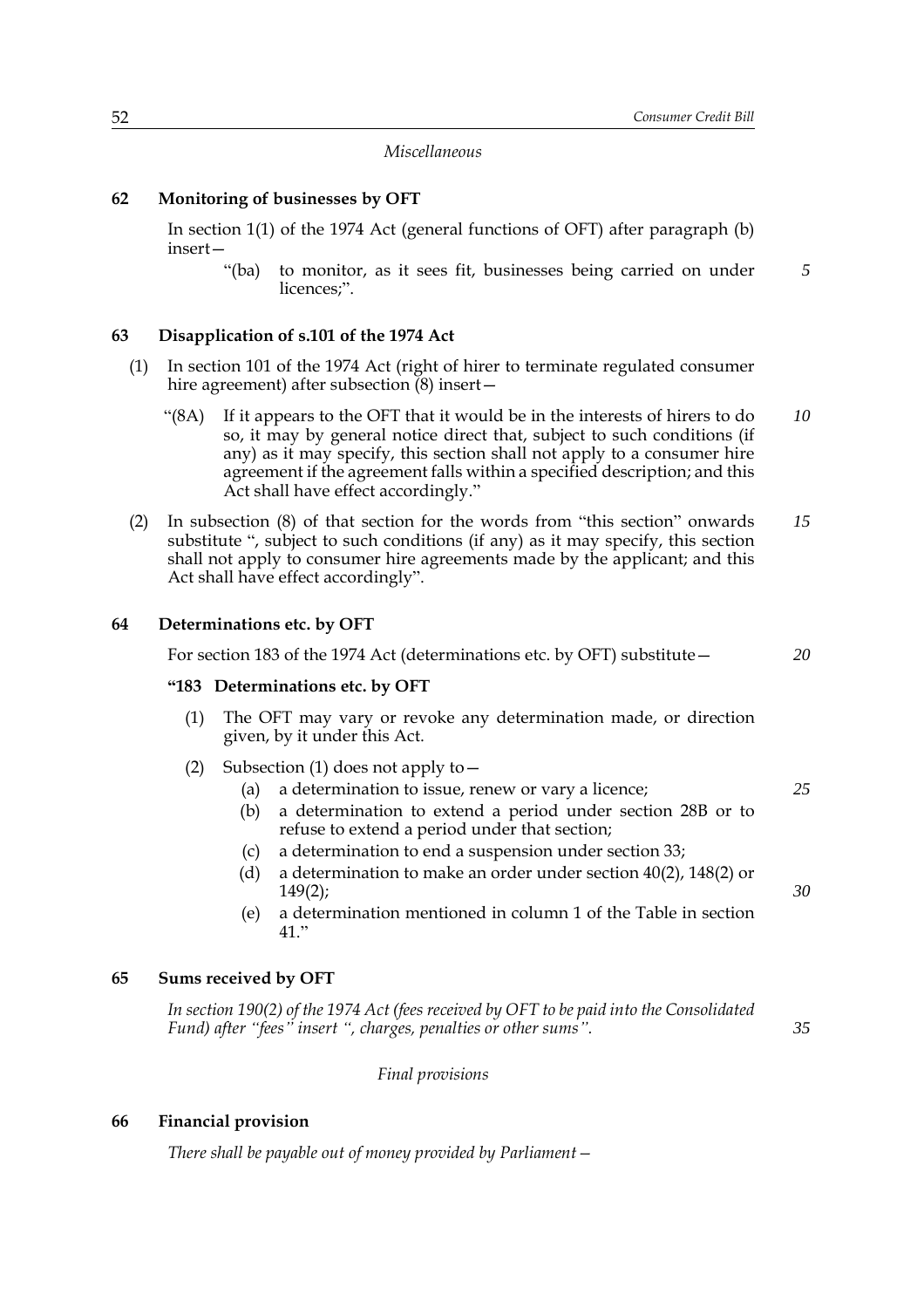- (a) *any expenditure incurred by a Minister of the Crown or the Office of Fair Trading by virtue of this Act; and*
- (b) *any increase attributable to this Act in the sums payable out of money so provided by virtue of any other Act.*

## **67 Interpretation**

In this Act—

"the 1974 Act" means the Consumer Credit Act 1974 (c. 39); "the 2000 Act" means the Financial Services and Markets Act 2000 (c. 8).

#### **68 Consequential amendments**

- (1) The Secretary of State may by order made by statutory instrument make such modifications of— *10*
	- (a) any Act or subordinate legislation (within the meaning of the Interpretation Act 1978 (c. 30)), or
	- (b) any Northern Ireland legislation or instrument made under such legislation,

as he thinks fit in consequence of any provision of this Act.

- (2) An order under this section may include transitional or transitory provisions and savings.
- (3) A statutory instrument containing an order under this section is subject to annulment in pursuance of a resolution of either House of Parliament.

# **69 Transitional provision and savings**

- (1) Schedule 3 (which sets out transitional provision and savings) has effect.
- (2) The Secretary of State may by order made by statutory instrument make such transitional or transitory provisions and savings as he thinks fit in connection with the coming into force of any provision of this Act.
- (3) An order under this section may (amongst other things)—
	- (a) where a provision of this Act is brought into force for limited purposes only, make provision about how references in Schedule 3 to the commencement of that provision of this Act are to apply;
	- (b) make provision for or in connection with the application of any provision of this Act in relation to— *30*
		- (i) things existing or done, or
		- (ii) persons who have done something or in relation to whom something has been done,

before the coming into force of that provision of this Act.

- (4) An order under this section may—
	- (a) modify any Act or any subordinate legislation (within the meaning of the Interpretation Act 1978);
	- (b) modify any Northern Ireland legislation or any instrument made under such legislation;
	- (c) make different provision for different cases.

*5*

*15*

*20*

*25*

*35*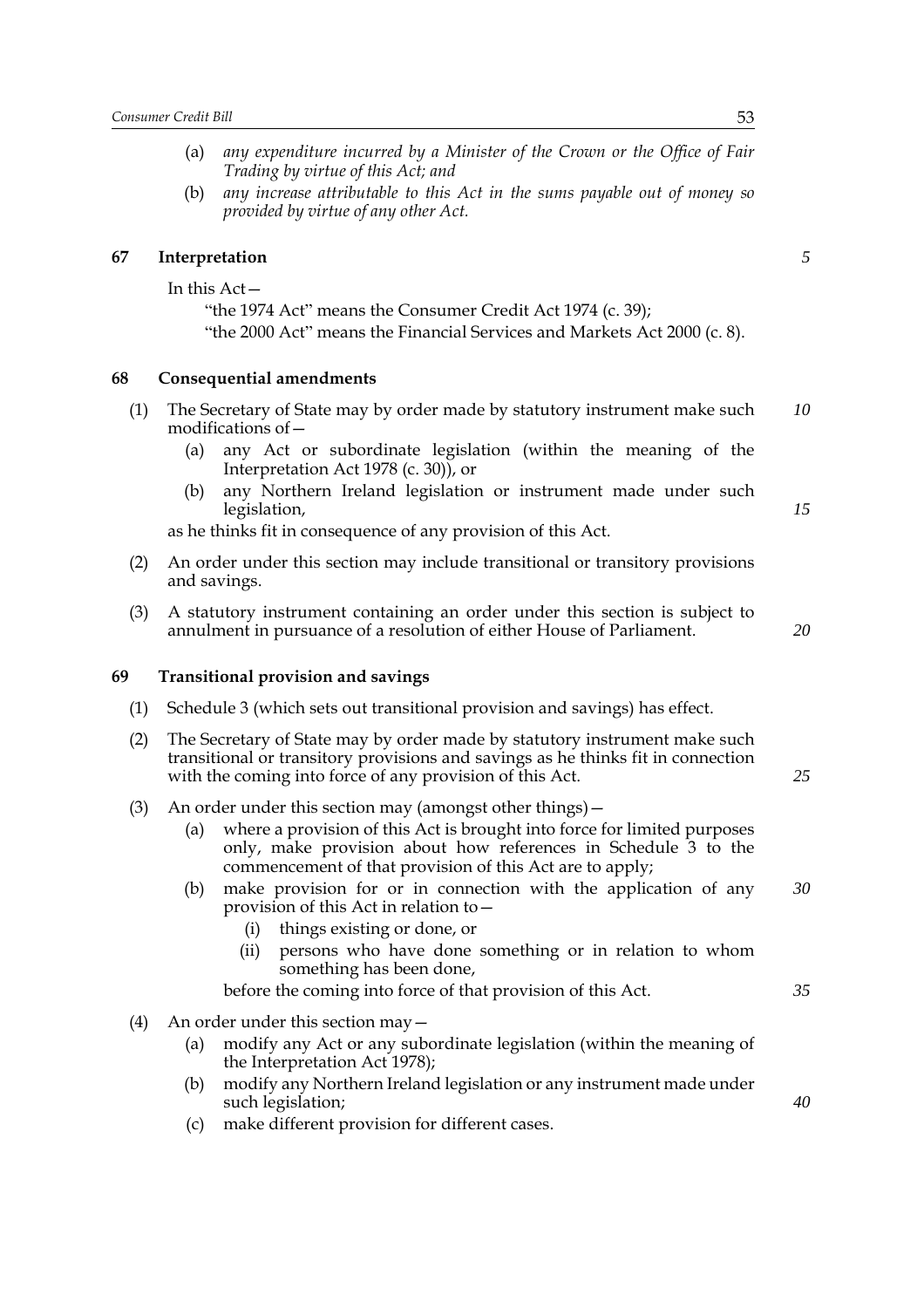*5*

*10*

(5) Schedule 3 does not restrict the power under this section to make transitional or transitory provisions or savings.

# **70 Repeals**

The enactments and instruments set out in Schedule 4 are repealed or revoked to the extent shown in that Schedule.

# **71 Short title, commencement and extent**

- (1) This Act may be cited as the Consumer Credit Act 2005.
- (2) This Act (apart from this section) shall come into force on such day as the Secretary of State may by order made by statutory instrument appoint; and different days may be appointed for different purposes.
- (3) This Act extends to Northern Ireland.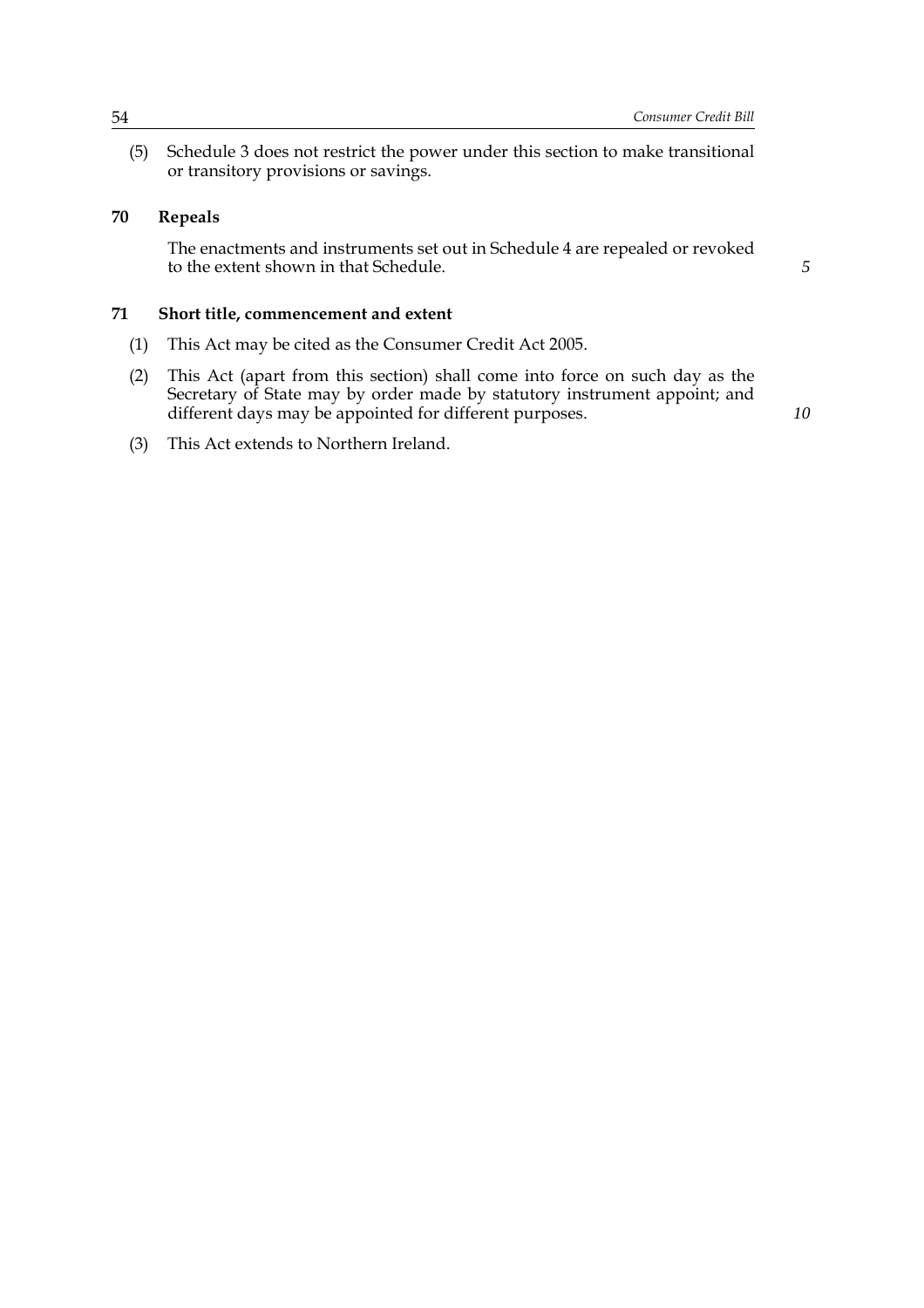# SCHEDULES

# SCHEDULE 1 Section 55

# SCHEDULE A1 TO THE 1974 ACT

# SCHEDULE A1

## THE CONSUMER CREDIT APPEALS TRIBUNAL

## PART 1

## INTERPRETATION

1 In this Schedule -

| "the Deputy President" means the Deputy President of the Consumer     |    |
|-----------------------------------------------------------------------|----|
| Credit Appeals Tribunal;                                              | 10 |
| "lay panel" means the panel established under paragraph 3(3);         |    |
| "panel of chairmen" means the panel established under paragraph 3(1); |    |
| "party" means, in relation to an appeal, the appellant or the OFT;    |    |
| "the President" means the President of the Consumer Credit Appeals    |    |
| Tribunal;                                                             | 15 |
| "rules" means rules under section 40A(3) of this Act;                 |    |
| "specified" means specified by rules.                                 |    |
|                                                                       |    |

# PART 2

#### THE TRIBUNAL

*The President and the Deputy President*

- 2 (1) The Lord Chancellor shall appoint one of the members of the panel of chairmen to preside over the discharge of the Tribunal's functions.
	- (2) The person so appointed shall be known as the President of the Consumer Credit Appeals Tribunal.
	- (3) The Lord Chancellor may appoint one of the members of the panel of chairmen to be the Deputy President of the Consumer Credit Appeals Tribunal. *25*
	- (4) The Deputy President shall have such functions in relation to the Tribunal as the President may assign to him.
	- (5) If the President or the Deputy President ceases to be a member of the panel of chairmen, he shall also cease to be the President or (as the case may be) the Deputy President. *30*

*20*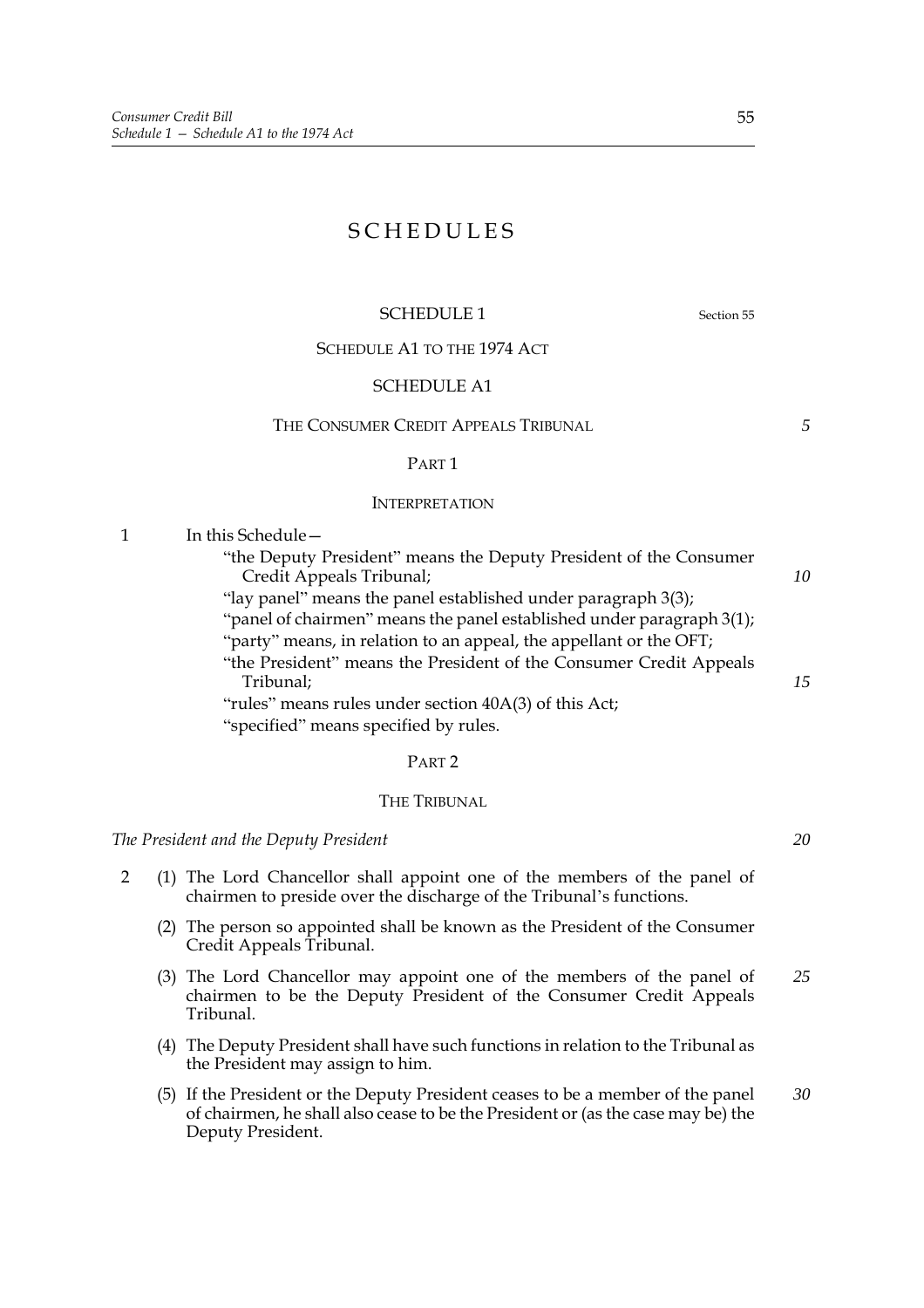- (6) The functions of the President may, if he is absent or is otherwise unable to act, be discharged—
	- (a) by the Deputy President; or
	- (b) if there is no Deputy President or he too is absent or otherwise unable to act, by a person appointed for that purpose from the panel of chairmen by the Lord Chancellor.

# *Panels*

- 3 (1) The Lord Chancellor shall appoint a panel of persons for the purpose of serving as chairmen of the Tribunal.
	- (2) A person shall not be appointed to the panel of chairmen unless he $-$ 
		- (a) has a seven year general qualification within the meaning of section 71 of the Courts and Legal Services Act 1990;
		- (b) is an advocate or solicitor in Scotland of at least seven years' standing; or
		- (c) is a member of the Bar of Northern Ireland, or a solicitor of the Supreme Court of Northern Ireland, of at least seven years' standing. *15*
	- (3) The Lord Chancellor shall also appoint a panel of persons who appear to him to be qualified by experience or otherwise to deal with appeals of the kind that may be made to the Tribunal.

# *Terms of office etc.*

- 4 (1) Each member of the panel of chairmen or the lay panel shall hold and vacate office in accordance with the terms of his appointment.
	- (2) The Lord Chancellor may remove a member of either panel from office on the ground of incapacity or misbehaviour.
	- (3) A member of either panel—
		- (a) may at any time resign office by notice in writing to the Lord Chancellor;
		- (b) is eligible for re-appointment if he ceases to hold office.

## *Remuneration and allowances*

# 5 The Lord Chancellor may pay to a person in respect of his service—

- (a) as the President or the Deputy President,
- (b) as a member of the Tribunal, or
- (c) as a person appointed under paragraph 7(4),

such remuneration and allowances as the Lord Chancellor may determine.

# *Staff and costs*

- 6 (1) The Lord Chancellor may appoint such staff for the Tribunal as he may determine.
	- (2) The Lord Chancellor shall defray—
		- (a) the remuneration of the Tribunal's staff; and
		- (b) such other costs of the Tribunal as he may determine.

*20*

*5*

*10*

*25*

*30*

*35*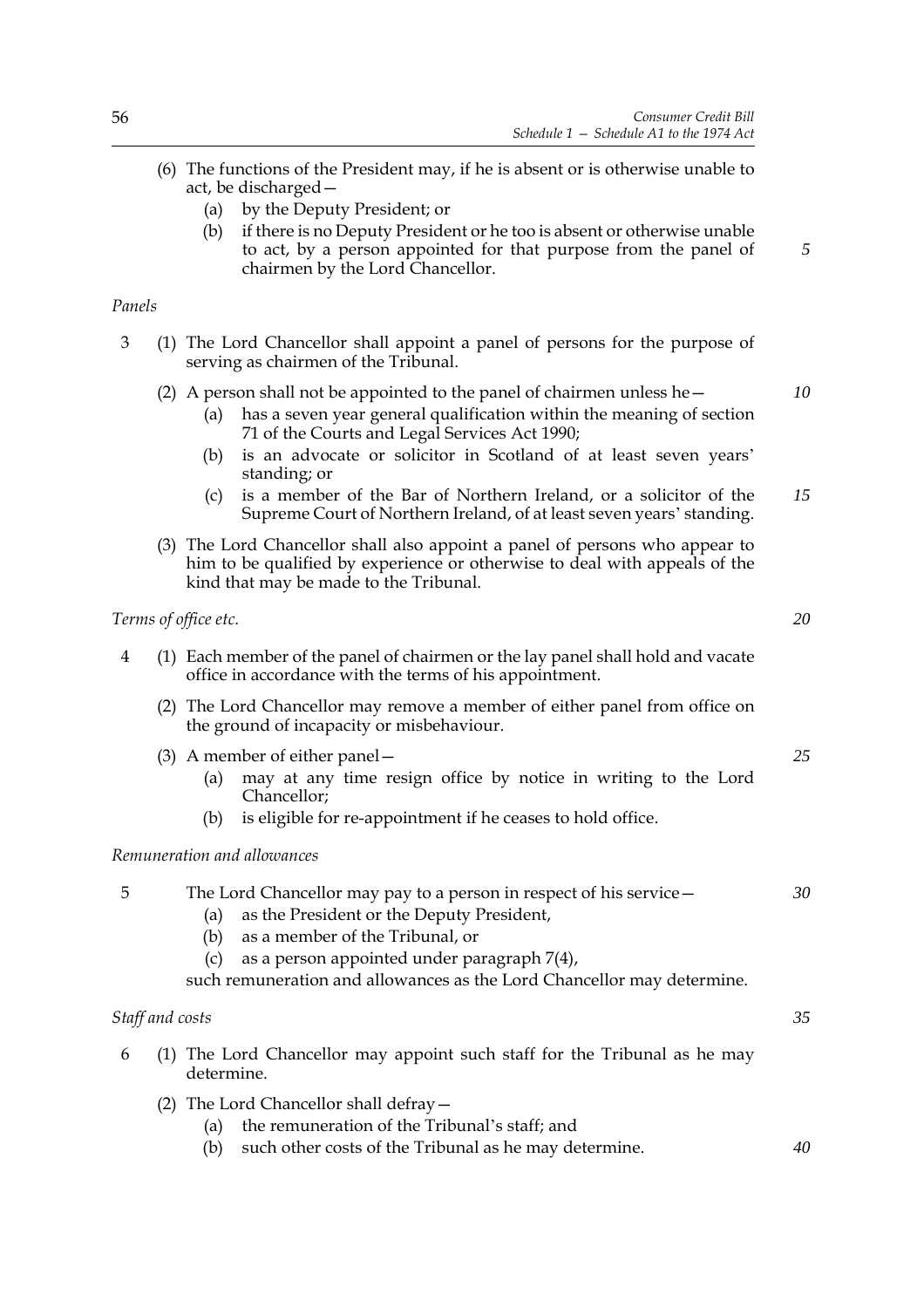# PART 3

## CONSTITUTION OF THE TRIBUNAL

- 7 (1) On an appeal to the Tribunal, the persons to act as members of the Tribunal for the purposes of the appeal shall be selected from the panel of chairmen or the lay panel.
	- (2) The selection shall be in accordance with arrangements made by the President for the purposes of this paragraph.
	- (3) Those arrangements shall provide for at least one member to be a person selected from the panel of chairmen.
	- (4) If it appears to the Tribunal that a matter before it involves a question of fact of special difficulty, it may appoint one or more experts to provide assistance. *10*

#### PART 4

#### TRIBUNAL POWERS AND PROCEDURE

#### *Sittings*

8 The Tribunal shall sit at such times and in such places as the Lord Chancellor may direct.

## *Evidence*

- 9 (1) Subject to sub-paragraph (2), the Tribunal may, on an appeal, consider any evidence that it thinks relevant, whether or not it was available to the OFT at the time it made the determination appealed against. *20*
	- (2) Rules may make provision restricting the evidence that the Tribunal may consider on an appeal in specified circumstances.

#### *Rules on procedure*

| 10 | Rules may include, amongst other things, provision- |                                                                                                                                                                                       |    |  |
|----|-----------------------------------------------------|---------------------------------------------------------------------------------------------------------------------------------------------------------------------------------------|----|--|
|    | (a)                                                 | about the withdrawal of appeals;                                                                                                                                                      |    |  |
|    | (b)                                                 | about persons who may appear on behalf of a party to an appeal;                                                                                                                       |    |  |
|    | (C)                                                 | about how an appeal is to be dealt with if a person acting as member<br>of the Tribunal in respect of the appeal becomes unable to act;                                               |    |  |
|    | (d)                                                 | setting time limits in relation to anything that is to be done for the<br>purposes of an appeal or for such limits to be set by the Tribunal or<br>a member of the panel of chairmen; | 30 |  |

- (e) for time limits to be extended by the Tribunal or a member of the panel of chairmen;
- (f) conferring powers on the Tribunal or a member of the panel of chairmen to give such directions to the parties to an appeal as it or he thinks fit for purposes connected with the conduct and disposal of the appeal; *35*
- (g) about the holding of hearings by the Tribunal or a member of the panel of chairmen (including for such hearings to be held in private);

*5*

*40*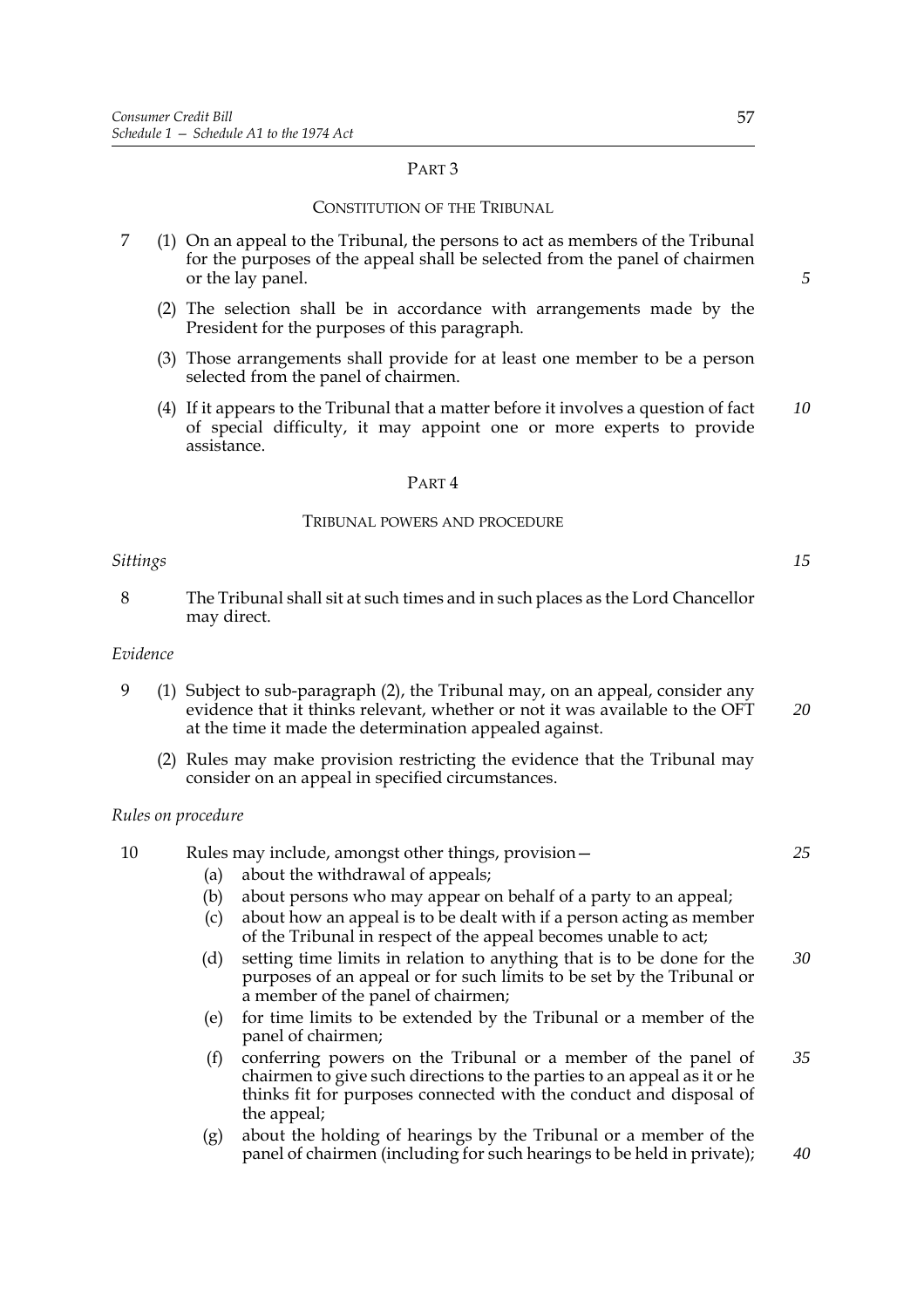(h) placing restrictions on the disclosure of information and documents or for such restrictions to be imposed by the Tribunal or a member of the panel of chairmen; (i) about the consequences of a failure to comply with a requirement imposed by or under any rule (including for the immediate dismissal or allowing of an appeal if the Tribunal or a member of the panel of chairmen thinks fit); (j) for proceedings on different appeals (including appeals with different appellants) to take place concurrently;  $(k)$  for the suspension of determinations of the OFT; (l) for the suspension of decisions of the Tribunal; (m) for the Tribunal to reconsider its decision disposing of an appeal where it has reason to believe that the decision was wrongly made because of an administrative error made by a member of its staff.

# *Council of Tribunals*

- 11 A member of the Council of Tribunals or of its Scottish Committee shall be entitled—
	- (a) to attend any hearing held by the Tribunal or a member of the panel of chairmen whether or not it is held in public; and
	- (b) to attend any deliberations of the Tribunal in relation to an appeal. *20*

# *Disposal of appeals*

- 12 (1) The Tribunal shall decide an appeal by reference to the grounds of appeal set out in the notice of appeal.
	- (2) In disposing of an appeal the Tribunal may do one or more of the following—
		- (a) confirm the determination appealed against;
		- (b) quash that determination;
		- (c) vary that determination;
		- (d) remit the matter to the OFT for reconsideration and determination in accordance with the directions (if any) given to it by the Tribunal;
		- (e) give the OFT directions for the purpose of giving effect to its decision.
	- (3) In the case of an appeal against a determination to impose a penalty, the Tribunal—
		- (a) has no power by virtue of sub-paragraph  $(2)(c)$  to increase the penalty; *35*
		- (b) may extend the period within which the penalty is to be paid (including in cases where that period has already ended).
	- (4) Sub-paragraph (3) does not affect—
		- (a) the Tribunal's power to give directions to the OFT under subparagraph  $(2)(d)$ ; or *40*
		- (b) what the OFT can do where a matter is remitted to it under subparagraph (2)(d).
	- (5) Where the Tribunal remits a matter to the OFT, it may direct that the requirements of section 34 of this Act are not to apply, or are only to apply to a specified extent, in relation to the OFT's reconsideration of the matter.

*15*

*5*

*10*



*30*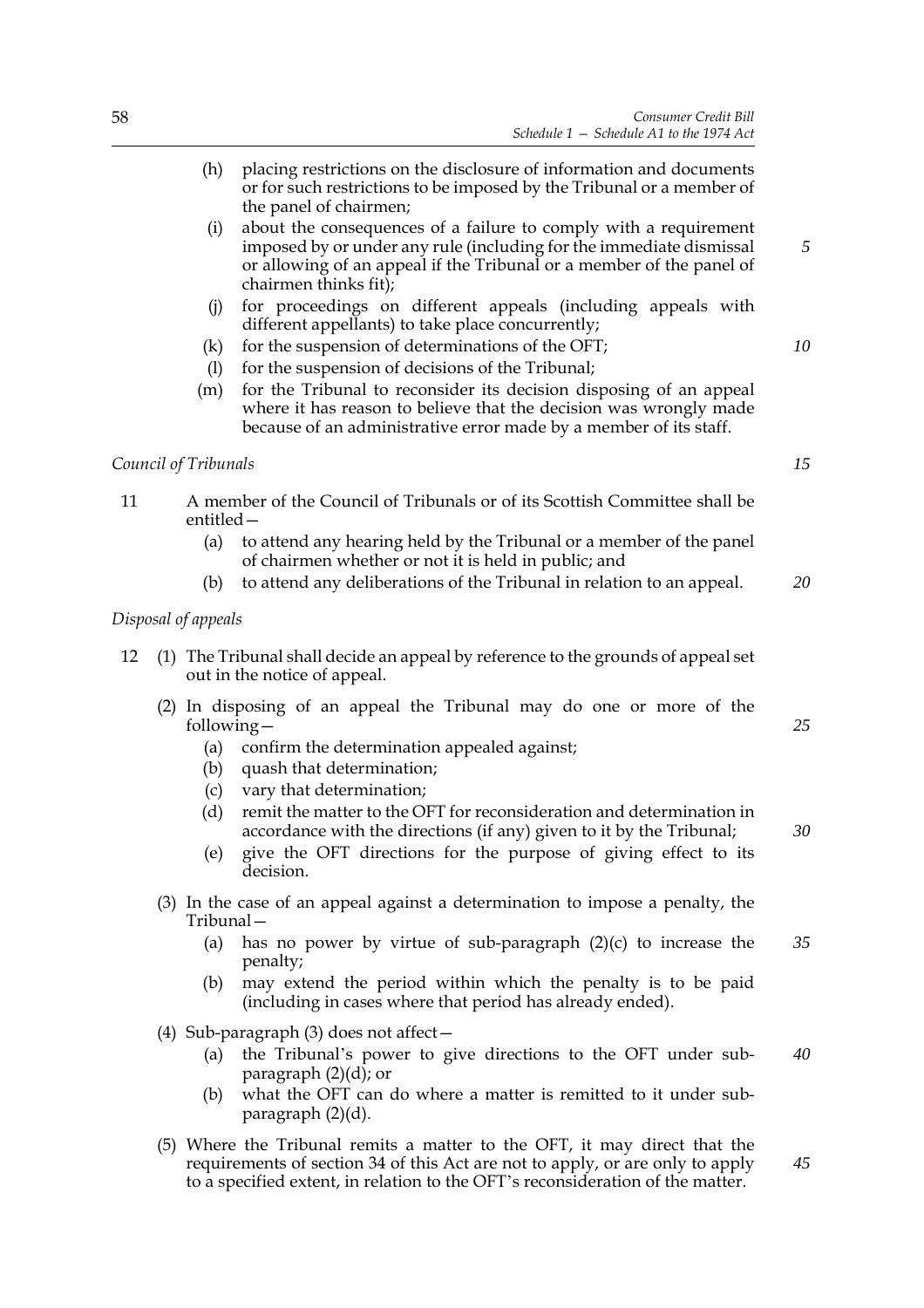- (6) Subject to sub-paragraphs (7) and (8), where the Tribunal remits an application to the OFT, section 6(1) and (3) to (9) of this Act shall apply as if the application had not been previously determined by the OFT.
- (7) In the case of a general notice which came into effect after the determination appealed against was made but before the application was remitted, the applicant shall provide any information or document which he is required to provide under section  $6(6)$  within  $-$ 
	- (a) the period of 28 days beginning with the day on which the application was remitted; or
	- (b) such longer period as the OFT may allow.
- (8) In the case of  $-$ 
	- (a) any information or document which was superseded,
	- (b) any change in circumstances which occurred, or
	- (c) any error or omission of which the applicant became aware,

after the determination appealed against was made but before the application was remitted, any notification that is required to be given by the applicant under section 6(7) shall be given within the period of 28 days beginning with the day on which the application was remitted. *15*

*Decisions of the Tribunal*

| 13    | (1) A decision of the Tribunal may be taken by majority.                                                                                                                                                                                                                                                                                                      |    |  |  |  |
|-------|---------------------------------------------------------------------------------------------------------------------------------------------------------------------------------------------------------------------------------------------------------------------------------------------------------------------------------------------------------------|----|--|--|--|
|       | (2) A decision of the Tribunal disposing of an appeal shall $-$<br>state whether it was unanimous or taken by majority; and<br>(a)<br>be recorded in a document which -<br>(b)<br>contains a statement of the reasons for the decision and any<br>(1)<br>other specified information; and<br>is signed and dated by a member of the panel of chairmen.<br>(i) | 25 |  |  |  |
|       | $(3)$ Where the Tribunal disposes of an appeal it shall $-$<br>send to each party to the appeal a copy of the document mentioned<br>(a)<br>in sub-paragraph $(2)(b)$ ; and<br>publish that document in such manner as it thinks fit.<br>(b)                                                                                                                   | 30 |  |  |  |
|       | (4) The Tribunal may exclude from what it publishes under sub-paragraph<br>$(3)(b)$ information of a specified description.                                                                                                                                                                                                                                   |    |  |  |  |
| Costs |                                                                                                                                                                                                                                                                                                                                                               |    |  |  |  |
| 14    | (1) Where the Tribunal disposes of an appeal and $-$<br>it decides that the OFT was wrong to make the determination<br>(a)<br>appealed against, or<br>during the course of the appeal the OFT accepted that it was wrong<br>(b)                                                                                                                               | 35 |  |  |  |

(b) during the course of the appeal the OFT accepted that it was wrong to make that determination,

it may order the OFT to pay to the appellant the whole or a part of the costs incurred by the appellant in relation to the appeal.

(2) In determining whether to make such an order, and the terms of such an order, the Tribunal shall have regard to whether it was unreasonable for the OFT to make the determination appealed against.

15 Where—

*5*

*10*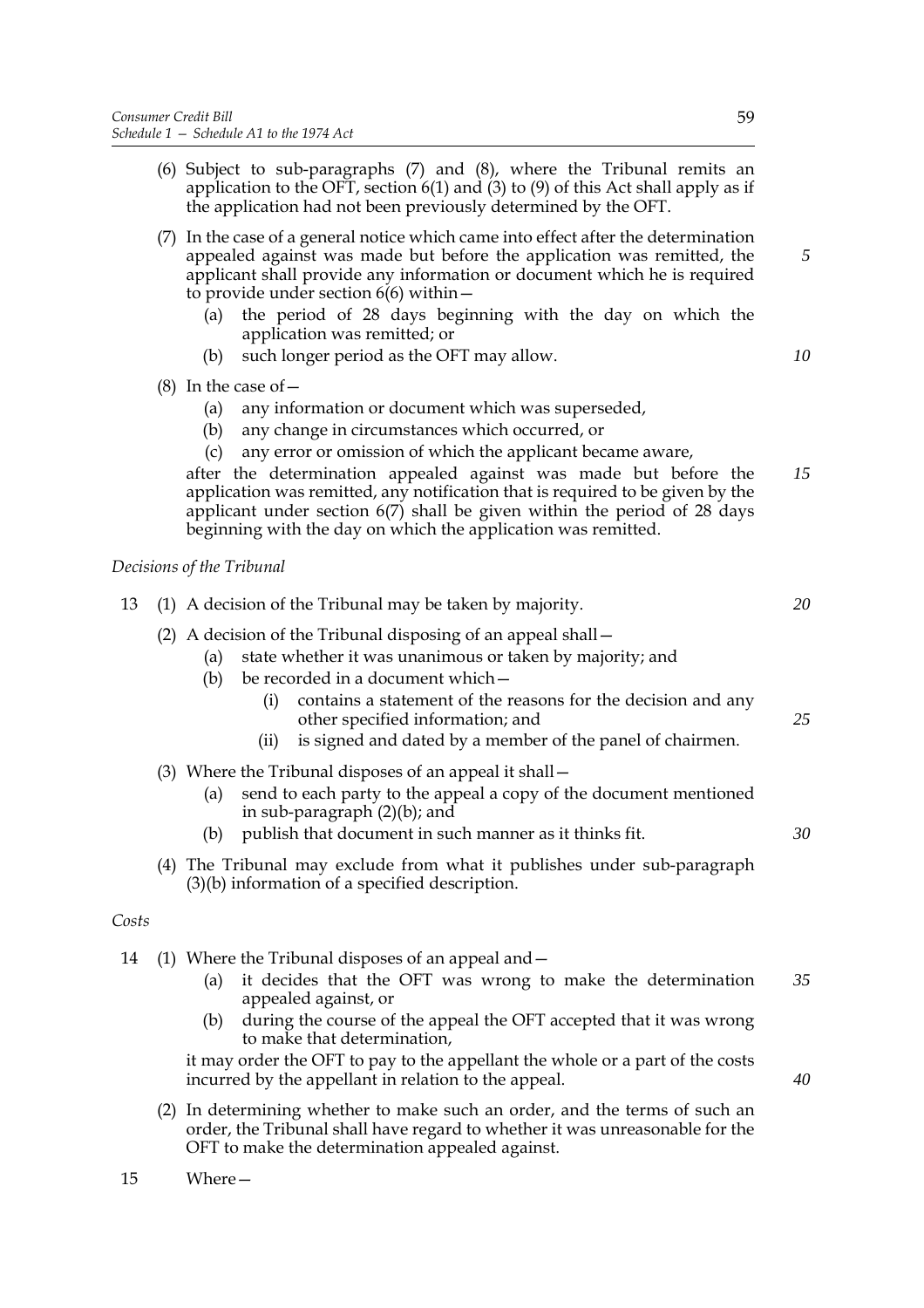- (a) the Tribunal disposes of an appeal or an appeal is withdrawn before the Tribunal disposes of it, and
- (b) the Tribunal thinks that a party to the appeal acted vexatiously, frivolously or unreasonably in bringing the appeal or otherwise in relation to the appeal,

it may order that party to pay to the other party the whole or a part of the costs incurred by the other party in relation to the appeal.

## 16 An order of the Tribunal under paragraph 14 or 15 may be enforced—

- (a) as if it were an order of the county court; or
- (b) in Scotland, as if it were an interlocutor of the Court of Session.

## SCHEDULE 2 Section 59

# PART 3A OF SCHEDULE 17 TO THE 2000 ACT

#### PART 3A

#### THE CONSUMER CREDIT JURISDICTION

## *Introduction*

16A This Part of this Schedule applies only in relation to the consumer credit jurisdiction.

## *Procedure for complaints etc.*

- 16B (1) Consumer credit rules—
	- (a) must provide that a complaint is not to be entertained unless the complainant has referred it under the ombudsman scheme before the applicable time limit (determined in accordance with the rules) has expired; *20*
	- (b) may provide that an ombudsman may extend that time limit in specified circumstances;
	- (c) may provide that a complaint is not to be entertained (except in specified circumstances) if the complainant has not previously communicated its substance to the respondent and given him a reasonable opportunity to deal with it;
	- (d) may make provision about the procedure for the reference of complaints and for their investigation, consideration and determination by an ombudsman. *30*
	- (2) Sub-paragraphs (2) and (3) of paragraph 14 apply in relation to consumer credit rules under sub-paragraph (1) of this paragraph as they apply in relation to scheme rules under that paragraph.
	- (3) Consumer credit rules may require persons falling within sub-paragraph (5) to establish such procedures as the scheme operator considers appropriate for the resolution of complaints which may be referred to the scheme.
	- (4) Consumer credit rules under sub-paragraph (3) may make different provision in relation to persons of different descriptions or to complaints of different descriptions. *40*

*15*

*5*

*10*

*25*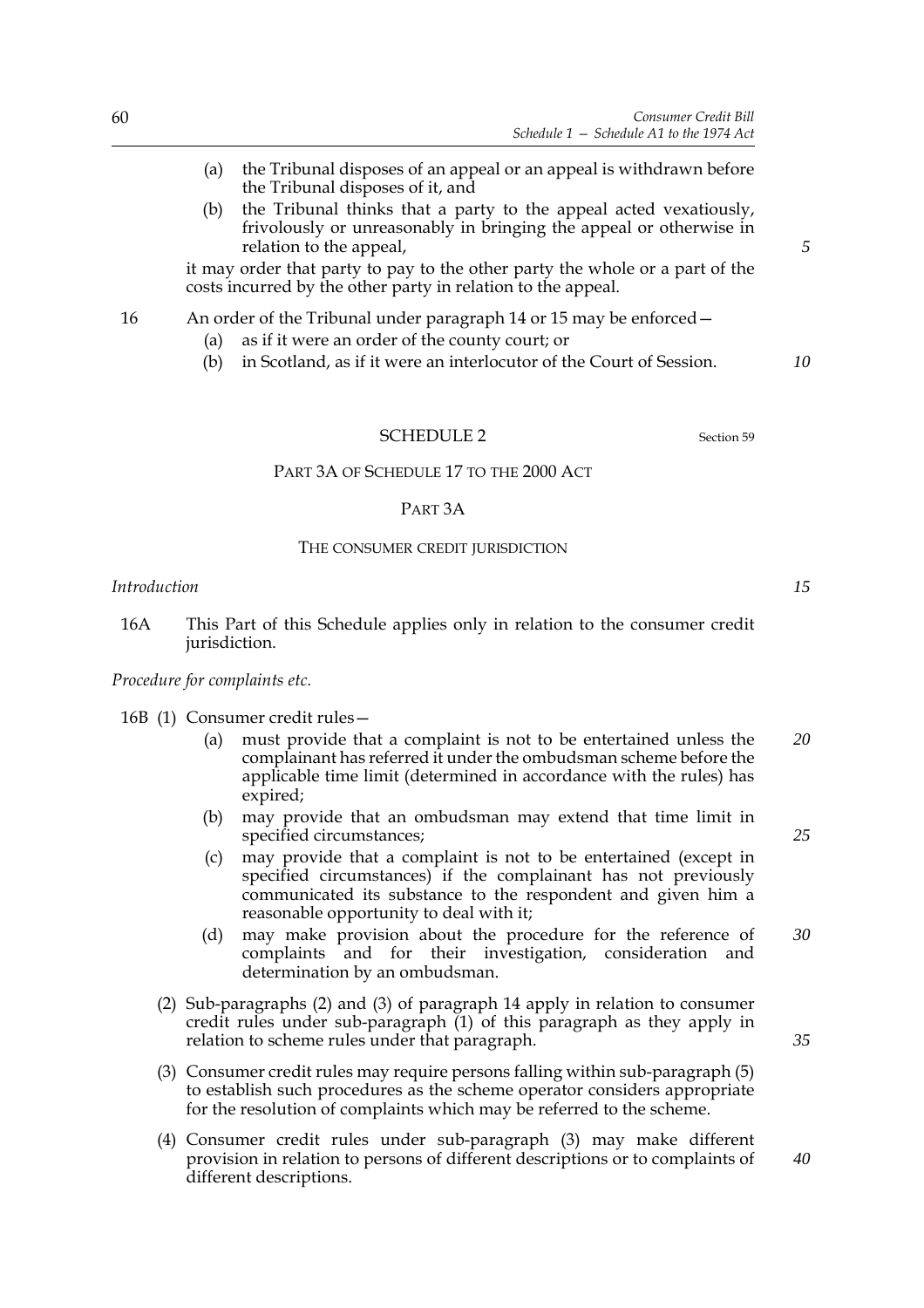(5) A person falls within this sub-paragraph if he is licensed by a standard licence (within the meaning of the Consumer Credit Act 1974) to carry on to any extent a business of a type specified in an order under section 226A(2)(e) of this Act.

# *Fees*

- 16C (1) Consumer credit rules may require a respondent to pay to the scheme operator such fees as may be specified in the rules.
	- (2) Sub-paragraph (2) of paragraph 15 applies in relation to consumer credit rules under this paragraph as it applies in relation to scheme rules under that paragraph.

## *Enforcement of money awards*

- 16D A money award, including interest, which has been registered in accordance with consumer credit rules may—
	- (a) if a county court so orders in England and Wales, be recovered by execution issued from the county court (or otherwise) as if it were payable under an order of that court; *15*
	- (b) be enforced in Northern Ireland as a money judgment under the Judgments Enforcement (Northern Ireland) Order 1981;
	- (c) be enforced in Scotland as if it were a decree of the sheriff and whether or not the sheriff could himself have granted such a decree.

## *Procedure for consumer credit rules*

- 16E (1) If the scheme operator makes any consumer credit rules, it must give a copy of them to the Authority without delay.
	- (2) If the scheme operator revokes any such rules, it must give written notice to the Authority without delay.
	- (3) The power to make such rules is exercisable in writing.
	- (4) Immediately after the making of such rules, the scheme operator must arrange for them to be printed and made available to the public.
	- (5) The scheme operator may charge a reasonable fee for providing a person with a copy of any such rules.

## *Verification of consumer credit rules*

- 16F (1) The production of a printed copy of consumer credit rules purporting to be made by the scheme operator—
	- (a) on which there is endorsed a certificate signed by a member of the scheme operator's staff authorised by the scheme operator for that purpose, and *35*
	- (b) which contains the required statements,

is evidence (or in Scotland sufficient evidence) of the facts stated in the certificate.

- (2) The required statements are—
	- (a) that the rules were made by the scheme operator;
	- (b) that the copy is a true copy of the rules; and

*5*

*10*

*20*

*25*

*30*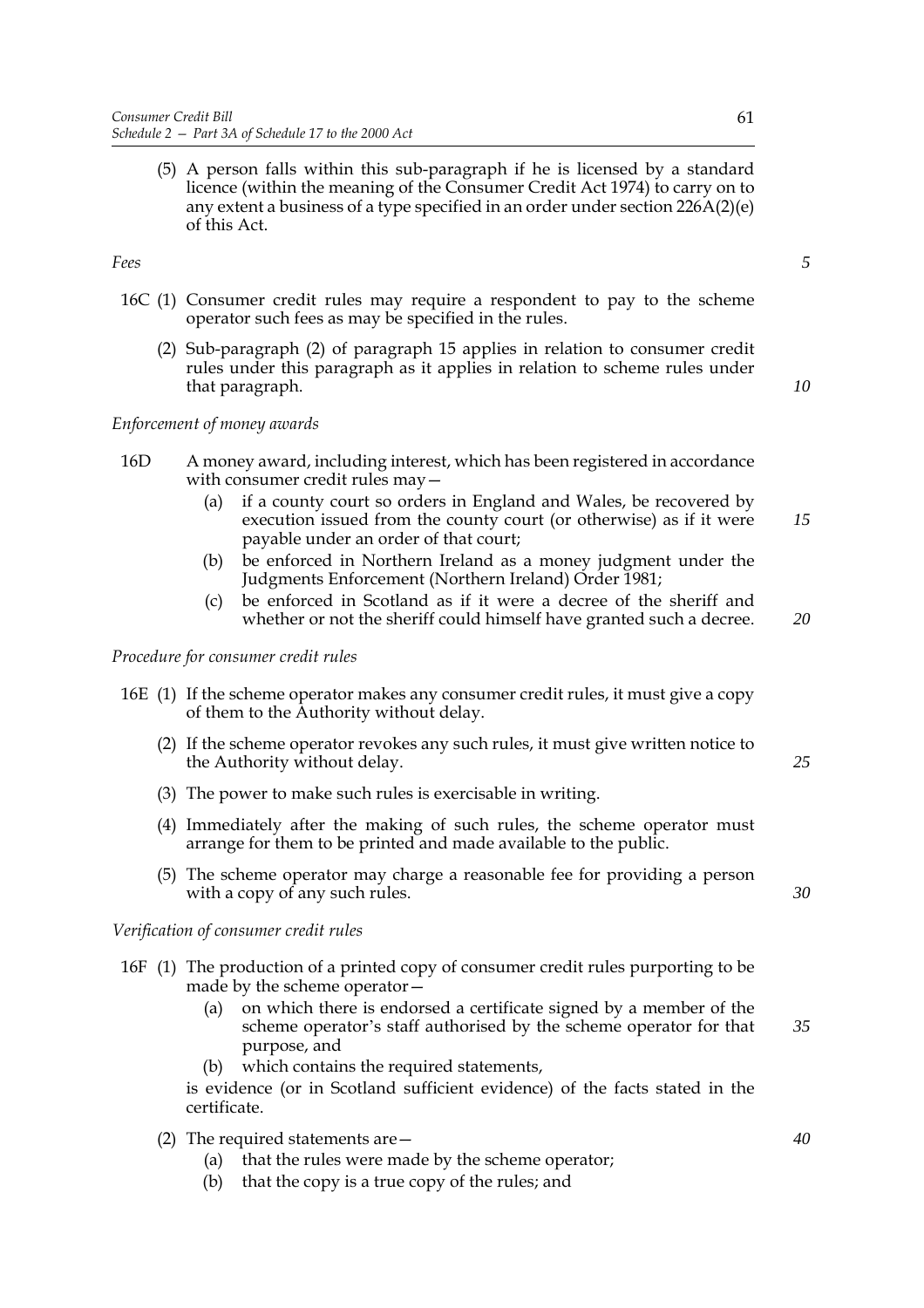- (c) that on a specified date the rules were made available to the public in accordance with paragraph 16E(4).
- (3) A certificate purporting to be signed as mentioned in sub-paragraph (1) is to be taken to have been duly signed unless the contrary is shown.

## *Consultation*

- 16G (1) If the scheme operator proposes to make consumer credit rules, it must publish a draft of the proposed rules in the way appearing to it to be best calculated to bring the draft to the attention of the public.
	- (2) The draft must be accompanied by  $-$ 
		- (a) an explanation of the proposed rules; and
		- (b) a statement that representations about the proposals may be made to the scheme operator within a specified time.
	- (3) Before making any consumer credit rules, the scheme operator must have regard to any representations made to it in accordance with sub-paragraph  $(2)(b).$
	- (4) If consumer credit rules made by the scheme operator differ from the draft published under sub-paragraph (1) in a way which the scheme operator considers significant, the scheme operator must publish a statement of the difference.

# SCHEDULE 3 Section 69

## TRANSITIONAL PROVISION AND SAVINGS

## *Interpretation*

- 1 (1) Expressions used in the 1974 Act have the same meaning in this Schedule (apart from paragraphs 14 to 16 and 26) as they have in that Act.
	- (2) For the purposes of this Schedule an agreement becomes a completed agreement once— *25*
		- (a) there is no sum payable under the agreement; and
		- (b) there is no sum which will or may become so payable.

## *Statements to be provided in relation to regulated agreements*

- 2 (1) Section 77A of the 1974 Act applies in relation to agreements whenever made. *30*
	- (2) Section 77A shall have effect in relation to agreements made before the commencement of section 6 of this Act as if the period mentioned in subsection (1)(a) were the period of one year beginning with the day of the commencement of section 6.
- 3 Regulations made under section 78(4A) of the 1974 Act may apply in relation to agreements regardless of when they were made.
- 4 (1) Section 7(3) of this Act shall have effect in relation to agreements whenever made.

*10*

*5*

*15*

*20*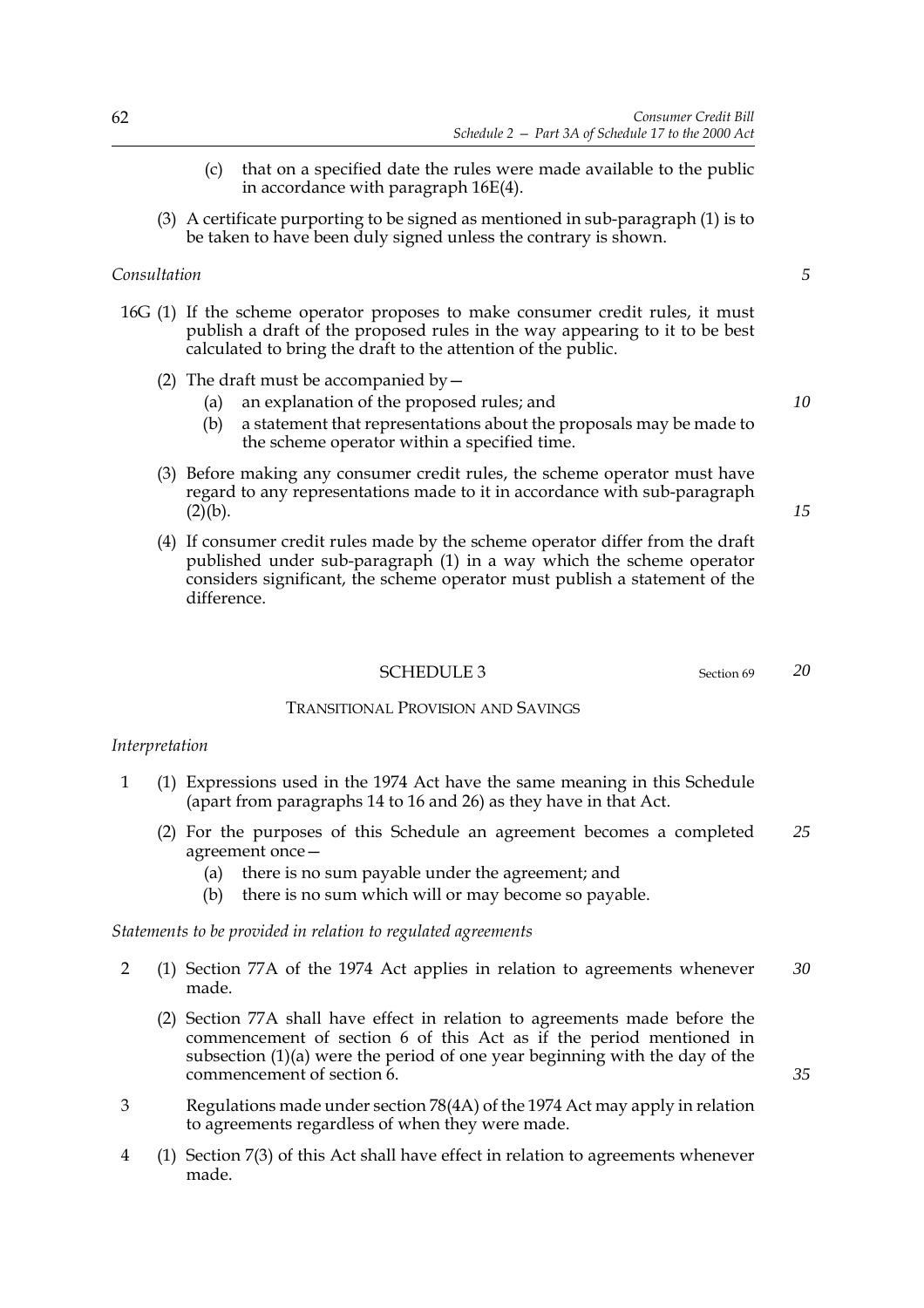- (2) A dispensing notice given under section 185(2) of the 1974 Act which is operative immediately before the commencement of section 7(3)—
	- (a) shall, on the commencement of section 7(3), be treated as having been given under section 185(2) as substituted by section 7(3); and
	- (b) shall continue to be operative accordingly.

# *Default under regulated agreements*

- 5 The OFT shall prepare, and give general notice of, the arrears information sheet and the default information sheet required under section 86A of the 1974 Act as soon as practicable after the commencement of section 8 of this Act.
- 6 (1) Section 86B of the 1974 Act applies in relation to agreements whenever made.
	- (2) In the application of section 86B in relation to an agreement made before the commencement of section 9 of this Act, the conditions under subsection (1) can be satisfied only if the two payments mentioned in paragraph (c) were not required to have been made before the commencement of section 9.
	- (3) In the case of an agreement within subsection (9) of section 86B, subparagraph (2) has effect as if for "two" there were substituted "four".
- 7 (1) Section 86C of the 1974 Act applies in relation to agreements whenever made.
	- (2) In the application of section 86C in relation to an agreement made before the commencement of section 10 of this Act, the conditions mentioned in subsection (1) can be satisfied only if the two payments mentioned in paragraph (b) were not required to have been made before the commencement of section 10.
- 8 Section 86E of the 1974 Act applies in relation to agreements whenever made but only as regards default sums which become payable after the commencement of section 12 of this Act.
- 9 (1) Section 86F of the 1974 Act applies in relation to agreements whenever made but only as regards default sums which become payable after the commencement of section 13 of this Act.
	- (2) Where section 86F applies in relation to an agreement made before the commencement of section 13, the agreement shall have effect as if any right of the creditor or owner to recover compound interest in connection with the default sum in question at a particular rate were a right to recover simple interest in that connection at that rate.
- 10 Section 14 of this Act shall have effect in relation to any default notice served after the commencement of that section, regardless of—
	- (a) when the breach of the agreement in question occurred; or
	- (b) when that agreement was made.
- 11 The repeal by this Act of—
	- (a) the words "(subject to subsections (3) and (4))" in subsection (1) of section 127 of the 1974 Act,
	- (b) subsections (3) to (5) of that section, and
	- (c) the words "or 127(3)" in subsection (3) of section 185 of that Act,

*5*

*10*

*15*

*20*

*25*

*35*

*30*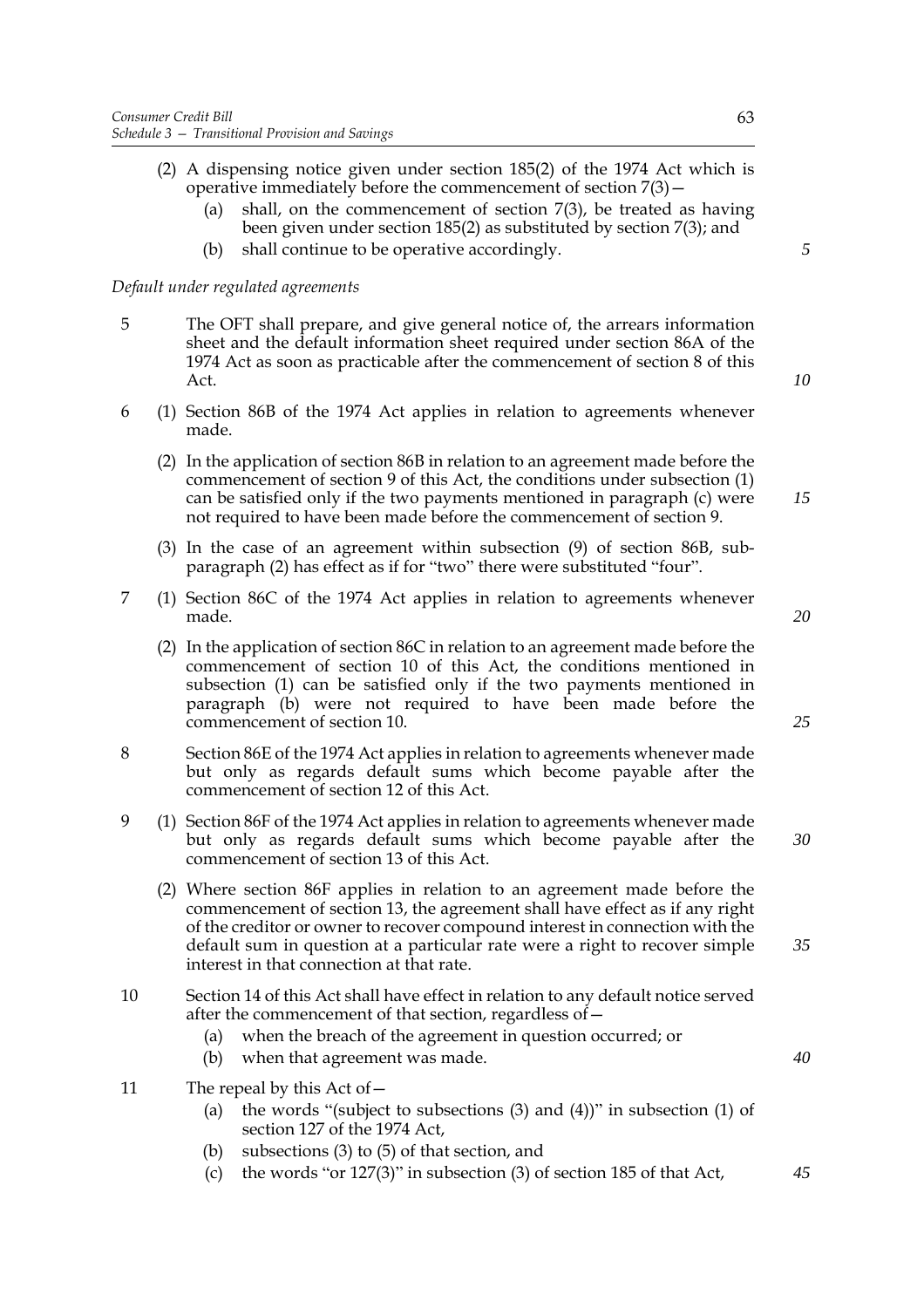*5*

*15*

*20*

*25*

*35*

*40*

has no effect in relation to improperly-executed agreements made before the commencement of section 15 of this Act.

- 12 A debtor or hirer under an agreement may make an application under section 129(1)(ba) of the 1974 Act regardless of when that agreement was made.
- 13 Section 130A of the 1974 Act applies in relation to agreements whenever made but only as regards sums payable under judgments given after the commencement of section 17 of this Act.

*Unfair relationships*

- 14 (1) The court may make an order under section 140B of the 1974 Act in connection with a credit agreement made before the commencement of section 20 of this Act but only— *10*
	- (a) on an application of the kind mentioned in paragraph (a) of subsection (2) of section 140B made at a time after the end of the transitional period; or
	- (b) at the instance of the debtor or a surety in any proceedings of the kind mentioned in paragraph (b) or (c) of that subsection which were commenced at such a time.
	- (2) But the court shall not make such an order in connection with such an agreement so made if the agreement—
		- (a) became a completed agreement before the commencement of section 20; or
		- (b) becomes a completed agreement during the transitional period.
	- (3) Expressions used in sections 140A to 140C of the 1974 Act have the same meaning in this paragraph as they have in those sections.
	- (4) In this paragraph "the transitional period" means the period of one year beginning with the day of the commencement of section 20.
	- (5) An order under section 69 of this Act may extend, or further extend, the transitional period.
- 15 (1) The repeal by this Act of sections 137 to 140 of the 1974 Act shall not affect the court's power to reopen an existing agreement under those sections as set out in this paragraph. *30*
	- (2) The court's power to reopen an existing agreement which—
		- (a) became a completed agreement before the commencement of section 22(3) of this Act, or
		- (b) becomes a completed agreement during the transitional period,
		- is not affected at all.
	- (3) The court may also reopen an existing agreement—
		- (a) on an application of the kind mentioned in paragraph (a) of subsection (1) of section 139 made at a time before the end of the transitional period; or
		- (b) at the instance of the debtor or a surety in any proceedings of the kind mentioned in paragraph (b) or (c) of that subsection which were commenced at such a time.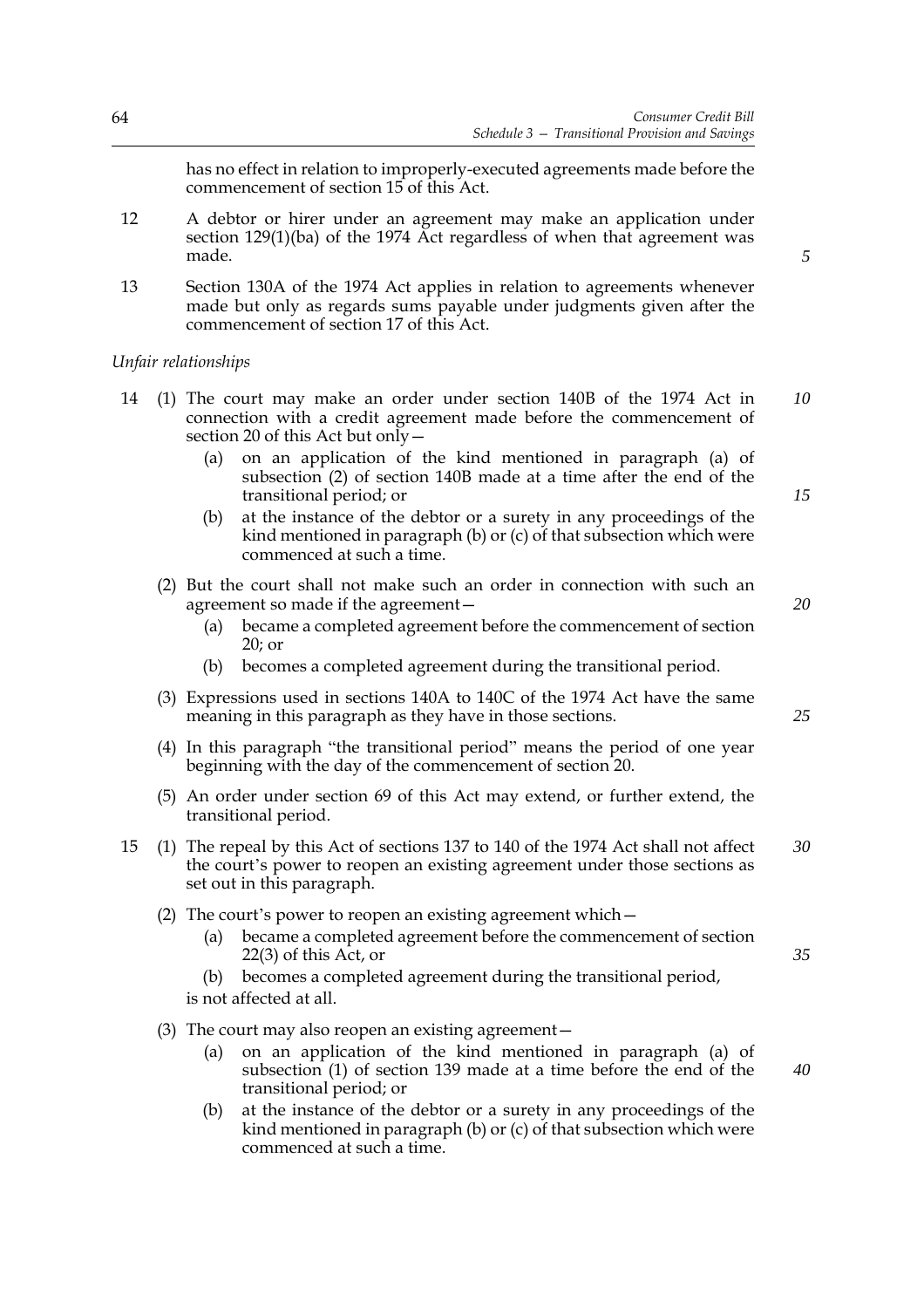- (4) Nothing in section 16A or 16B of the 1974 Act shall affect the application of sections 137 to 140 (whether by virtue of this paragraph or otherwise).
- (5) The repeal or revocation by this Act of the following provisions has no effect in relation to existing agreements so far as they may be reopened as set out in this paragraph—
	- (a) section 16(7) of the 1974 Act;
	- (b) in section 143(b) of that Act, the words ",  $139(1)(a)$ ";
	- (c) section 171(7) of that Act;
	- (d) in subsection (1) of section 181 of that Act, the words "139(5) and  $(7)$ ,";
	- (e) in subsection (2) of that section, the words "or 139(5) or (7)";
	- (f) in section 61(6) of the Bankruptcy (Scotland) Act 1985 (c. 66), the words from the beginning to "but";
	- (g) in section 343(6) of the Insolvency Act 1986 (c. 45), the words from the beginning to "But";
	- (h) Article 316(6) of the Insolvency (Northern Ireland) Order 1989 (S.I. 1989/2405 (N.I. 19)).
- (6) Expressions used in sections 137 to 140 of the 1974 Act have the same meaning in this paragraph as they have in those sections.
- (7) In this paragraph—
	- "existing agreement" means a credit agreement made before the commencement of section 22(3) of this Act;
	- "the transitional period" means the period of one year beginning with the day of the commencement of section 22(3).
- (8) An order under section 69 of this Act may extend, or further extend, the transitional period. *25*
- 16 (1) It is immaterial for the purposes of section 140C(4)(a) to (c) of the 1974 Act when (as the case may be) a credit agreement or a linked transaction was made or a security was provided.
	- (2) In relation to an order made under section 140B of the 1974 Act during the transitional period in connection with a credit agreement— *30*
		- (a) references in subsection (1) of that section to any related agreement shall not include references to a related agreement to which this subparagraph applies;
		- (b) the reference to a security in paragraph (d) of that subsection shall not include a reference to a security to which this sub-paragraph applies; *35*

and the order shall not under paragraph (g) of that subsection direct accounts to be taken, or (in Scotland) an accounting to be made, between any persons in relation to a related agreement to which this sub-paragraph applies. *40*

- (3) Sub-paragraph (2) applies to a related agreement or a security if  $-$ 
	- (a) it was made or provided before the commencement of section 21 of this Act; and
	- (b) it ceased to have any operation before the order under section 140B is made. *45*

*20*

*15*

*5*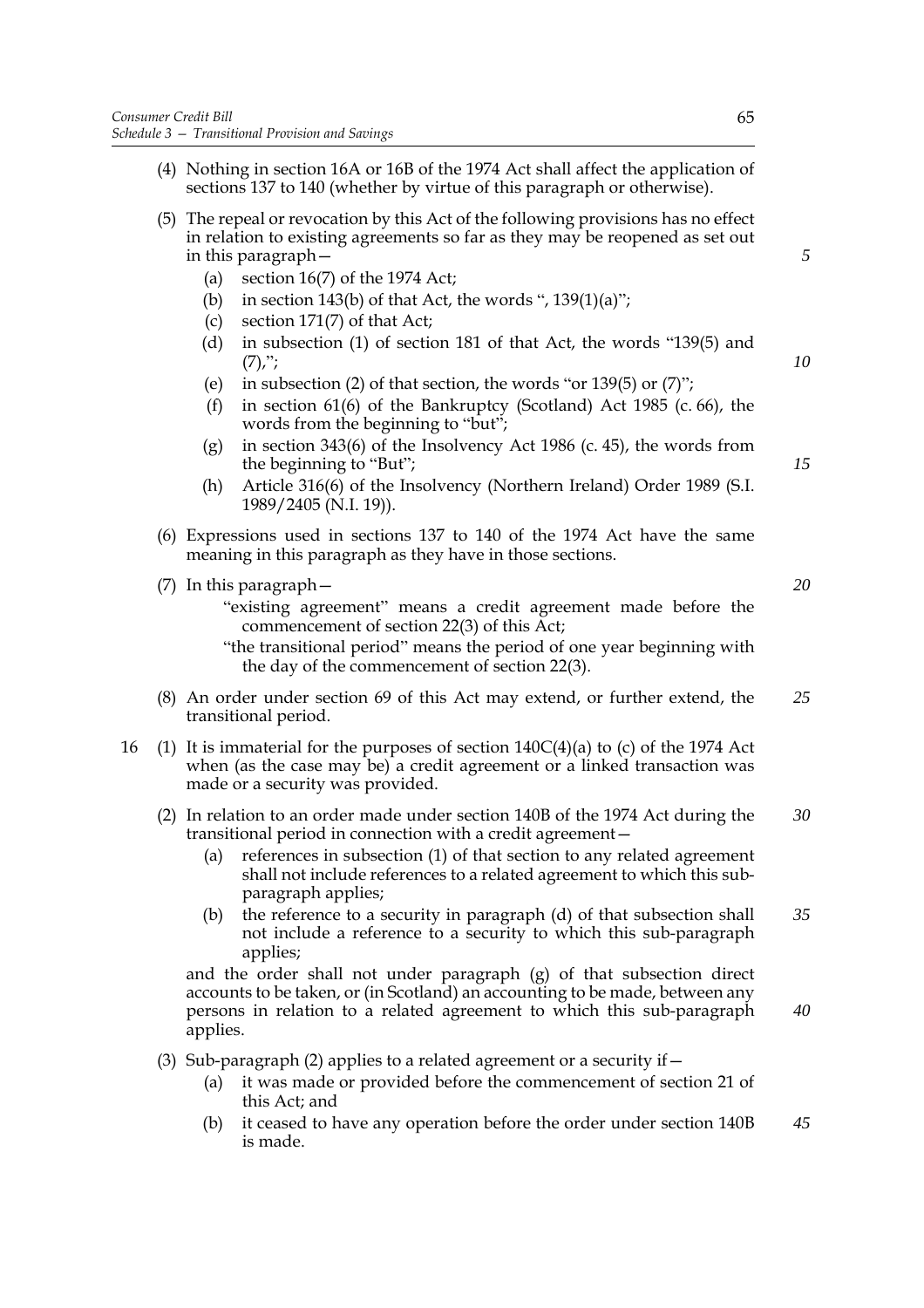- (4) In relation to an order made under section 140B after the end of the transitional period in connection with a credit agreement—
	- (a) references in subsection (1) of that section to any related agreement shall not include references to a related agreement to which this subparagraph applies;
	- (b) the reference to a security in paragraph (d) of that subsection shall not include a reference to a security to which this sub-paragraph applies;

and the order shall not under paragraph (g) of that subsection direct accounts to be taken, or (in Scotland) an accounting to be made, between any persons in relation to a related agreement to which this sub-paragraph applies. *10*

- (5) Sub-paragraph (4) applies to a related agreement or a security if  $-$ 
	- (a) it was made or provided before the commencement of section 21; and
- *15*

*5*

- (b) it ceased to have any operation before the end of the transitional period.
- (6) Expressions used in sections 140A to 140C of the 1974 Act have the same meanings in this paragraph as they have in those sections.
- (7) In this paragraph "the transitional period" means the period of one year beginning with the day of the commencement of section 21. *20*
- (8) An order under section 69 of this Act may extend, or further extend, the transitional period.
- 17 Section 1 of this Act shall have no effect for the purposes of section 140C(1) of the 1974 Act in relation to agreements made before the commencement of section 1. *25*

*Applications for licences and fitness to hold a licence etc.*

- 18 (1) Section 6A of the 1974 Act shall not apply in relation to applications made before the commencement of section 27 of this Act.
	- (2) Section 6(2A) of the 1974 Act shall not apply in relation to applications so made. *30*
	- (3) The repeal by this Act of the words "and must be accompanied by the specified fee" in section 6(2) of the 1974 Act has no effect in relation to applications so made.
- 19 (1) The OFT shall prepare and publish the guidance required by section 25A of the 1974 Act as soon as practicable after the commencement of section 30 of this Act. *35*
	- (2) The requirements of subsection (4) of section 25A may be satisfied in relation to the preparation of that guidance by steps taken wholly or partly before the commencement of section 30.

*Further powers of OFT to regulate conduct of licensees etc.*

20 The cases in which the OFT may impose requirements under section 33A of the 1974 Act include cases where the matter with which the OFT is dissatisfied arose before the commencement of section 38 of this Act.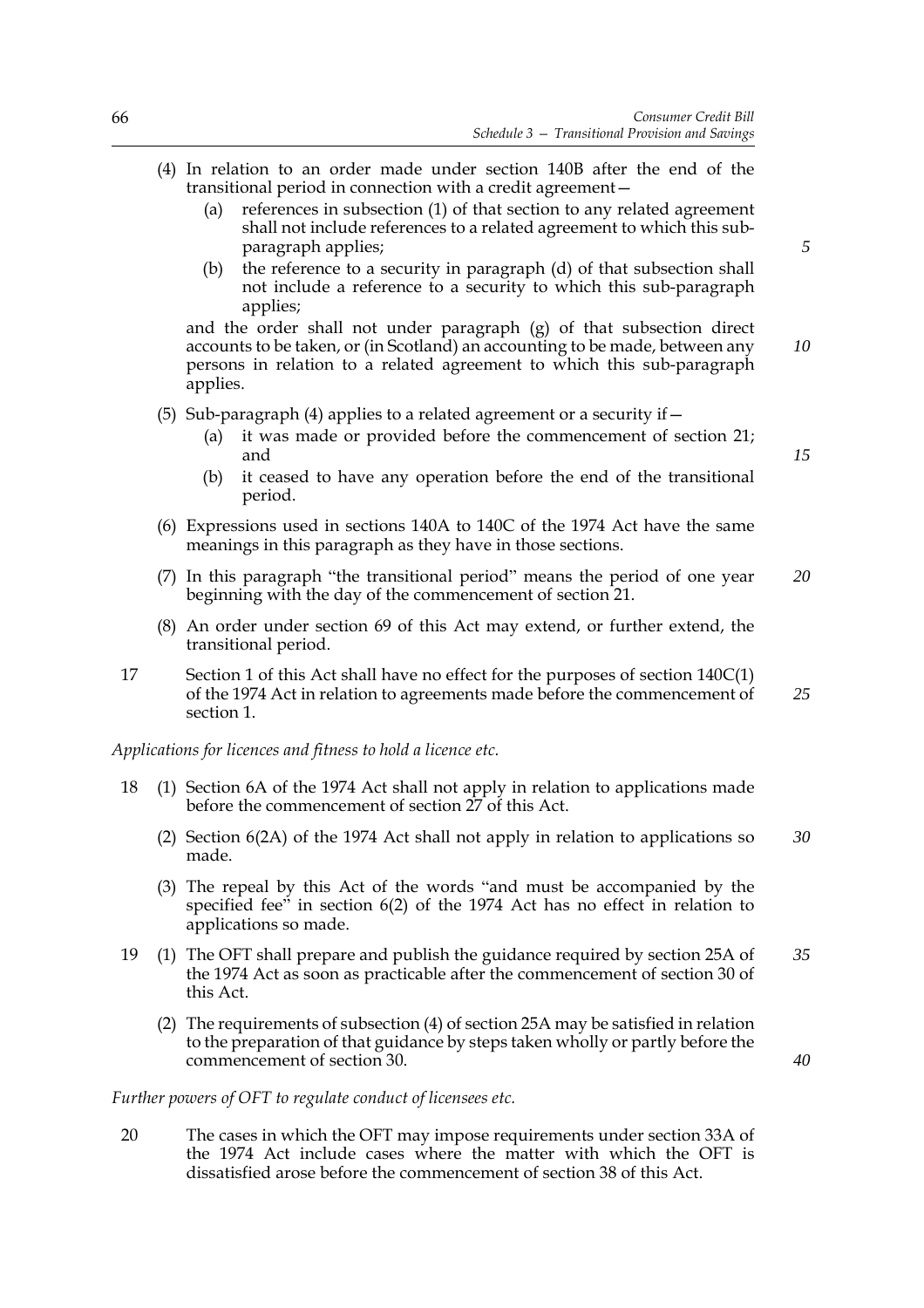- 21 The cases in which the OFT may impose requirements under section 33B of the 1974 Act include cases where the matters giving rise to the OFT's dissatisfaction arose before the commencement of section 39 of this Act.
- 22 (1) The OFT shall prepare and publish the guidance required by section 33E of the 1974 Act as soon as practicable after the commencement of section 42 of this Act.
	- (2) The requirements of subsection (4) of section 33E may be satisfied in relation to the preparation of that guidance by steps taken wholly or partly before the commencement of section 42.

*Powers and duties in relation to information*

- 23 (1) Section 44 of this Act has no effect in relation to applications made before the commencement of that section.
	- (2) Paragraph 12(6) of Schedule A1 to the 1974 Act does not apply in relation to applications so made.
- 24 A person is not required by section 36A of the 1974 Act to do anything in relation to an application made by him before the commencement of section 45 of this Act. *15*

# *Civil penalties*

- 25 (1) The OFT shall prepare and publish the statement of policy required by section 39C of the 1974 Act as soon as practicable after the commencement of section 54 of this Act. *20*
	- (2) The requirements of subsection (5) of section 39C may be satisfied in relation to the preparation of that statement of policy by steps taken wholly or partly before the commencement of section 54.

# *Appeals*

26 (1) A person who—

- (a) immediately before the commencement of section 55 of this Act is a member of a panel established under regulation 24 of the appeals regulations, and
- (b) at the time of his appointment to that panel fell within paragraph  $(2)(a)$  of that regulation, *30*

shall be treated as having been appointed to the panel of chairmen on the day of the commencement of section 55.

- (2) A person who—
	- (a) immediately before the commencement of section 55 is a member of a panel established under regulation 24 of the appeals regulations, and *35*
	- (b) is not to be treated as having been appointed to the panel of chairmen in accordance with sub-paragraph (1),

shall be treated as having been appointed to the lay panel on the day of the commencement of section 55. *40*

(3) A person who is to be treated as having been appointed to the panel of chairmen or to the lay panel in accordance with this paragraph shall, subject *5*

*10*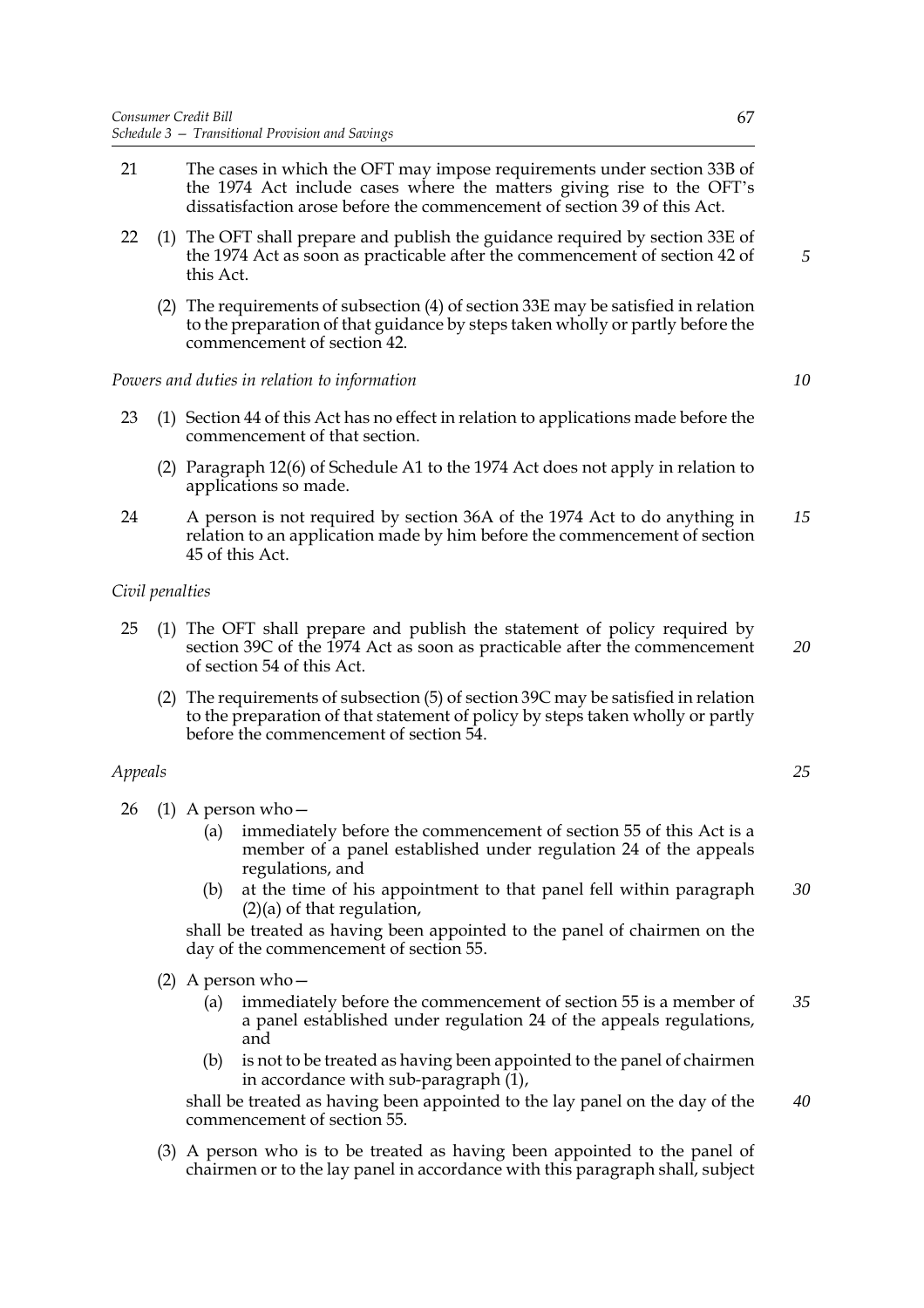to paragraph 4(2) and (3) of Schedule A1 to the 1974 Act, hold office as a member of the panel in question—

- (a) for the remainder of the period for which he was appointed under regulation 24 of the appeals regulations; and
- (b) on the terms on which he was so appointed (except as to the renewal of his appointment). *5*
- (4) In this paragraph—
	- "appeals regulations" means the Consumer Credit Licensing (Appeals) Regulations 1998 (S.I. 1998/1203);
	- "lay panel" and "panel of chairmen" have the same meanings as in Schedule A1 to the 1974 Act. *10*
- 27 (1) Neither—
	- (a) subsections (1) and (2) of section 56 of this Act, nor
	- (b) the repeal by this Act of subsections (2) to (5) of section 41 of the 1974 Act,

has effect in relation to determinations of the OFT made before the commencement of section 56.

- (2) This Act, so far as it repeals section 11 of the Tribunals and Inquiries Act 1992 (c. 53), has no effect in relation to such determinations so made.
- (3) The repeal by this Act of paragraph 27(2) of Schedule 25 to the Enterprise Act 2002 (c. 40) has no effect in relation to such determinations so made. *20*
- 28 Neither subsection (1) nor (4)(a) of section 58 of this Act has effect in relation to determinations of the OFT made before the commencement of that section.

#### *Ombudsman scheme*

29 Section 1 of this Act shall have no effect for the purposes of section  $226A(4)(a)$  of the 2000 Act in relation to a complaint which relates to an act or omission occurring before the commencement of section 1.

## SCHEDULE 4 Section 70

#### **REPEALS**

| Act or instrument   |        |     |      | Extent of repeal                                                                                                               |    |
|---------------------|--------|-----|------|--------------------------------------------------------------------------------------------------------------------------------|----|
| Consumer<br>(c. 39) | Credit | Act | 1974 | In section $2(7)$ , the words "or $150$ ".<br>In section $6(2)$ , the words "and must be<br>accompanied by the specified fee". |    |
|                     |        |     |      | Section $8(2)$ .                                                                                                               | 35 |
|                     |        |     |      | In section 15, subsection $(1)(c)$ and the "and"                                                                               |    |
|                     |        |     |      | immediately preceding it.                                                                                                      |    |
|                     |        |     |      | Section $16(7)$ .                                                                                                              |    |
|                     |        |     |      | Section $22(9)$ and $(10)$ .                                                                                                   |    |
|                     |        |     |      | Section $23(2)$ .                                                                                                              | 40 |
|                     |        |     |      | Section 25(1A).                                                                                                                |    |
|                     |        |     |      | Section 29(5).                                                                                                                 |    |
|                     |        |     |      | Section $32(5)$ .                                                                                                              |    |
|                     |        |     |      | Section $36(6)$ .                                                                                                              |    |

*25*

*30*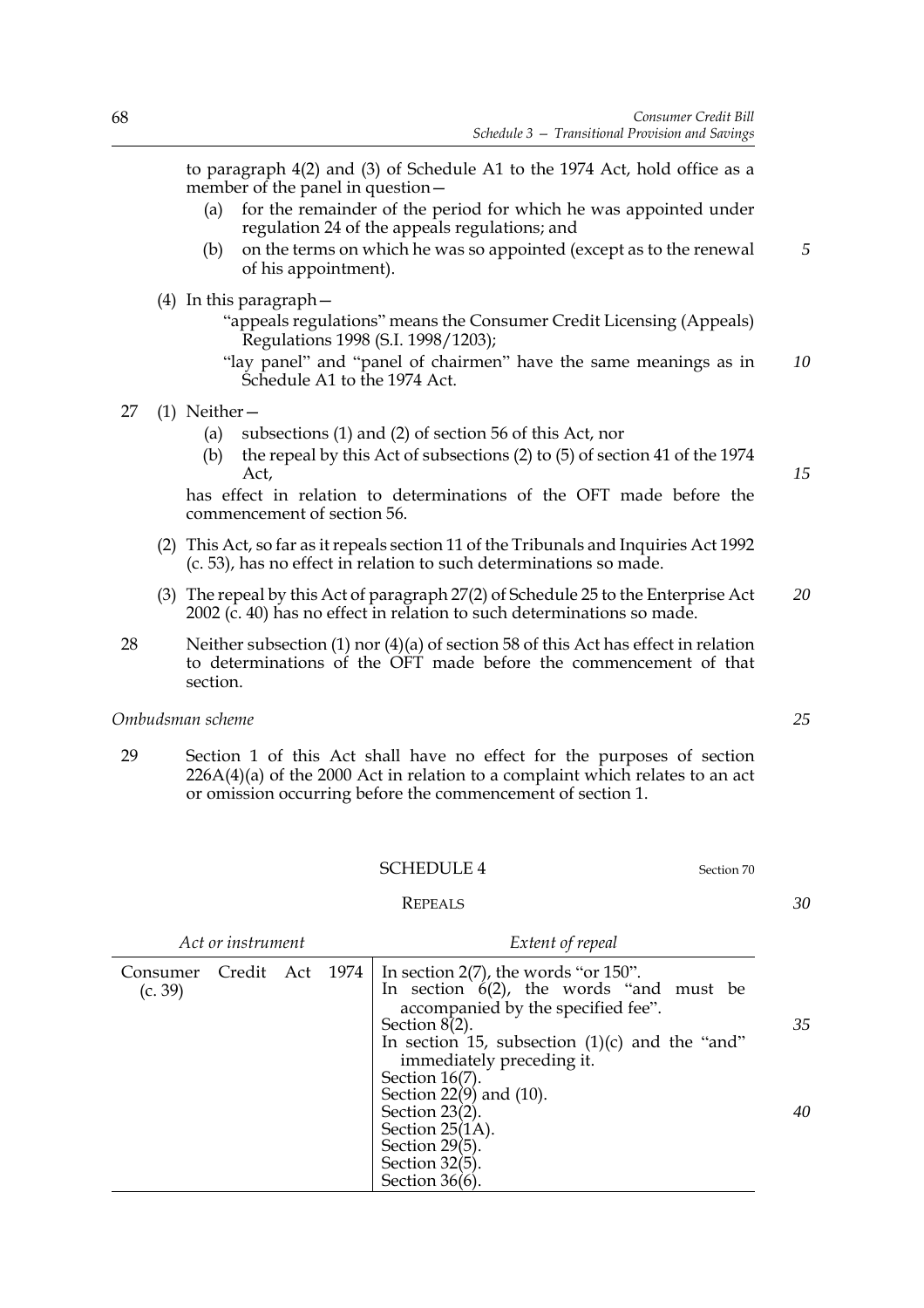*Consumer Credit Bill Schedule 4 — Repeals*

| Act or instrument                                                         | Extent of repeal                                                                                                                                                                                                                                                                 |         |
|---------------------------------------------------------------------------|----------------------------------------------------------------------------------------------------------------------------------------------------------------------------------------------------------------------------------------------------------------------------------|---------|
| Credit<br>1974<br>Consumer<br>Act<br>$(c. 39) - cont.$                    | In section $40(6)$ , the words ", other than a non-<br>commercial agreement,".<br>In section $41-$                                                                                                                                                                               |         |
|                                                                           | subsections $(2)$ to $(5)$ ; and<br>(a)<br>in the Table the entry relating to "refusal<br>(b)<br>to give directions in respect of licence<br>under section 29(5) or $32(5)$ ".<br>In section 43, subsection $(3)(a)$ and the "or"<br>immediately after it.<br>In section $127 -$ | 5<br>10 |
|                                                                           | in subsection (1) the words "(subject to<br>(a)<br>subsections $(3)$ and $(4)$ )"; and                                                                                                                                                                                           |         |
|                                                                           | subsections $(3)$ to $(5)$ .<br>(b)<br>Sections 137 to 140.<br>In section 143(b), the words ", $139(1)(a)$ ".<br>In section $147-$                                                                                                                                               | 15      |
|                                                                           | (a)<br>subsection (1); and<br>in subsection (2) the words "(as applied<br>(b)<br>by subsection $(1)$ ".<br>Section 150.<br>In section 162-                                                                                                                                       | 20      |
|                                                                           | in subsection $(1)(b)(i)$ , the words "books"<br>(a)<br>$or$ ";                                                                                                                                                                                                                  |         |
|                                                                           | in subsection $(1)(b)$ , the words "and take<br>(b)<br>copies of, or of any entry in, the books or<br>documents";                                                                                                                                                                | 25      |
|                                                                           | in subsections $(1)(d)$ and $(e)$ , $(2)$ and $(3)$<br>(c)<br>the word "books"; and                                                                                                                                                                                              |         |
|                                                                           | (d)<br>subsection (7).<br>Section 171(7).<br>In section $181-$                                                                                                                                                                                                                   | 30      |
|                                                                           | (a)<br>in subsection (1) the words " $43(3)(a)$ ,"<br>and the words " $139(5)$ and $(7)$ ,"; and                                                                                                                                                                                 |         |
|                                                                           | in subsection (2) the words " $43(3)(a)$ ,"<br>(b)<br>and the words "or $139(5)$ or $(7)$ ".<br>In section $185(3)$ , the words "or $127(3)$ ".<br>In section $189(1)$ –                                                                                                         | 35      |
|                                                                           | in the definition of "licence" the words<br>(a)<br>"(including" onwards; and<br>definition of "personal credit<br>the<br>(b)                                                                                                                                                     | 40      |
|                                                                           | agreement".<br>In Schedule 2, in Part 1, the entry relating to<br>"personal credit agreement".                                                                                                                                                                                   |         |
| Bankruptcy (Scotland) Act 1985<br>(c. 66)                                 | In section $61(6)$ , the words from the beginning<br>to "but".                                                                                                                                                                                                                   | 45      |
| Insolvency Act 1986 (c. 45)                                               | In section 343(6), the words from the beginning<br>to "But".                                                                                                                                                                                                                     |         |
| Insolvency (Northern Ireland)<br>Order 1989 (S.I. 1989/2405<br>(N.I. 19)) | Article 316(6).                                                                                                                                                                                                                                                                  | 50      |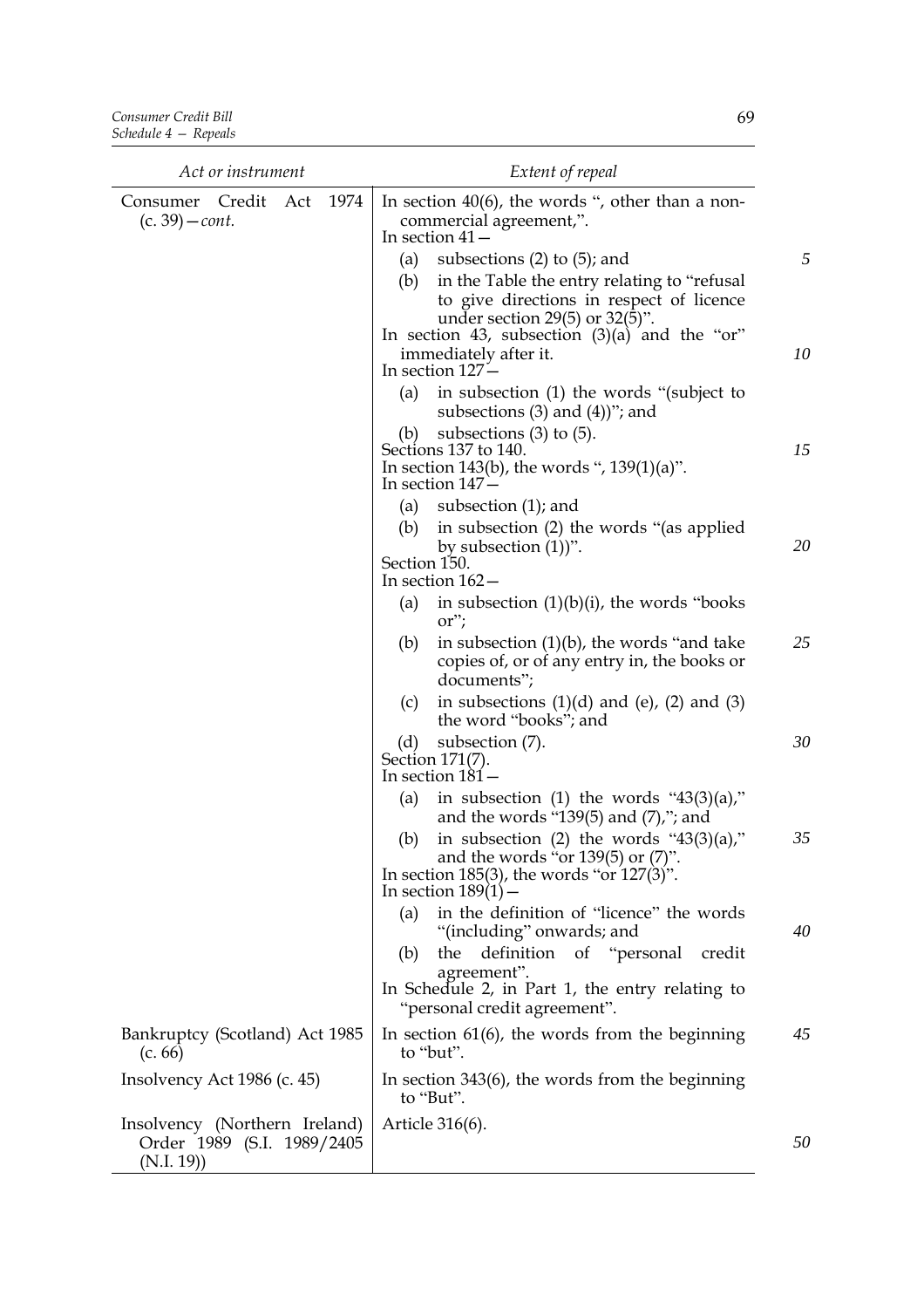| Act or instrument                           | Extent of repeal                                                                                                                 |    |
|---------------------------------------------|----------------------------------------------------------------------------------------------------------------------------------|----|
| Tribunals and Inquiries Act<br>1992 (c. 53) | In section $11-$<br>subsection $(6)$ ;<br>(a)<br>in subsection $(7)(a)$ , the words from "or<br>(b)                              |    |
|                                             | on an appeal" to "Scotland" in the third<br>place where it occurs; and                                                           |    |
|                                             | in subsection $(8)$ , the words from "and in<br>(c)<br>relation to" to "Northern Ireland" in the<br>third place where it occurs. |    |
| Enterprise Act 2002 (c. 40)                 | In Schedule 25, paragraphs 6(18)(b) and 27(2).                                                                                   | 10 |